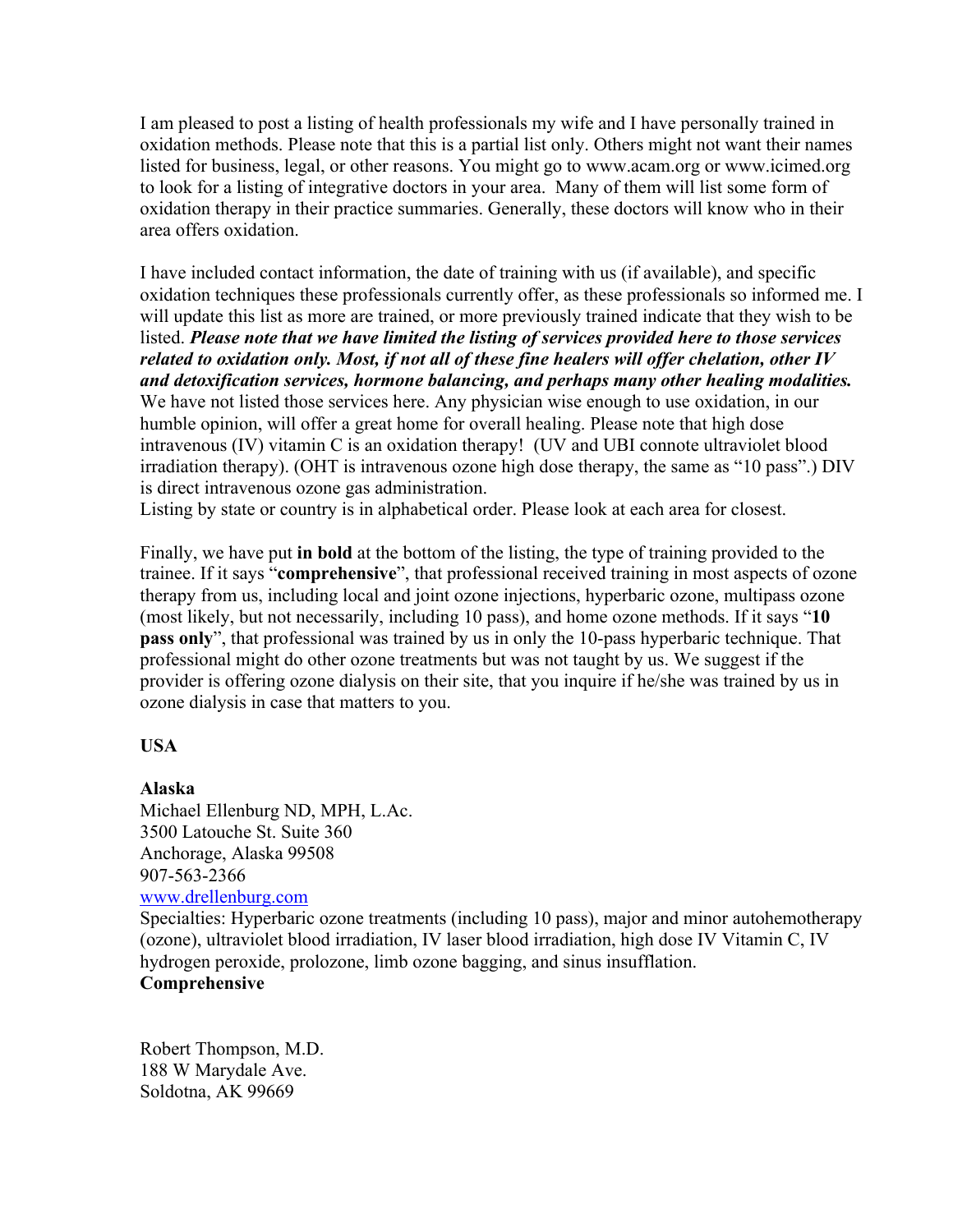907-260-6914

3500 LaTouche, Ste. 360 Anchorage, AK 907-565-4909 Offering ozone injections everywhere, HBOT, 10 pass as per Dr. Lahodny, DIV (rarely), Nasal, Otic, Oral, Oil, Water, essentially all forms of current uses of ozone medically. **Comprehensive**

#### **Arizona**

Brian Archambault NMD West Valley Naturopathic Center 1646 N. Litchfield Rd Suite 200 Goodyear, Az 85395 623.643.9598 www.wvncaz.com Now offering major and minor autohemotherpy including: DIV ozone, prolozone, trigger point injections, rectal insufflation and bagging, high dose IV vitamin C. Training 6-2017 **Comprenensive**

Dr. Fred Arnold NMD Scottsdale Pain Rehabilitation and Wellness 7595 E. McDonald Drive, Suite 100 Scottsdale AZ 85250 Tel: 602-292-2978 Fax: 480-219-8132 Email: drarnold@cox.net Website: www.ProlotherapyPhoenix.com Specialty: Prolozone, Major Ozone Authohemotherapy. Minor Authohemotherapy, Limb Ozone Bagging, Rectal Ozone Insufflation, UV Blood Irradiation Therapy, ozonated oils. **Comprehensive**

Amber Belt, ND/NMD Flagstaff Clinic of Naturopathic Medicine 809 N Humphreys Flagstaff, AZ 86001 Phone: (928)774-1770 Website: http://www.flagstaffnaturalhealth.com/ Specialties: Hyperbaric ozone treatments (including 10 pass), major and minor autohemotherapy (ozone), ultraviolet blood irradiation, high dose IV Vitamin C, IV hydrogen peroxide, prolozone, limb ozone bagging, ozone insufflation. **Comprehensive**

Dr Judy Hinojosa, NMD. Vitality Wellness Clinic 2165 E Warner Rd, suite 104,Tempe, AZ 85284. Www.vitalitynhc.com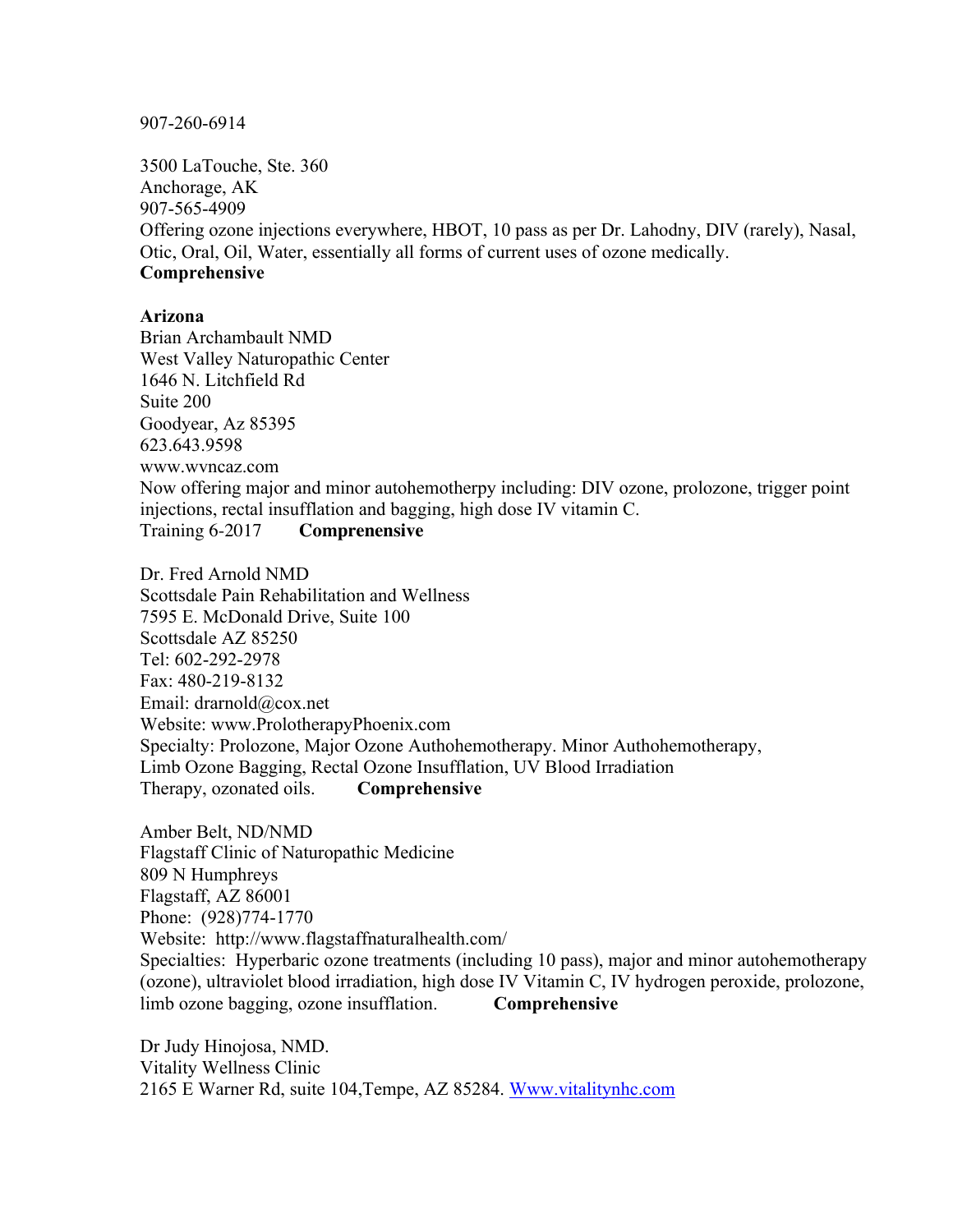P: 602-388-1155

Specialties: Hyperbaric ozone treatments (including 10 pass), major and minor autohemotherapy (ozone), ultraviolet blood irradiation, high dose IV Vitamin C, prolozone, ozone insufflation. **Comprehensive**

Eric Johnson, NMD Aurora Naturopathic Physicians Group 3651 E Baseline Road Suite E121 Gilbert, AZ 85234 Phone: 480-719-5119 www.auroranaturalmedicine.com Oxidative therapies: major and minor ozone autohemotherapy, prolozone injection therapy, ozone limb bagging, ozonated oils, hydrogen peroxide IV therapy & high dose IV vitamin C therapy **Comprehensive**

Dr. Robert G. Milisen, NMD Toxigone 641 Division St. Prescott, AZ 86301 Tel: 928-772-2600 Fax: 928-445-0775 Email: info@toxigone.com Website: www.toxigone.com Prolozone, Major and Minor Ozone Auto-hemotherapy, Rectal Ozone, Multi Pass Ozone IV's, IV Vitamin C **Comprehensive**

Dr. Katka Novakova, MD (Europe), ND 29850 N. Tatum Blvd, Suite 114 Phoenix, AZ 85331 Phone**:** 480-524-4304 Web**:** www.drkatka.com Email**:** drkatka@drkatka.com Specialties: 10 pass High Ozone/Oxygen Therapy, Ozone major and minor (autohemotherapy); Ozone insufflations; Prolozone; Hydrogen peroxide IV and High Vitamin C IV. **Comprehensive**

David C Rupley, Jr, MD(H) Coyote Healing Center 700 N Country Club Road Suite 120 Tucson, AZ 85716 520-722-9787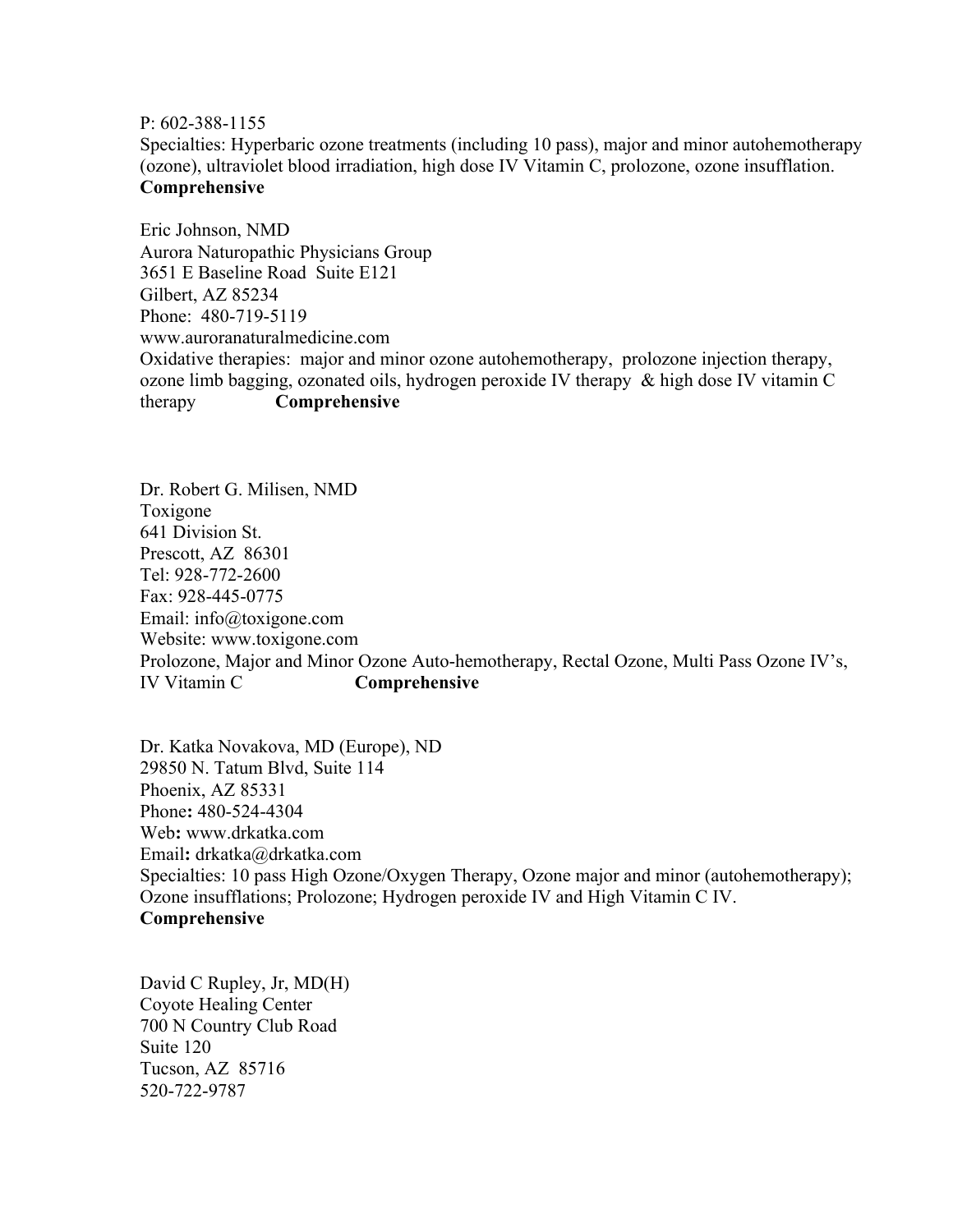www.coyotehealingcenter.com www.PulseAdvancedMedicine.com Ozone, major autohemotherapy, Minor autohemotherapy, Ultraviolet blood therapy, UBI, Hydrogen peroxide, IV Hydrogen peroxide, vaginal and rectal insufflation, ozone cupping and bagging, IV vitamin C, Ozonated oils **Comprehensive**

James Spurgeon, NMD Phoenix Men's Health Center 2601 N 3rd St. #304, Phoenix, AZ 85004 (602) 908-5422 Specialties: Autism, Alzheimer's & Anti-Aging Treatments: Ozone, Major Autohemotherapy, Prolozone (including prostate & genitals), DIV Ozone, High Dose IV Vitamin C, rectal insufflation, limb ozone bagging. **Comprehensive**

#### **California**

Denise Bogard MD, FAARFM ABAARM Well Aging Med 508 Gibson Drive Ste 290 Roseville, CA 95678 (916) 781-4300 bogardhealth@gmail.com bogardhealth.com **Comprehensive**

Dr. Kimberly Caldwell Natures Gate Dentistry 435 N Bedford Dr Ste #215 Beverly Hills CA 90210 Phone 424 280 9662 Fax 310 861 0645 **Comprehensive**

Fen-Hui Chen DDS, FAGD, FICOI IABDM Board Certified Biological Dentist La Jolla Center for Holistic Dentist 4510 Executive Drive #101 San Diego, CA 92121 858 459 5445 (O) www.HolisticDentistCare.com

Major autohemotherapy, ultraviolet blood irradiation, Ozone therapy for decay, gum infection, jaw bone infection (cavitation), root canal infection. preventing from root canal treatment with ozone therapy. Training: May, 2013 **Comprehensive**

Boyer B. Cole, N.M.D. 25A San Anselmo Ave.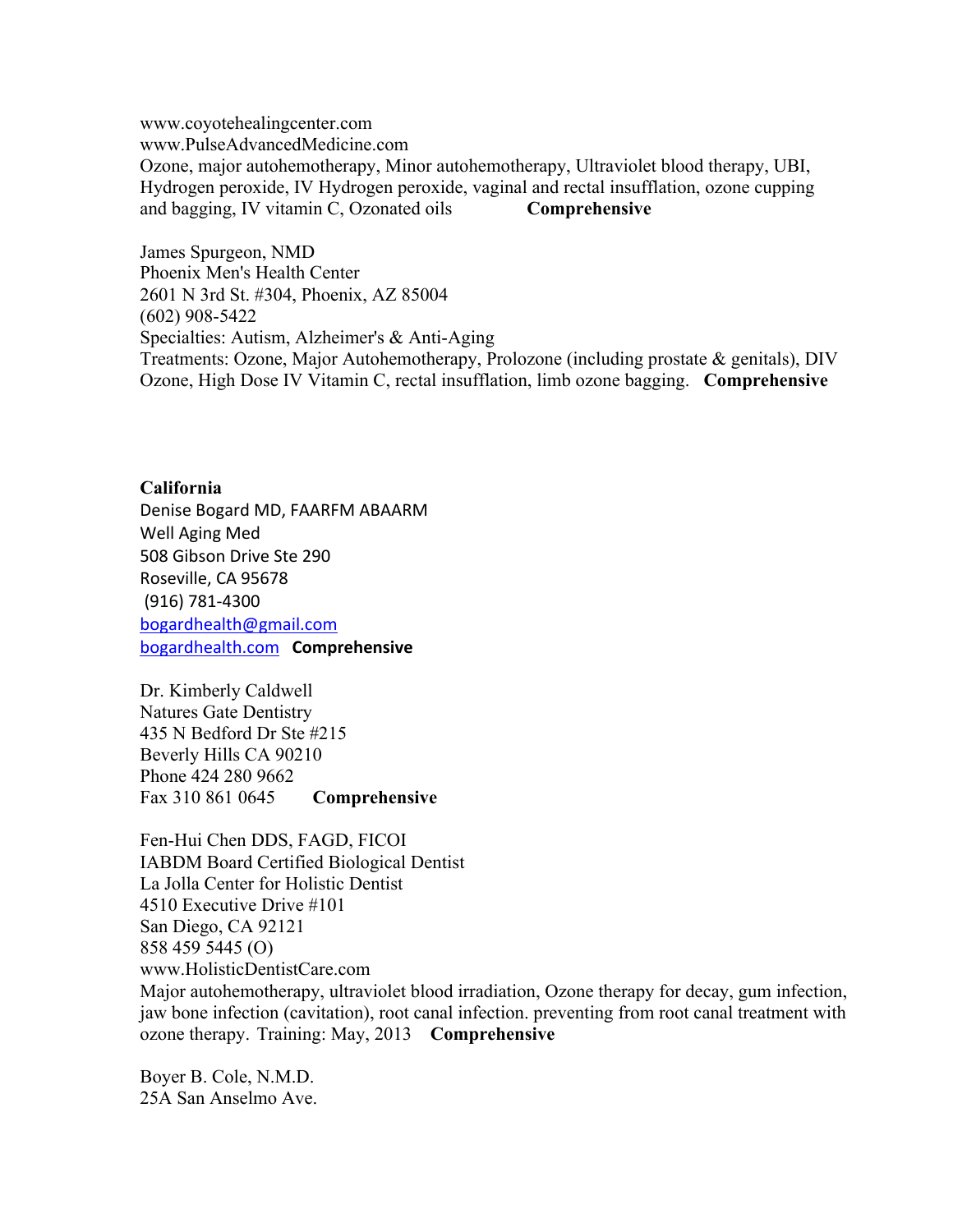San Anselmo, CA 94960 (415) 721-7453 www.drboyercole.com drboyercole@gmail.com Minor Ozone Autohemotherapy and Prolozone Injections Training, August 2013 **Comprehensive**

Ron Derheim student ND Redondo Beach Ca Phone (310) ph-boost 742-6678 email ronderheim@yahoo.com Ozone sauna, Bagging, **Comprehensive**

Dawn DeSylvia, MD Whole Life Healthcare 9736 Venice Blvd. Culver City, CA 90232 Website: drdesylvia.com Office Tel: 424-268-8338 Email: drdesylvia@drdesylvia.com Services Include: Oxidative Therapies (Major and Minor Autohemotherapy, Vaginal, Rectal and Ear Insuflation), Prolozone, UBI, **Comprehensive**

Shivinder S. Deol MD Diplomate, American Board of Anti-Aging & Regenerative Medicine Anti-Aging & Wellness Center 4000 Stockdale Hwy, Ste D, Bakersfield, CA 93309 o: 661-325-7452 f: 661-325-7456 support@antiagingwellnesscenter.com www.antiagingwellnesscenter.com Specialize in Ozone Minor & Major Autohemotherapy, Prolozone, IV Vitamin C, Hydrogen Peroxide, UVBI. **Comprehensive**

Dr. Josel Dauz, ND, DACM 4403 Manchester Avenue, Suite 107 Encinitas, CA 92024 Phone: 562-250-4482 Email: info@drdauz.com Website:www.drdauz.com ; www.purehealthmedicine.com Specialities: Hyperbaric Ozone (Zotzmann), Prolozone injections, major and minor autohemotherapy, DIV, UV blood irradiation, vaginal and rectal insufflations, nasal and ear ozone, limb bagging ozone, IV-C **Comprehensive**

Daniel J. Dunphy, PA-C, ND Regenesis Medical Group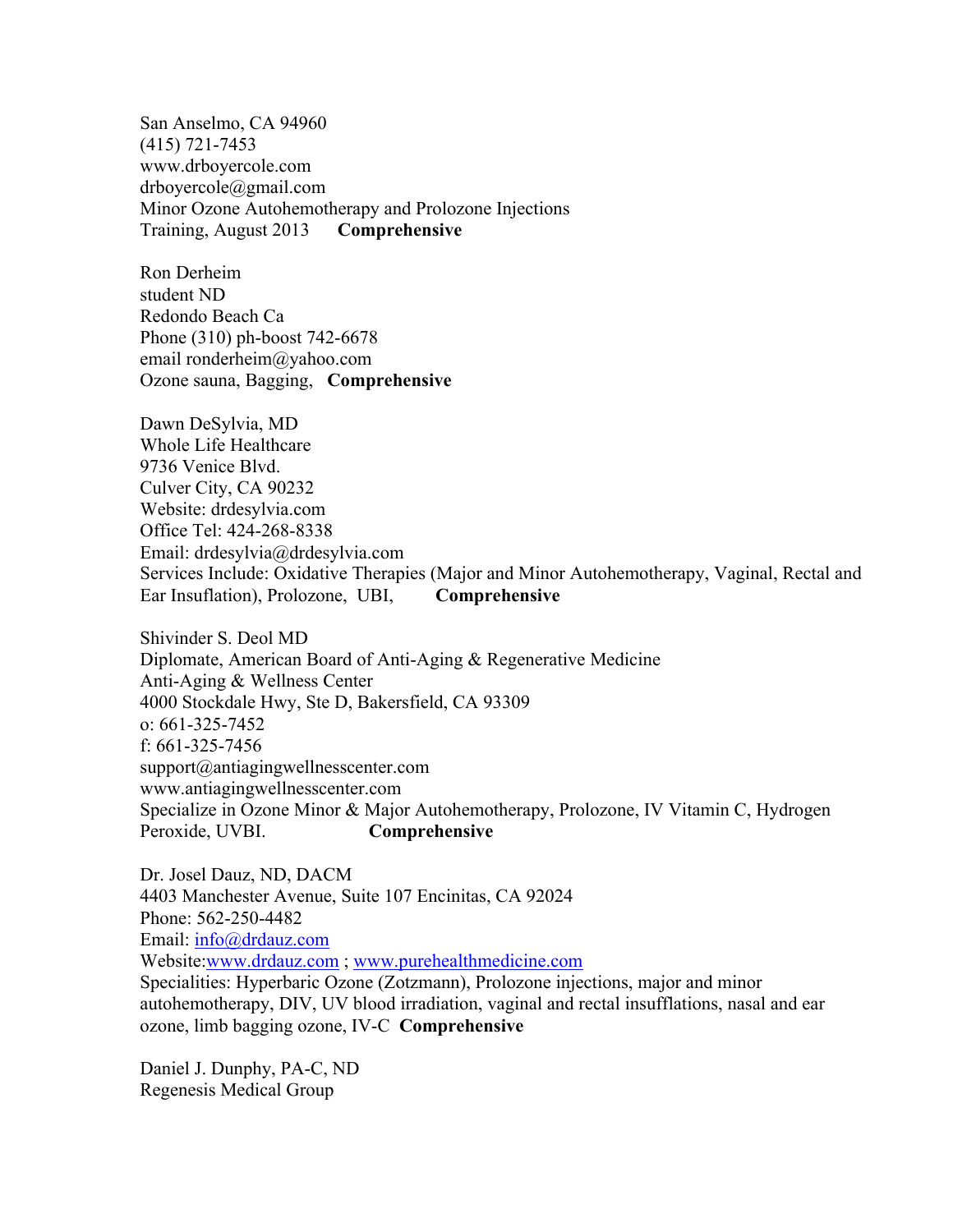595 Buckingham Way, Suite 343 San Francisco, California 94132 415 971-3733 www.regenesismedicine.com Major Autohemotherapy, UV therapies, Prolozone, Oxidation therapies **Comprehensive**

Laura Enfield, ND, LAc 205 E. 3rd Ave., Ste. 206 San Mateo, CA 94401 650-777-7966 email: info@drlauraenfield.com www.drlauraenfield.com Specialties: Major autohemotherapy and minor autohemotherapy, 10-pass hyperbaric ozone, ozone dialysis, prolozone joint therapies, ear, sinus, rectal, and vaginal insufflations. **Comprehensive**

Rob Hamilton, MD, ABAARM Prestige Regenerative Medicine / HealingYourWound.com 3689 Eureka Way Redding, CA 96003 Phone: (530) 244-4576 Websites: www.PrestigeUC.com / www.HealingYourWound.com Oxidative Therapies: Major and Minor Autohemotherapy (including 10-pass OHT), ultraviolet blood irradiation, DIV, Limb Bagging, Ozonated Oils, Prolozone **Comprehensive**

Ahvie Herskowitz, MD Anatara Medicine 1700 California Street; Suite 520 San Francisco, CA 94109 415-345-0099 www.anataramedicine.com Major/Minor Ozone Autohemotherapy, Prolozone Injections, Ultraviolet Blood Therapy (UBI), Rectal/vaginal Insufflation, IV Hydrogen Peroxide Trained 2012 with one additional workshop **Comprehensive**

Karima Hirani MD, MPH Hirani Wellness Medical Center 9736 Venice Bl, Culver City, CA 90232 310-559-6634 Oxidative therapies: Major Ozone IV, Rectal, Vaginal, Ear insufflation, Minor Autohemolytic therapy, Prolozone injections, UBI; High dose Vitamin C drips **Comprehensive**

Jeremy E. Kaslow, MD, FACP, FACAAI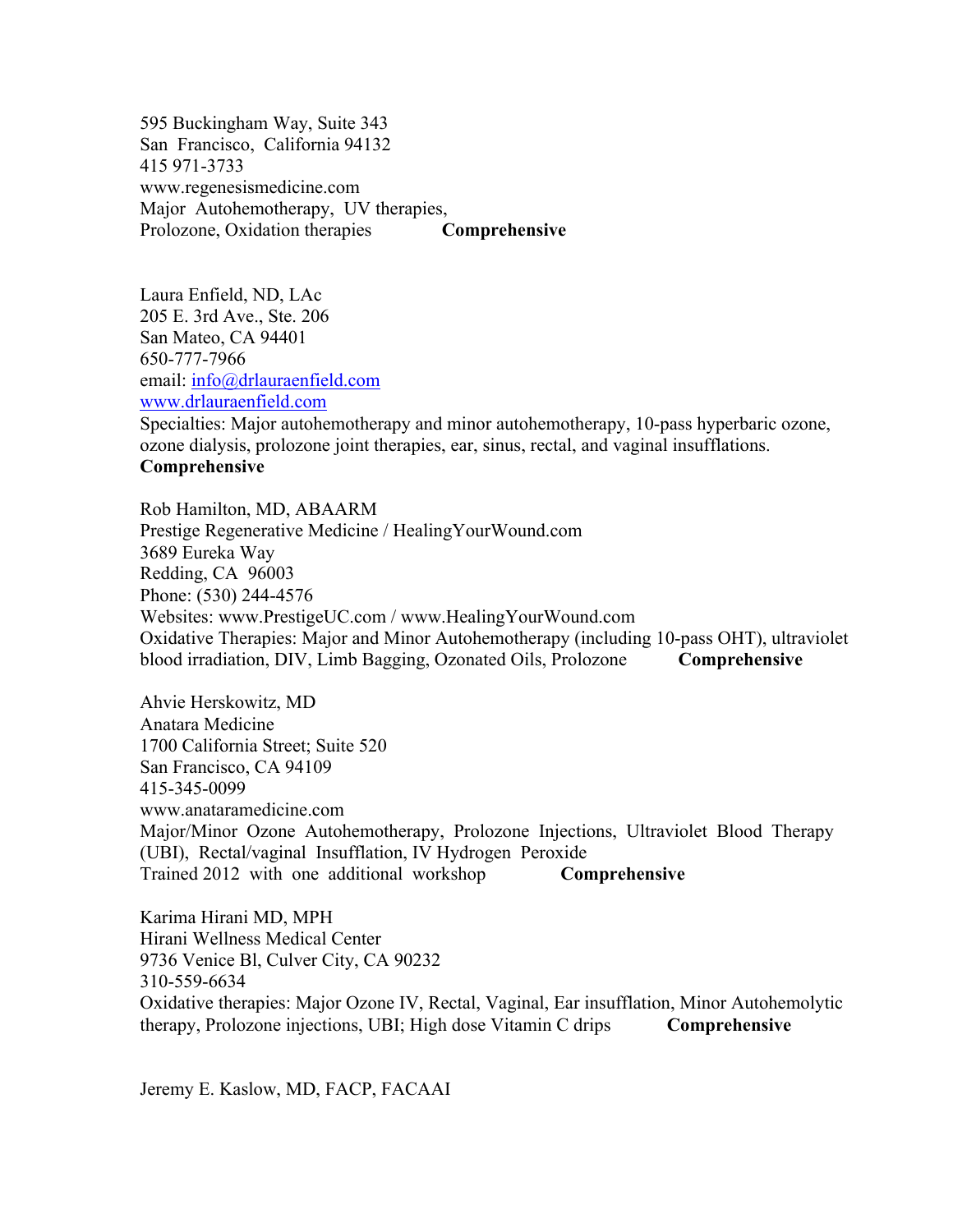720 North Tustin AVE #104 Santa Ana, CA 92705 714-565-1032 Website: www.drkaslow.com Specialties: prolozone, rectal and ear insufflation, MAHT, UBI, Hyperbaric Multi-Pass Ozone, DIV per Robins, IV ascorbic acid. **Hyperbaric ozone training only**

Corey King, ND 1492 N Palm Canyon Drive Palm Springs, CA 92262

543 Encinitas Blvd Suite 107 Encinitas CA 92024 c.king@purehealthmedicine.com www.purehealthmedicine.com

Major and minor ozone autohemotherapy, multi-pass hyperbaric autohemotherapy prolozone joint therapy. **10 pass training only**

Howard Liebowitz,MD,FACEP Director,Liebowitz Longevity Medicine 1513 - 6th Street Suite 202, Santa Monica, CA 90401 Liebowitzlongevity.com Office: 310.393.2333 Toll Free:877.397.4953 Fax: 310.393.8899 Hyperbaric Ozone Therapy, Major Auto Hemotherapy, High dose Vitamin C **Comprehensive**

Matthew S. Menasco DMD Minimally Invasive Preventive Dentistry 1615 Hill Rd Suite A Novato, CA 94947 Ph. (415) 898-2100 fax (415) 898-3401

Dr. Nikodemas McNulty, ND Nature & Science Medicine 531 Encinitas Blvd Suite 121 Encinitas, CA 92024 Phone & Fax: 858-800-2555 Email: info@nsmedicine.com nsmedicine.com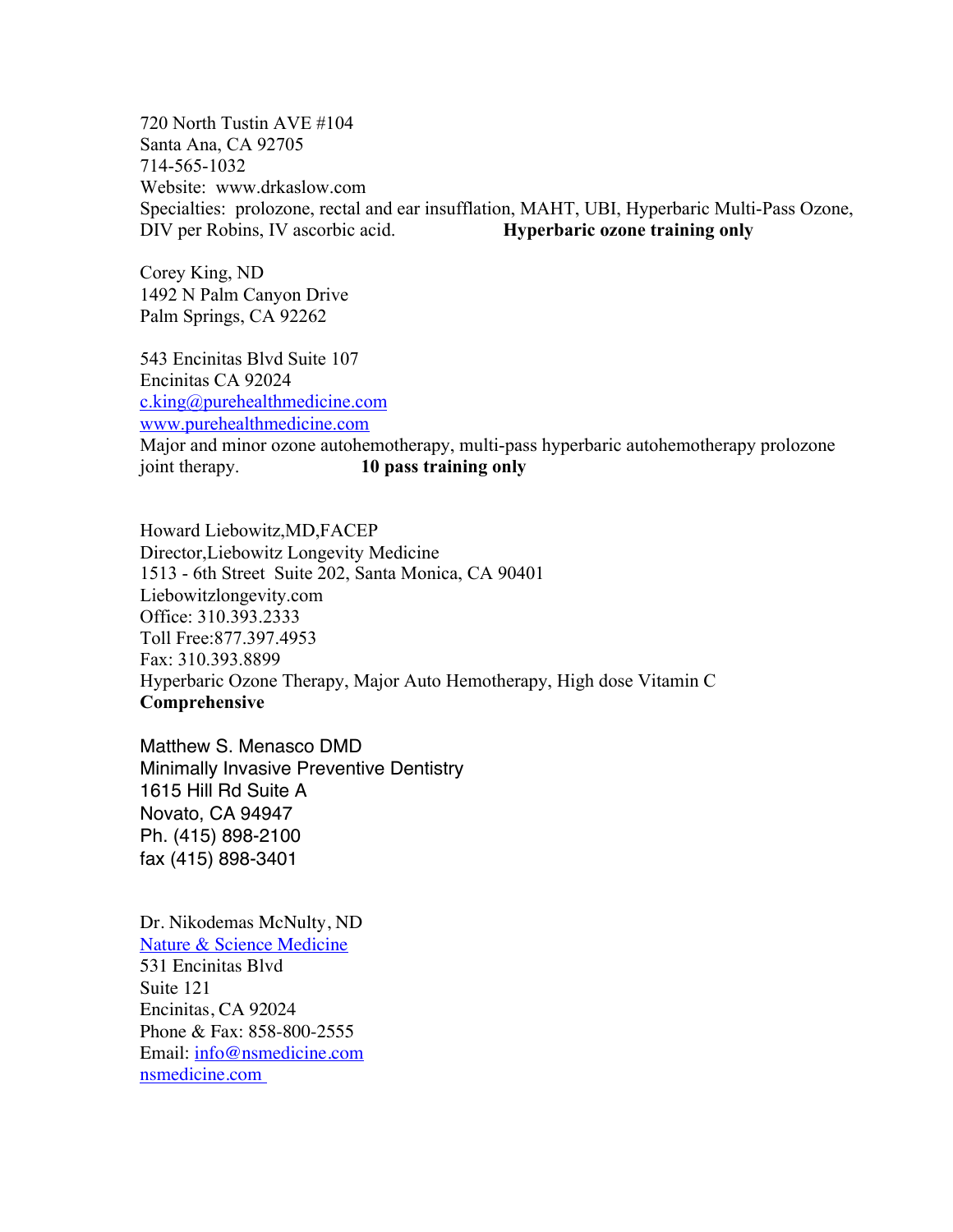Specialties: Hyperbaric ozone treatments (including 10 pass), major (MAH) and minor autohemotherapy (ozone), ultraviolet blood irradiation (UBI), high dose IV Vitamin C, IV hydrogen peroxide, prolozone joint therapies, prolotherapy, limb ozone bagging, and insufflations.

# **Comprehensive**

Maria Sulindro-Ma, MD ABAAM 890 S Arroyo Parkway Pasadena, Ca 91105 626-403-9000 626-236-5577 (fax) AskDrMaria@gmail.com AskdrMaria@MariaMD.com www.MariaMD.com Hyperbaric Oxygen, Hyperbaric Ozone (zotsmann-2000), Vaginal Insufflation. Hydro colonic with Angel water open system & Rectal Ozone Insufflation. **Comprehensive**

Jorge Luis Moreno D.O. www.DrJinLA.com optimalwellnessdo@yahoo.com 420 N. Montebello Blvd Suite 300 Montebello, California 90640 323-726-6289 **Comprehensive**

Nisim John M.D. Locations : San Diego, CA USA Playas de Tijuana, Mexico Bogota, Colombia Adress in USA 1286 University ave # 105 San Diego, CA 92103 Phone: (619) 316-6586 Trained with Dr. Rowen January 11, 2014 **Comprehensive**

Dr. Vahe Melikyan NMD Innergy Integrative Medicine 116 N. Maryland Ave , suite 120 Glendale , Ca 91026 www.iminnergy.com 818-484-5471 **10 pass Training only**

Yoshi Rahm, DO 3527 Ocean view Blvd Glendale, CA 91208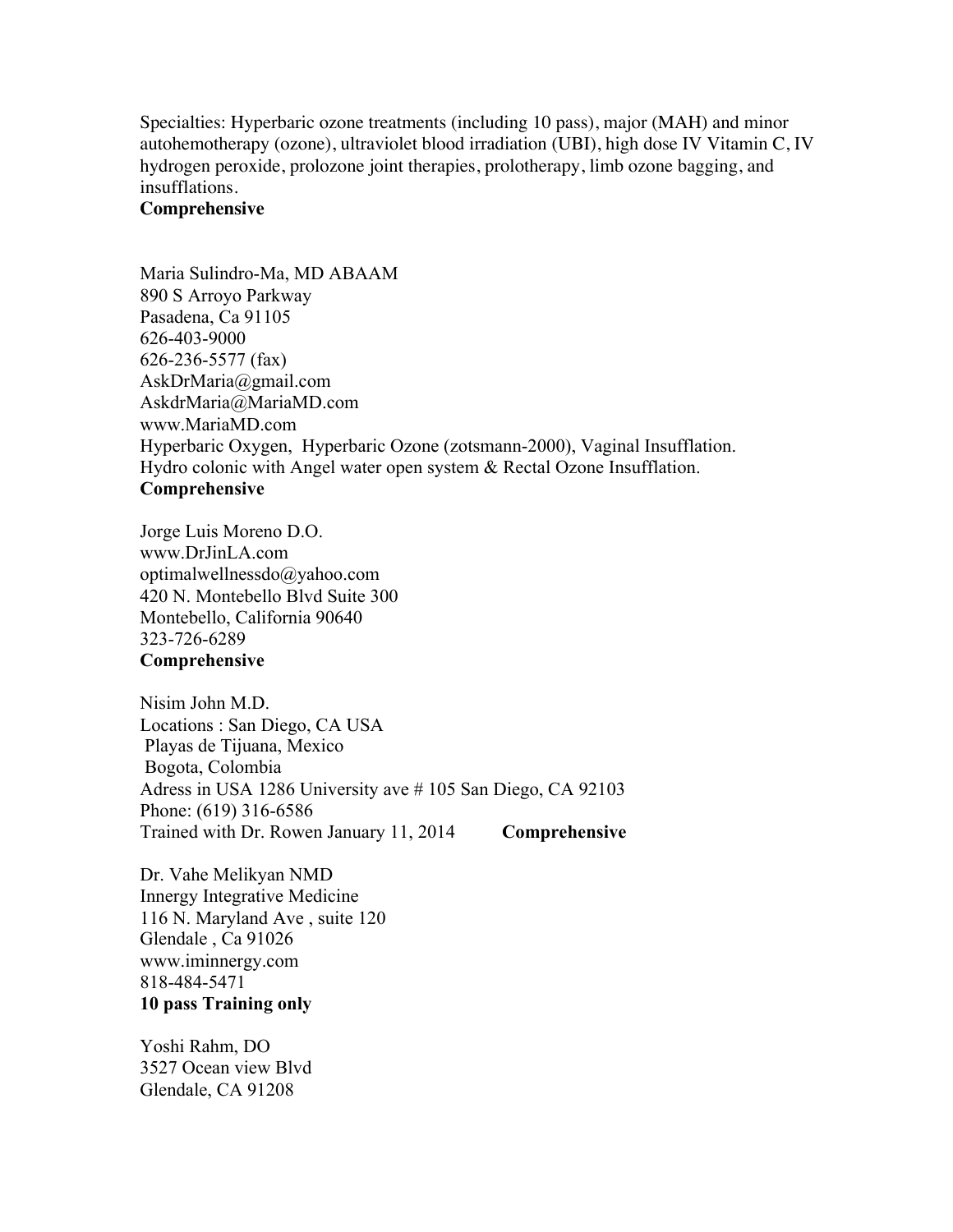818-957-6909 www.DrYoshi.com Ozone, Minor autohemotherapy, IV Hydrogen peroxide, ozone insufflation, IV vitamin C, ozonated oils **Comprehensive**

Bijan Pourat MD 9001 Wilshire Blvd Suite 308 Beverly Hills, CA 90211 310-734-7303 Pouratmd@att.net

Hyperbaric Ozone - Preventive Cardiology - Internal Medicine - Health Optimization - IV Infusion Therapy - Hyperbaric Oxygen Treatment - NAD & Ketamine Protocols Comprehensive

Dr. Noelani Rodriguez, ND Pure Health 1492 N Palm Canyon Drive Palm Springs, CA 92262 **Pure Health Encinitas** 4403 Manchester Avenue, Suite 107 Encinitas, CA 92024 **Phone:** 760-322-2520 **Email:** n.rodriguez@purehealthmedicine.com **Website:** www.purehealthmedicine.com

**Specialities:** Multi-pass hyperbaric ozone, major and minor autohemotherapy, UV blood irradiation, vaginal and rectal insufflations, nasal and ear ozone, limb bagging ozone **Comprehensive**

Amaliya Avetyan Santiago, ND Integrative Natural Medical Clinic 301 South Fair Oaks Ave #208 Pasadena, Ca 91105 (626)714-7400 www.integrativenaturalmedicalclinic.com

Major/Minor Ozone Autohemotherapy, Prolozone Injections, Ozonated Oils, Ear and Nose Ozone, Rectal Insufflation, Limb/Wound Bagging, Nutritional IV Therapies, regenerative with Ozone injections, 10 Pass High Dose Ozone therapy, Hyperthermia Ozone Sauna Detox, Hyperbaric Oxygen Therapy, Local US hyperthermia, Cupping, Bladder Ozone Insufflation

Joseph Sciabbarrasi, M.D. 2001 South Barrington Avenue Suite 208 Los Angeles, CA 90025 Website: holisticdoctorlosangeles.com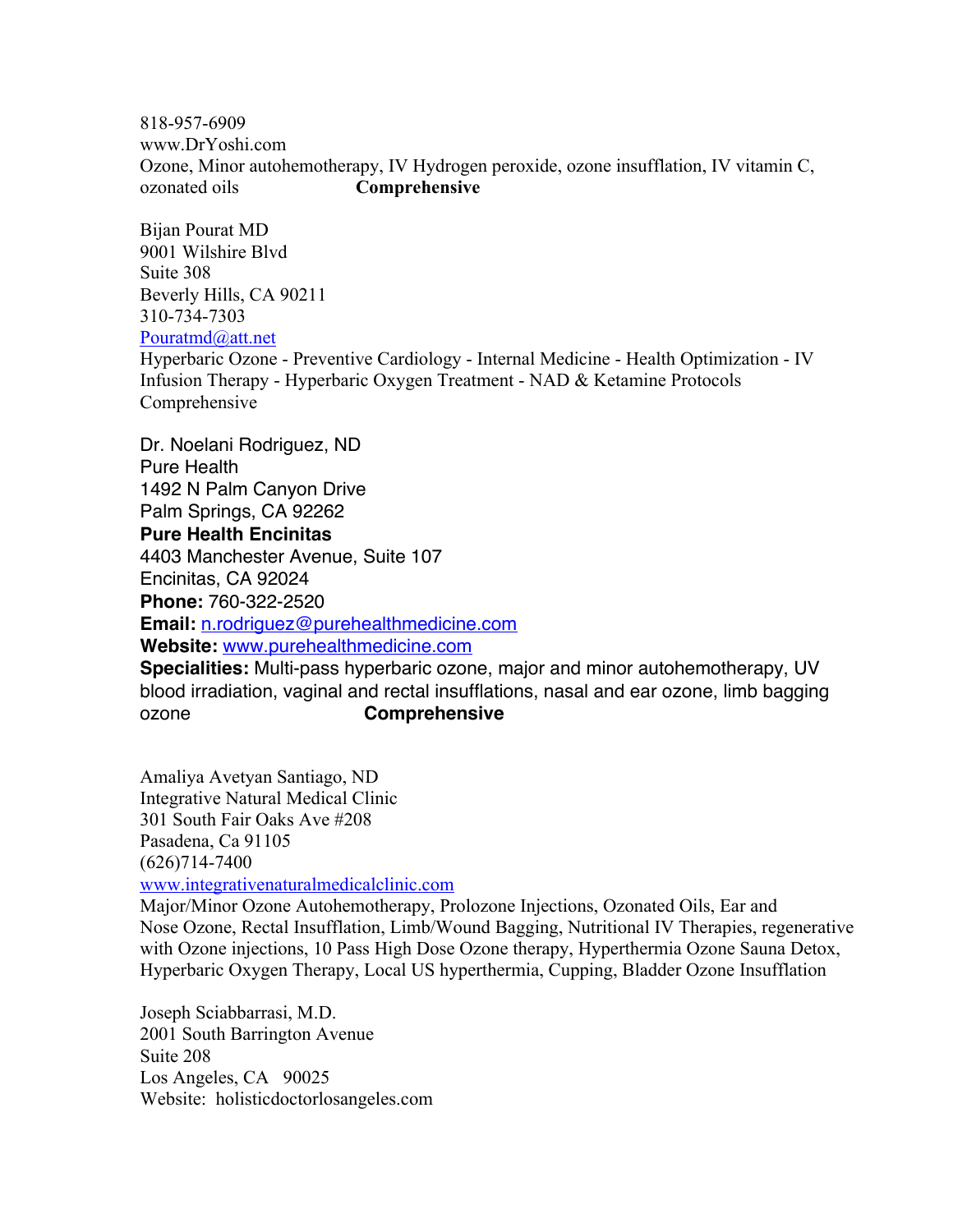Office Tel: 310-268-8466 email: office@drjosephmd.com Oxidative Therapies: Hyperbaric Ozone therapy (10 pass), Major and minor ozone autohemotherapy, Prolozone joint and soft tissue injection therapy, vaginal, ear and nasal insufflation, Ozone limb bagging, Ozonated water, Ozonated oils, High dose Vitamin C and Oxidative therapies. Home rectal ozone use training. **Comprehensive**

Mary Ellen Shannon, MD mshannon261@yahoo.com La Jolla, Calif. Specializing in Dr Lahodny 10 pass high dose ozone therapy **Comprehensive** 

L. Richard Shearer, M.D. 701 Pine Street Mt. Shasta, CA, 96067 530-926-6222 office@drshearer.com www.drshearer.com Major and minor ozone autohemotherapy, multi-pass hyperbaric autohemotherapy, OHT, prolozone joint and soft tissue therapy, All oxidation therapies available including high dose IV vitamin C. **Comprehensive**

Allan Sosin, MD Institute for Progressive Medicine 4 Hughes #175 Irvine, Ca 92618 (949) 600-5100 www.iprogressivemed.com Major/Minor Ozone Autohemotherapy, Prolozone Injections, Ozonated Oils, Ear and Nose Ozone, Ultraviolet Blood Therapy, Rectal/Vaginal Insufflation, Bagging, Hydrogen Peroxide Therapies, Nutritional IV Therapies, PRP with Ozone Aesthetics. Dr. Lahodny's 10 Pass High Dose Ozone Therapy, Ozone Sauna **Comprehensive**

Dr. Mitra Tahvildarian Ph.D, AGNP, CFMP GlobalTransformation Longevity 23480 Park Sorrento STE 102 B Calabasas Ca 91302 818-230-2202 www.drmitratahvildarian.com **Comprehensive**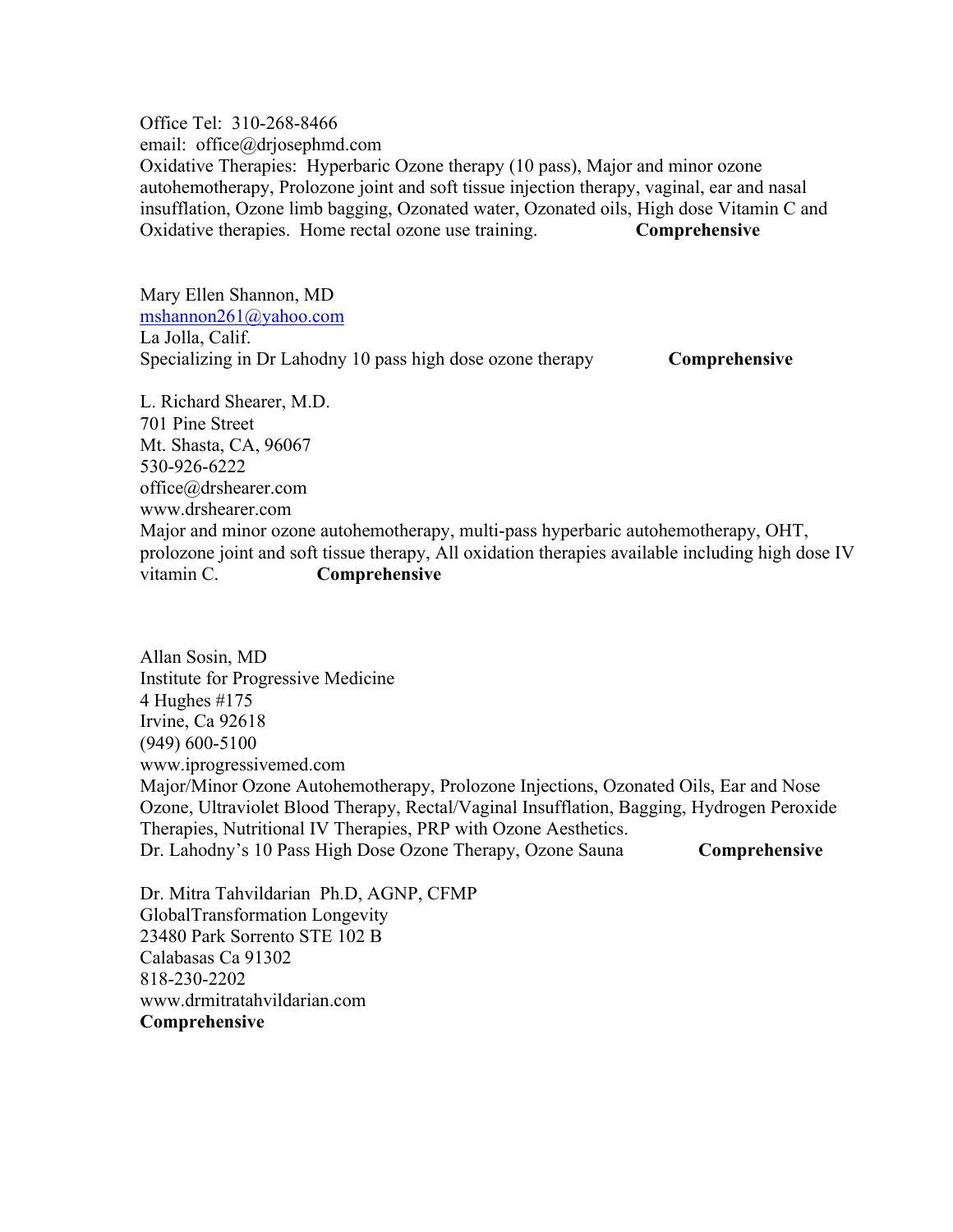Maki Takashima, ND 969 Pacific St. Ste B Monterey, CA 93940 (831)920-2211 email: info@naturalholisticwellnesscenter.com Website: www.naturalholisticwellnesscenter.com

Specialties: Major autohemotherapy and minor autohemotherapy, Hyperbaric ozone treatments (including 10 pass), ozone dialysis, ultraviolet blood irradiation, prolozone, ear, sinus, rectal, and vaginal insufflations. Limb Bagging, Ozonated Oils, Prolozone, High Dose IV Vitamin C **Comprehensive**

Snowy Tan, ND Shepherdess Naturopathic Clinic, Inc. 710 Lakeway Dr Ste 210 Sunnyvale, Ca 94085 (650) 285-1590 Email: info@shepherdessclinic.com Website: shepherdessclinic.com

Treatments: Ozone dialysis, ozone major autohemotherapy, prolozone, high dose IV vitamin C, nasal/bladder/rectal insufflation, UV blood irradiation, oral ozone therapies

Juergen Winkler MD Quantum Functional Medicine 6120 Paseo del Norte Suite L 2 Carlsbad, California 92011 760 585-4616 Major autohemotherapy, ultraviolet blood irradiation, Prolozone Training: June 2012 **Comprehensive**

Anne Zuzelski, MD Institute for Progressive Medicine 4 Hughes #175 Irvine, Ca 92618 (949) 600-5100 www.iprogressivemed.com

Major/Minor Ozone Autohemotherapy, Prolozone Injections, Ozonated Oils, Ear and Nose Ozone, Ultraviolet Blood Therapy, Rectal Insufflation, Bagging, Nutritional IV Therapies, PRP with Ozone Aesthetics, 10 Pass High Dose Ozone Therapy. **Comprehensive**

**Colorado** Loretta Baca MD FACP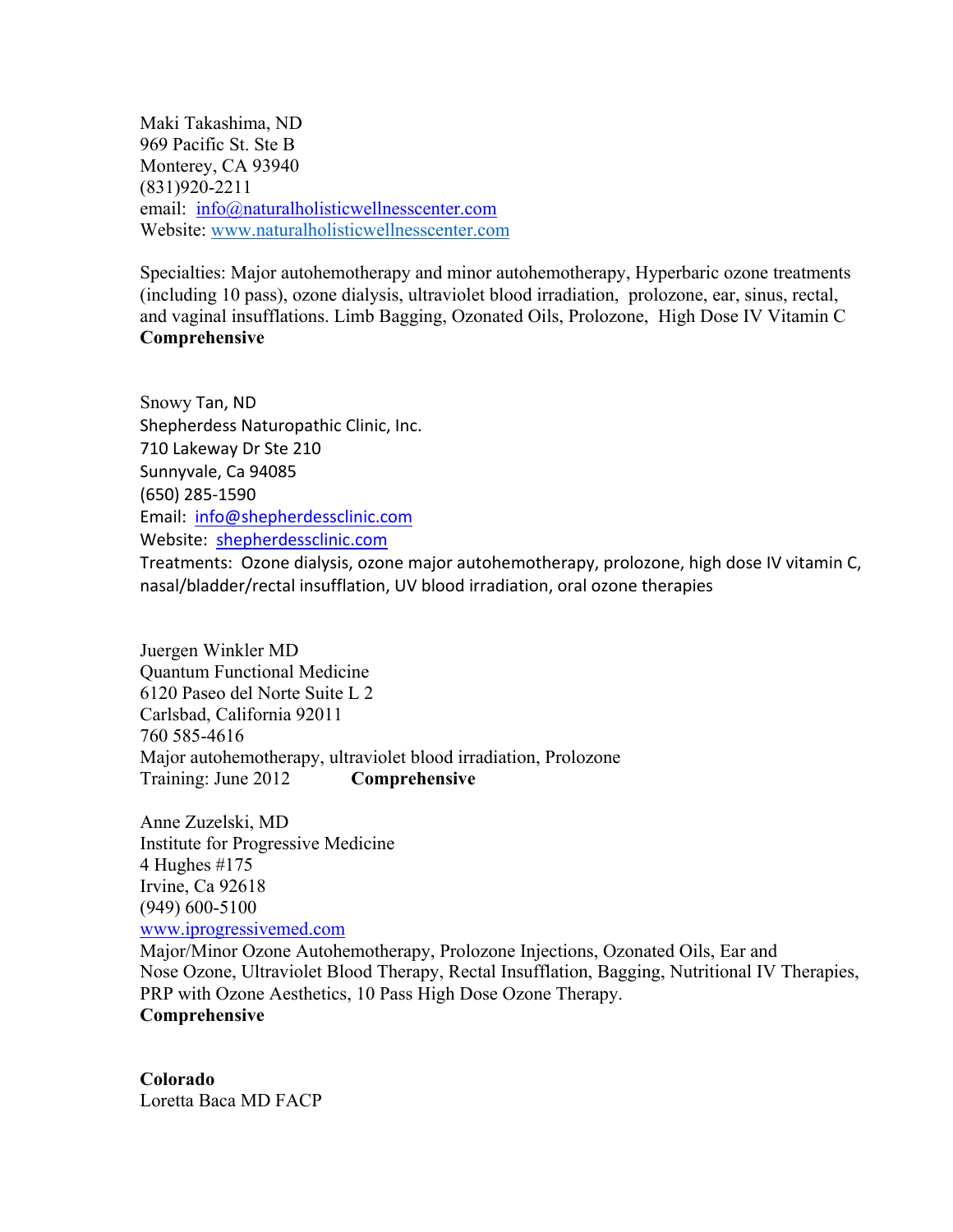Telluride satellite clinic Telluride Colorado 81435 308-534-6687 www.yourcenterforhealth.com thecenterforhealth@gmail.com Ozone, major autohemotherapy, Minor autohemotherapy, Ultraviolet blood therapy, UBI, Hydrogen peroxide, IV Hydrogen peroxide, prolozone, vaginal and rectal insufflation, ozone and bagging, IV vitamin C, Ozonated oils, Exercise with oxygen **Comprehensive** 

Mark Carney, ND, LAc Thriveology 7120 East Hampden Avenue, Suite B and 7100 East Hampden Avenue, Suite B Denver, Colorado 80224 Phone 303-636-0000 Fax 303-648-6611 www.thriveology123.com info@thriveology123.com training: June 2018 Major/minor autohemotherapy, Prolozone, local ozone injection, ear/nasal/vaginal and rectal insufflation, UBI, hydrogen peroxide, ozone cupping and bagging, 10-Pass, IV-C, chelation, colloidal silver. **Comprehensive**

Hanania Cohen LAc CHt CPN .

IM injection therapy . ozone therapy for brain related challenges{emotional and physical} and prolo-ozone therapy. TCM & functional medicine . www.kindnessmedicine.com Email: Info@kindnessmedicine.com Denver Co Northern region, Israel. **Comprehensive**. April 16 2021

James Howton, D.O. Restore Health Center 3553 Clydesdale Parkway. Suite 210 Loveland, CO 80538 970-278-0900 www.RestoreHealthCenter.net Ozone (in various forms), UBI, IV C. **Comprehensive**

Shawn Naylor, DO Sound Clinic 2460 W 26th Ave Denver, CO 80211 Phone: 303-698-0333 Fax: 303-698-0198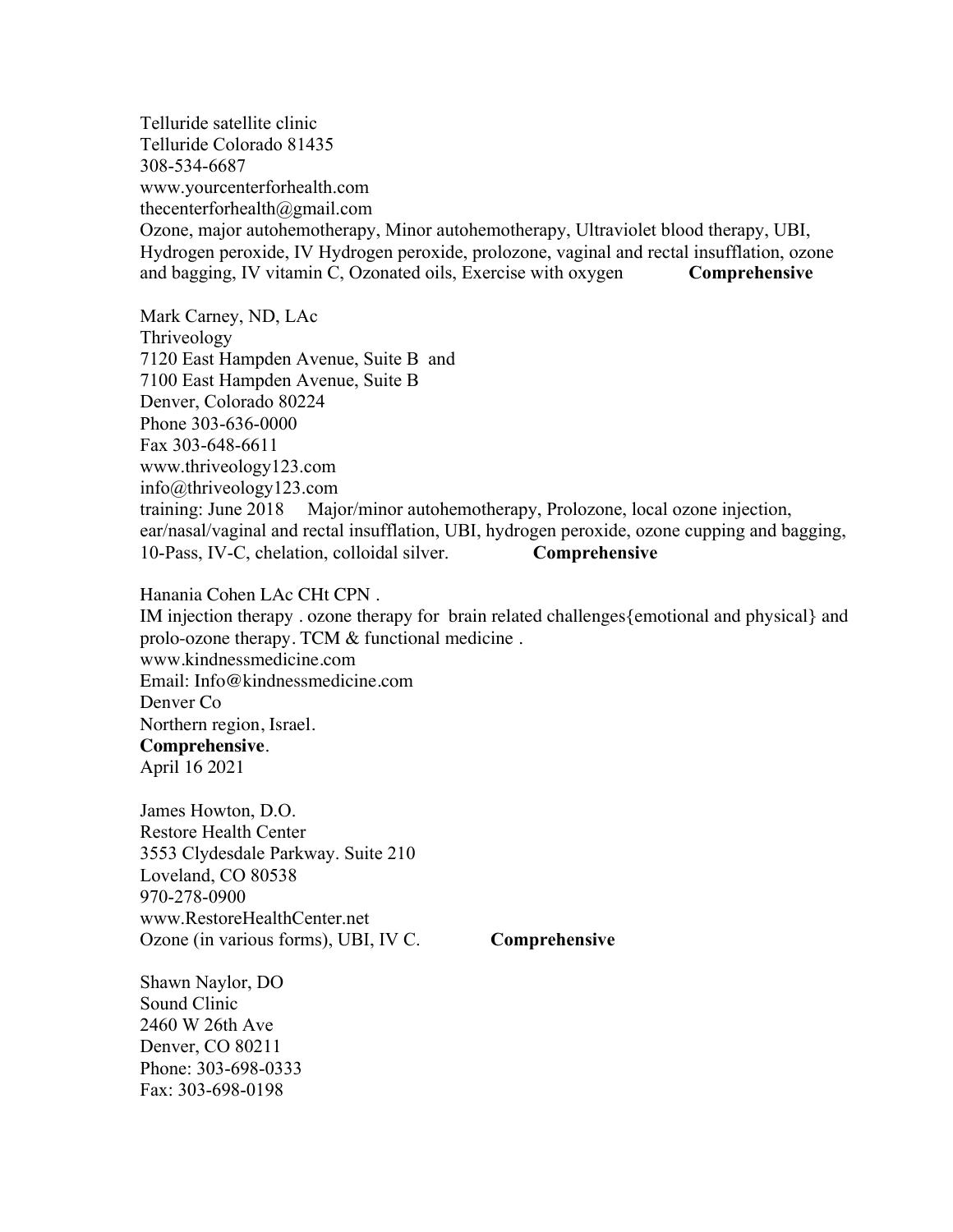Web: www.soundclinic.com Email: info@soundclinic.com Modalities utilized: Major Autohemotherapy, High Dose Ozone therapy (10-pass), rectal ozone insufflation, Ultraviolet Blood Irradiation, Prolozone, various other IV therapies. **Comprehensive**

Jonathan Singer, D.O. 8400 E Prentice Ave, Suite 301 Greenwood Village, CO 80111 (303) 488-0034 www.denverdoctor.com **Comprehensive**

## **Connecticut**

Alina Schneider, NP-C The Connecticut Center for Health 87 Bernie O'Rourke Drive Middletown, CT 06457 Tel: 860-347-8600 Fax: 860-347-8434 Email: alina@yournaturalhealth.com Website: www.yournaturalhealth.com

Hyperbaric high dose ozone (10 pass), major and minor autohemotherapy (ozone), Rectal/ vaginal/ bladder/ ear/ nasal ozone insufflations, training for home ozone use, prolozone injections, PRP with ozone, cosmetic ozone.

# **Comprehensive**

# **Florida** Anil George MD PA North Florida Integrative Medicine 915 W. Monroe St. Suite #301 Jacksonville, FL 32204 904-353-8562 northfloridaintegrative.com Specialties: Integrative/ Functional Medicine, Prolozone Injections - joints and soft tissue, HOCATT Ozone Sauna, PEMF, Live 02 EWOT (Exercise with Oxygen Therapy), DIV Ozone, Ear Insufflation, Ozone Aesthetics : Hair Restoration, Skin Care, PRP 10 Pass Ozone Therapy (August 2020 - training staff) High Dose IV Vitamin C **Comprehensive**

Mikhail Artamonov, MD, Licensed Physician-Acupuncturist www.MJAHealthCare.com // www.RegenerativeMedicineOfAmerica.com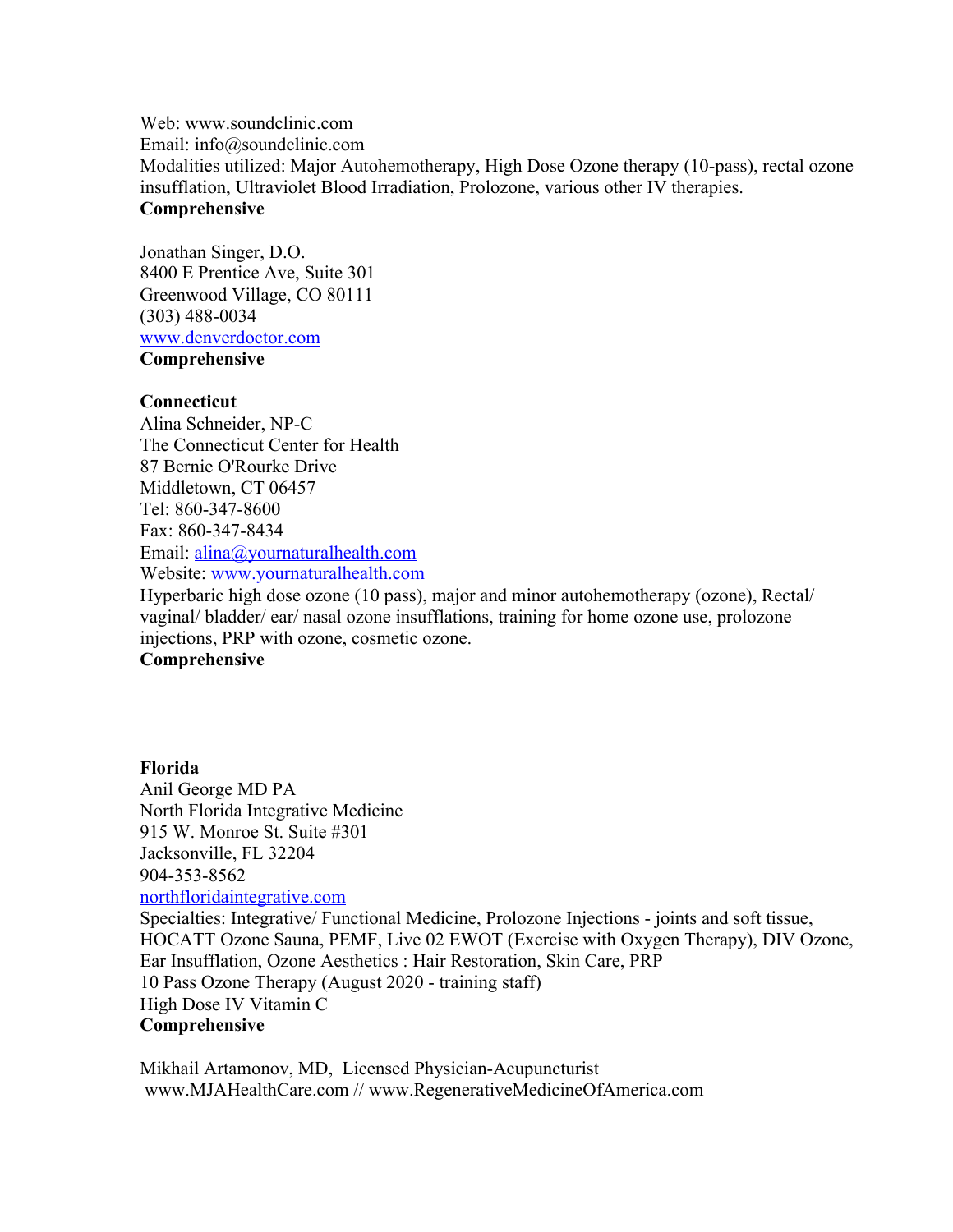210 Jupiter Lakes Boulevard, Building 5000 Suite 205, Jupiter, **Florida** 33458 High dose Ozone (Hyperbaric O2 with 10 pass ozone.); Standard IV Ozone (MAHT), UV blood Irradiation; High dose IV vitamin C ozone insufflation: nasal/sinus, ear, rectal, vaginal, prostate, bladder; Prolozone of ALL areas under GUIDANCE, Ozone Aesthetics, specializing in INTRADISCAL OZONE under guidance and other alternatives to SPINE and JOINT surgeries. **Comprehensive**

Aleksandra Buhr MD The Medical Healing Center 225 Office Plaza Drive Tallahassee, FL 32301 Website: www.themedicalhealingcenter.com Phone: 850-309-1665 Prolozone, Major Auto Hemotherapy, Ozone Insufflation, Hyperbaric Oxygen, High Dose IV Vitamin C therapy, Ozone Limb Bagging Training with Dr. Rowen and Dr. Su, December 2014 **Comprehensive**

Karen Bravo, MD KB Holistic LLC Miami, FL 305-505-0455 karen@kbholistic.com https://kbholistic.com MAH, Prolozone Injection, Ozone insufflation, OHT **Comprehensive**

Claudia Chica, PT, DOM Health & Hope Institute 2959 Alafaya Trail, Suite 121 Oviedo, FL 32765 407-366-0303 HealthHopeInstitute.com and Mid Florida Medical Group 1850 Lee Road, Ste 240 Winter Park, FL 32789 407-644-2729 Oviedo, FL 32765 **Comprehensive**

Valerie G. Davis, M.D. 504 S. Orange St. New Smyrna Beach, FL 32168 386-423-2218 www.Davisderm.com info@davisderm.com High-dose ozone therapy (OHT), major and minor auto-hemotherapy **Comprehensive**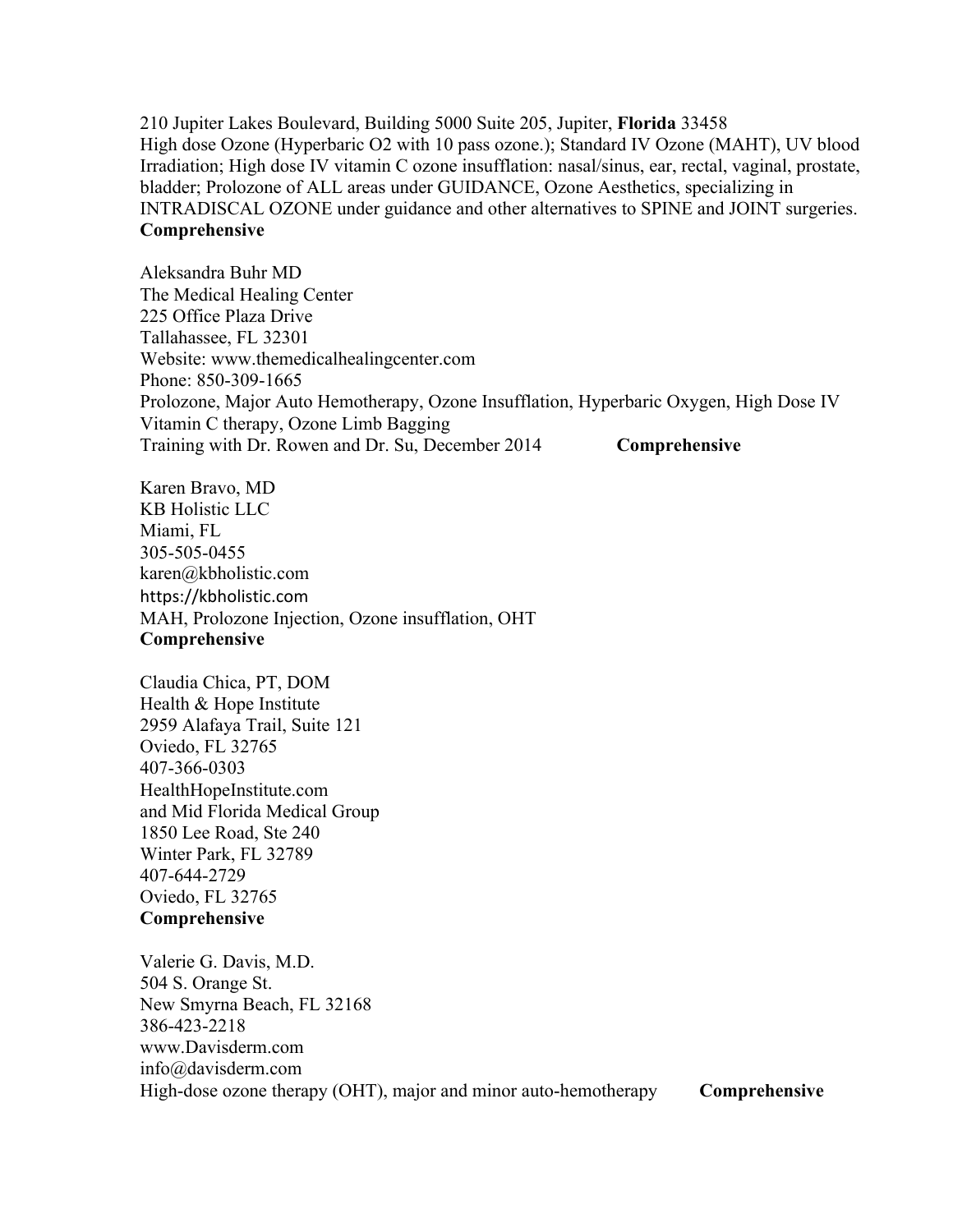Bronwen Erickson-Keith, FNP-C South Florida Regenerative Medicine 9633 W Broward Blvd, Unit 1 Plantation, FL 33324 +1 305 224 1858 **Comprehensive and Dialysis**

Christopher M. Estes, MD, MPH, IFMCP Miami Beach Comprehensive Wellness Center 333 West 41 Street Suite 702 Miami Beach, FL 33140 Office: 305-397-8229 Fax: 305-763-8236 Email: cestesmd@miamibeachcwc.com www.miamibeachcwc.com **10 pass training only**

Edward Kondrot, MD, MD(H), CCH, DHt, FCSO 31242 Amberlea Rd Dade City, FL 33523 800-430-9328 www.HealingTheEye.com info@HealingTheEye.com **Comprehensive**

James Lemire, MD 11115 S. W. 93rd Court road, Suite 600 Ocala, Florida 34481 office phone: 352-291-9459 office fax: 352-291-9465 www.Lemireclinic.com hydrogen peroxide, UBI, prolozone **Comprehensive**

Claudia Marcelo, DO Panacea Biomedical Institute 100 E. McNab Rd. Suite B Pompano Beach, FL 33060 http://www.drclaudiamarcelo.com **Comprehensive**

Gary Myers DMD 3200 Old Jennings Road Middleburg, FL 32068 www.tooth2tooth.com Ozone therapy for dentistry only including major autohemotherapy.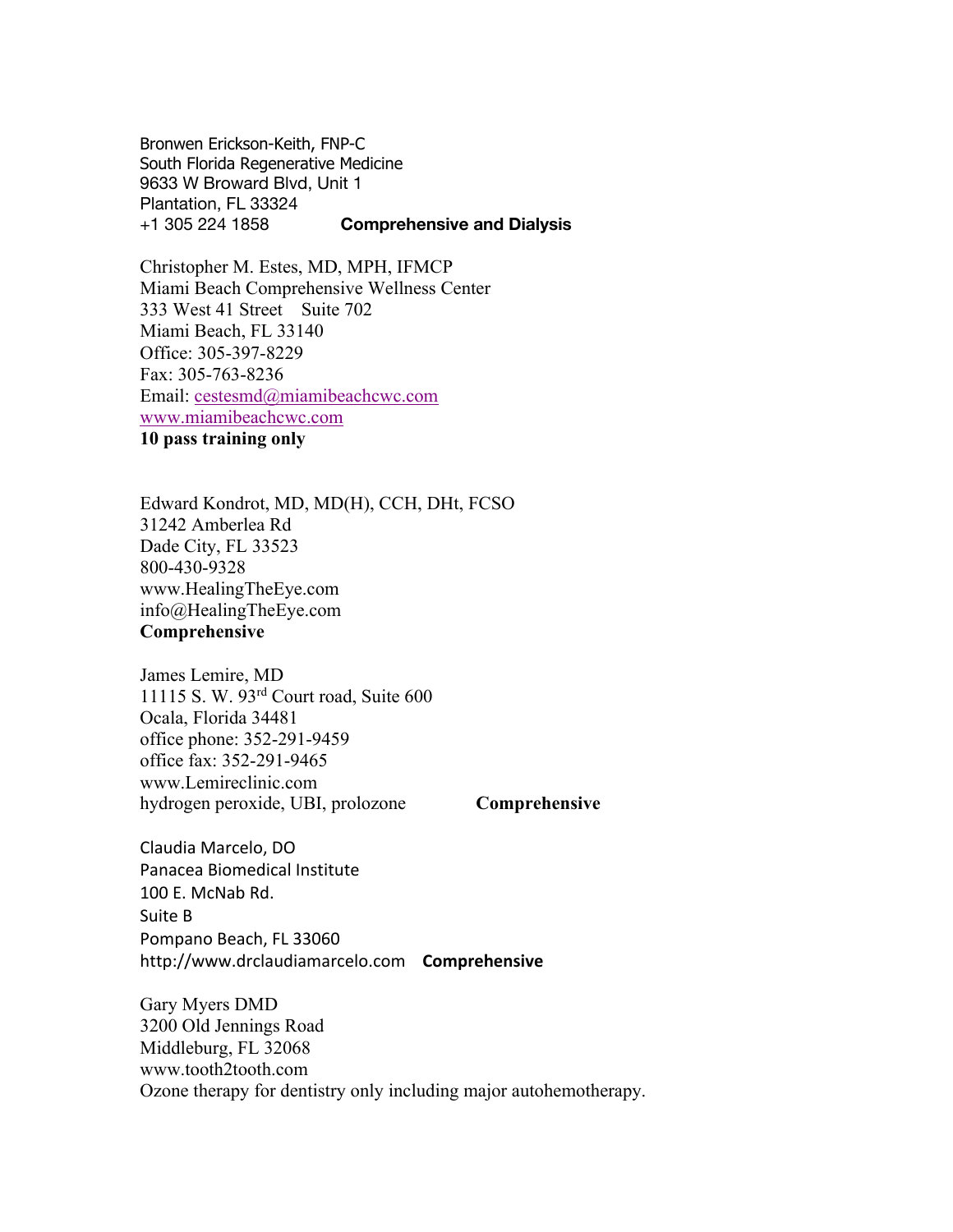# **Comprehensive**

Melissa Withers, DNP, APRN, FNP-BC Hyperbaric Therapy of Jacksonville 11701 San Jose Blvd., Suite 108 Jacksonville, FL 32223 Tel: 407-984-7757 Fax: 904-379-2964 Email: hbotjacksonville@gmail.com Specialties: Hyperbaric oxygen therapy, 1-10 pass major hyperbaric ozone/oxygen autohemotherapy, Ozone minor autohemotherapy, Ozone insufflations, Prolozone, Ozone trigger point injections, Vitamin-C and mineral therapies, Chelation therapy, Nanovi, **Comprehensive**

# **Georgia**

Thomas A. Geckler, PA-C, ND 86 Yonah View Dahlonega GA 30533 www.wholebodymedical.com **Comprehensive**

# **Hawaii**

Paula T Lenny, MD, MPH Pure Health Wellness 30 Baldwin Ave Paia, Maui, HI, 96779 808-283-0949 808-572-9461 purehealthmaui@gmail.com HBOT / 10 passes Insufflations, Limb bagging / wound care, Aesthetic ozone treatments:hair restoration, facial lines, micro-needling, soft tissue injections (fat, scars) Prolozone joint and soft tissue injections, ozonated PRP and regenerative procedures **Comprehensive**

# **Idaho**

Dr. Noah Edvalson, DC, NMD, FIAMA Idaho Center for Integrative Medicine 3271 N. Milwaukee St. Boise, ID 83704 (208) 629-5374 www.idahointegrativemedicine.com Prolozone, Minor & Major Auto Hemotherapy, UBI, Rectal insufflation, **Comprehensive**

Dr. Dennis Harper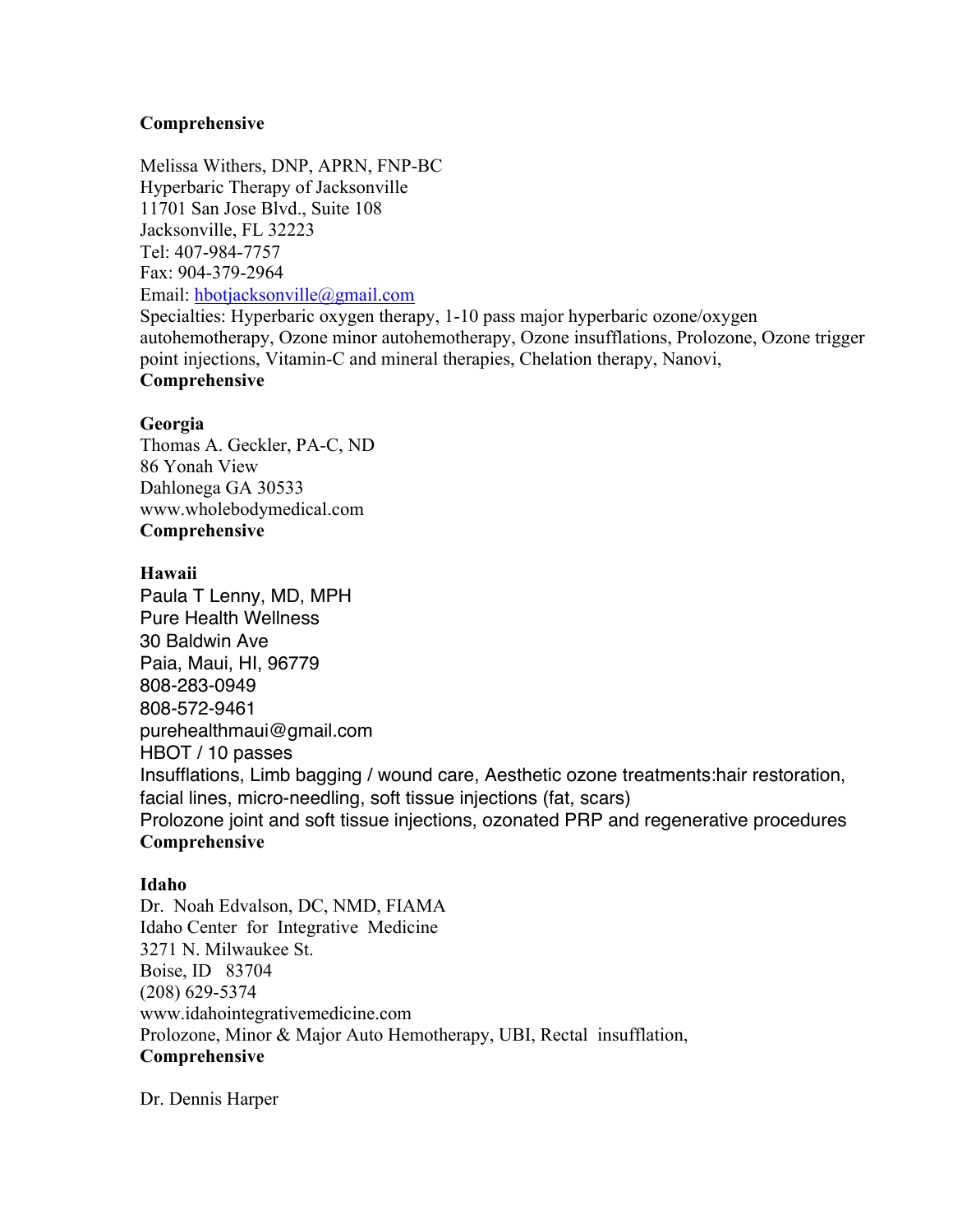208- 476-3158 office 208-816-6423 cell 10620 Highway 12 Orofino, ID. 83544 Training: June 2012 Ozone autohemotherapy, prolozone **Comprehensive**

Shelby L. Rohrbaugh, NP-C West Clinic Pocatello, Idaho Prolozone Direct Intravenous Ozone; Major and minor AutoHemotherapy; Ultraviolet Blood Irradiation, Limb Bag Ozone; Rectal/Vaginal Insufflation; Ozone water; Sinus/Ear Ozone **Comprehensive**

Robert Rutler, ND Lewiston, Idaho 83501 208-659-8418 Training: June 2018 Hard Shell Hyperbaric Oxygen Therapy, Ozone 10 Pass, Major/minor autohemotherapy, Prolozone. **Comprehensive**

Dr. Jason West 208-232-3216 office 208-403-2660 cell 1188 Call place Pocatello, Idaho 83201 www.westcliniconline.com Prolozone, UBI, hyperbaric ozone major autohemotherapy **Comprehensive** 

#### **Illinois**

Rachel Heft, FNP-C Synergy Healthcare Solutions, LLC 2023 Vadalabene Dr., Suite 300 Maryville, IL 62062 Phone: 618-288-6722 Fax: 618-288-2077 https://www.synergyhealthcaresolutions.com/ Training: June 2018 Major/minor autohemotherapy, local ozone injection, ear/nasal/vaginal and rectal insufflation, ozone cupping and bagging **Comprehensive**

Thomas Rohde, M.D., FAAFP, FAARFM 3798 E. Fulton Ave Decatur, IL 62521 P: 217-864-2700, F: 217-422-3930 email: healinghappenshere3798@gmail.com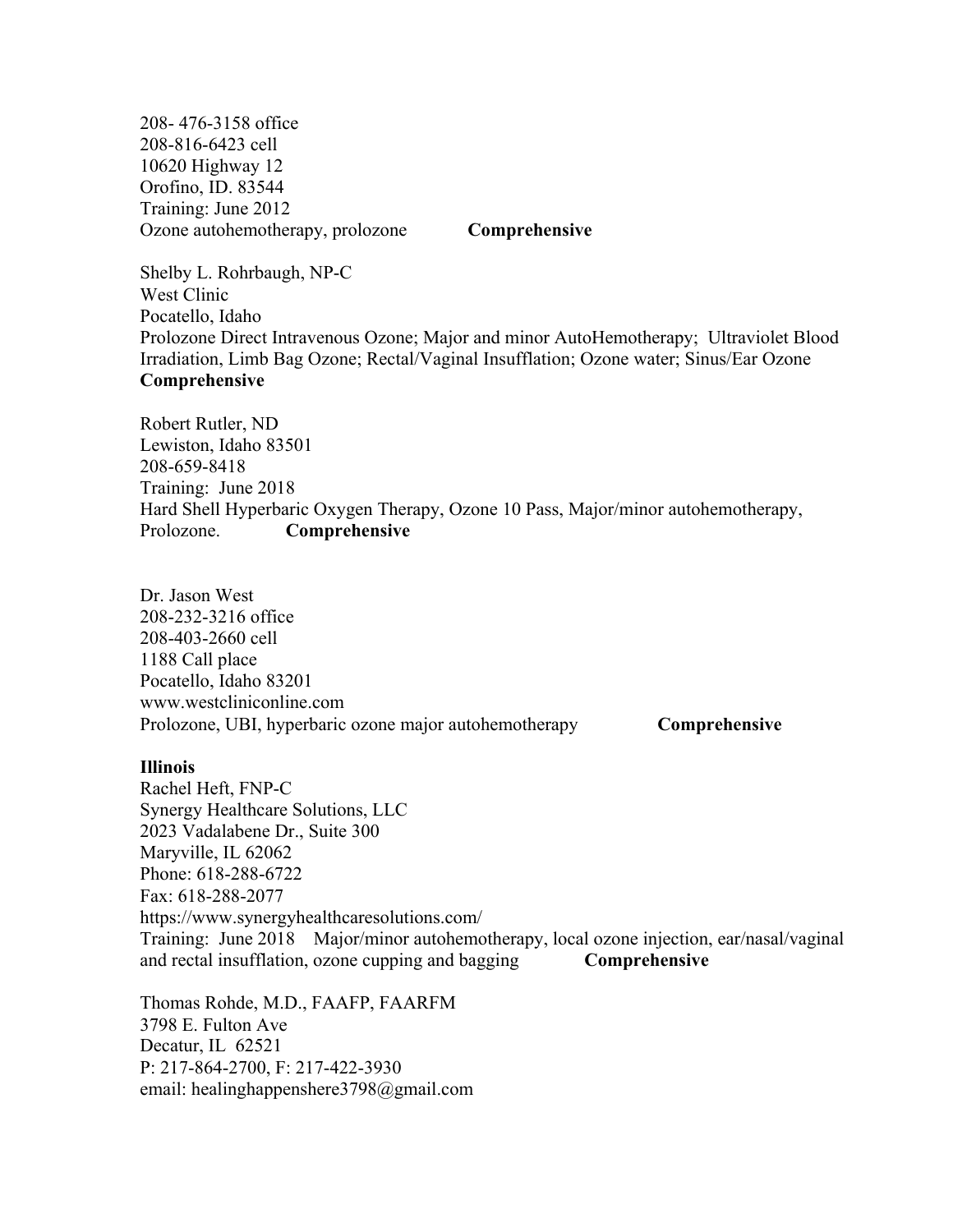Web Site: www.DrRohde.com

Prolozone Joint and Soft Tissue Therapy, Direct IV Ozone, Major Autohemotherapy, Minor Autohemotherapy, Limb Bagging, Rectal Insufflation, Bladder Insufflation, Ear Insufflation, IV High Dose Vitamin C **Comprehensive**

Dr. Gregory W Seaman, MD thriveMD 1355 Remington Road, Suite I Schaumburg IL 60173 312-600-5070 Email: Info@thriveMD.org Website: www.thrivemd.com Major and minor ozone autohemotherapy, 10-pass, prolozone injection, ozone limb bagging, rectal insufflation, ozone sauna, ozonated oils, nutritional IV therapy, high dose vitamin C therapy. **Comprehensive**

## **Indiana**

Alfred F. Allina, D.O. Medical Director Pain Management and Anti-Aging Center 4656 W Washington Blvd Suite 250 Fort Wayne, IN 46804 260-434-1619 www.DrAllina.com Ozone, Prolozone, Major Autohemotherapy, Minor Autohemotherapy, Nasal insufflation, Rectal insufflation, Ultraviolet Blood Therapy, IV hydrogen peroxide, IV high dose Vit. C June 2012 **Comprehensive**

David J. Krizman, MD Center for Health Enrichment 322 North Michigan Street; Suite E Plymouth Indiana, 46563 Phone: 574 935 4000 Fax: 574 941 4408 centerforhealth@earthlink.com; djkrizman@aol.com High dose Ozone (Hyperbaric O2 with 10 pass ozone.); Standard IV Ozone (MAHT) with UV blood Irradiation; High dose IV vitamin C; ozone insuflation: Nasal/sinus, ear, rectal, vaginal, bladder; Prolozone: joints, tendons, back, and other soft tissue. Second training with Dr Rowen: February 2016 Comprehensive

Rajiv Sharma, MD Digestive Health Associates 3903 South 7th Street; Suite 1D; Terre Haute, INDIANA 47802 www.dhagastro.com; www.drguthappiness.com; Email: drsharma@dhagastro.com Phone: 707 290 5198 High dose Ozone (Hyperbaric O2 with 10 pass ozone. Major/Minor Ozone Autohemotherapy, Ozone Water, Ozonated Oils, Ear and Nose Ozone, Ultraviolet Blood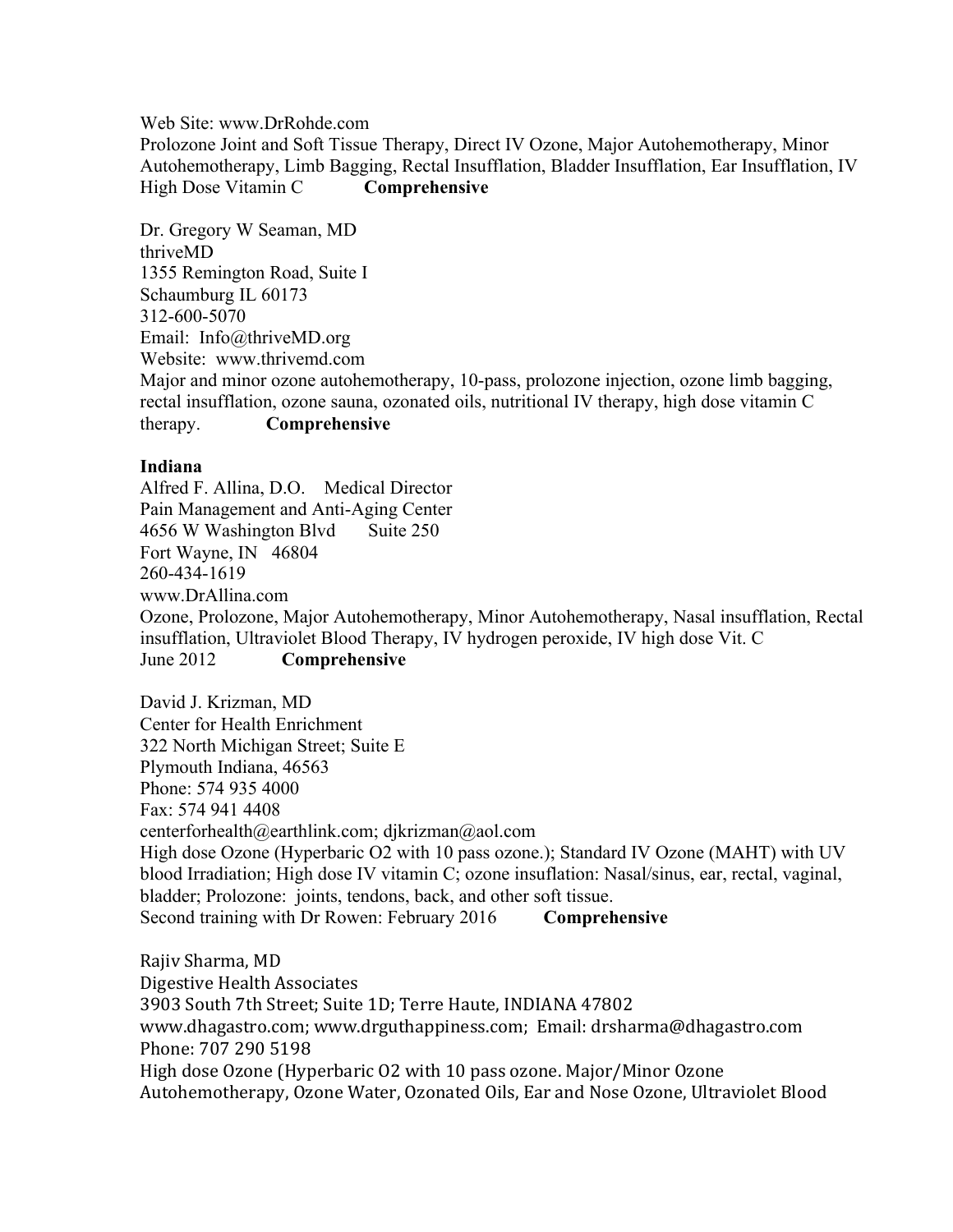Therapy, Rectal/Vaginal Insufflation, IV Vitamin C, Dr. Lahodny's 10 Pass High Dose Ozone Therapy, Ozone Sauna Trained June 8, 9, 2018 Comprehensive

#### **Maine**

Meneah Haworth FNP-C, IFMCP 25 Plaza Drive #10 Scarborough, ME 04074 Tel: 207-219-8445 Fax: 888-965-0540 Email: meneahprecisionhealth@gmail.com Website: www.familyfunctionalmedicine.com Specialties: HOCATT Platinum Sauna, Ozone insufflation, 10 pass High Ozone/Oxygen Therapy, IV Vitamin C 25 grams **Comprehensive**

# **Maryland**

Fred Bloem, MD 4108 Alfalfa Terrace Olney, MD 20832 Phone: 301-260-2601 Email: drbloem@drbloem.com Website: www.drbloem.com Oxidative therapies: Major autohemotherapy, including 10 pass hyperbaric, high dose ozone therapy, minor autohemotherapy, direct IV ozone, prolozone therapy, ozone insufflations, ozone limb bagging, ozonated oils, ultraviolet blood irradiation therapy (UBI), UVLrx therapy, cosmetic ozone with platelet-rich plasma, high dose IV vitamin C therapy. **Comprehensive**

Marjorie R. Livingston, CRNP, FNP-BC Guadalupe Center for Healing Westminster, MD Phone: 478-250-7092 www.ozonemaryland.com Email: marjorie@ozonemaryland.com HBO3 "10 pass" IV ozone, DIV ozone (trained by Dr Howard Robins), rectal/vaginal/bladder/ear insufflation, prolozone and soft tissue injections, wound bagging/cupping, minor autohemotherapy, ozonated oils. **Comprehensive**

#### **Massachusetts**

Jean Nordin-Evans, DDS Irina Serebryakova NP Groton Wellness Dental, Medical, spa, café 495 Main Street Groton, MA 01450 978.449.9919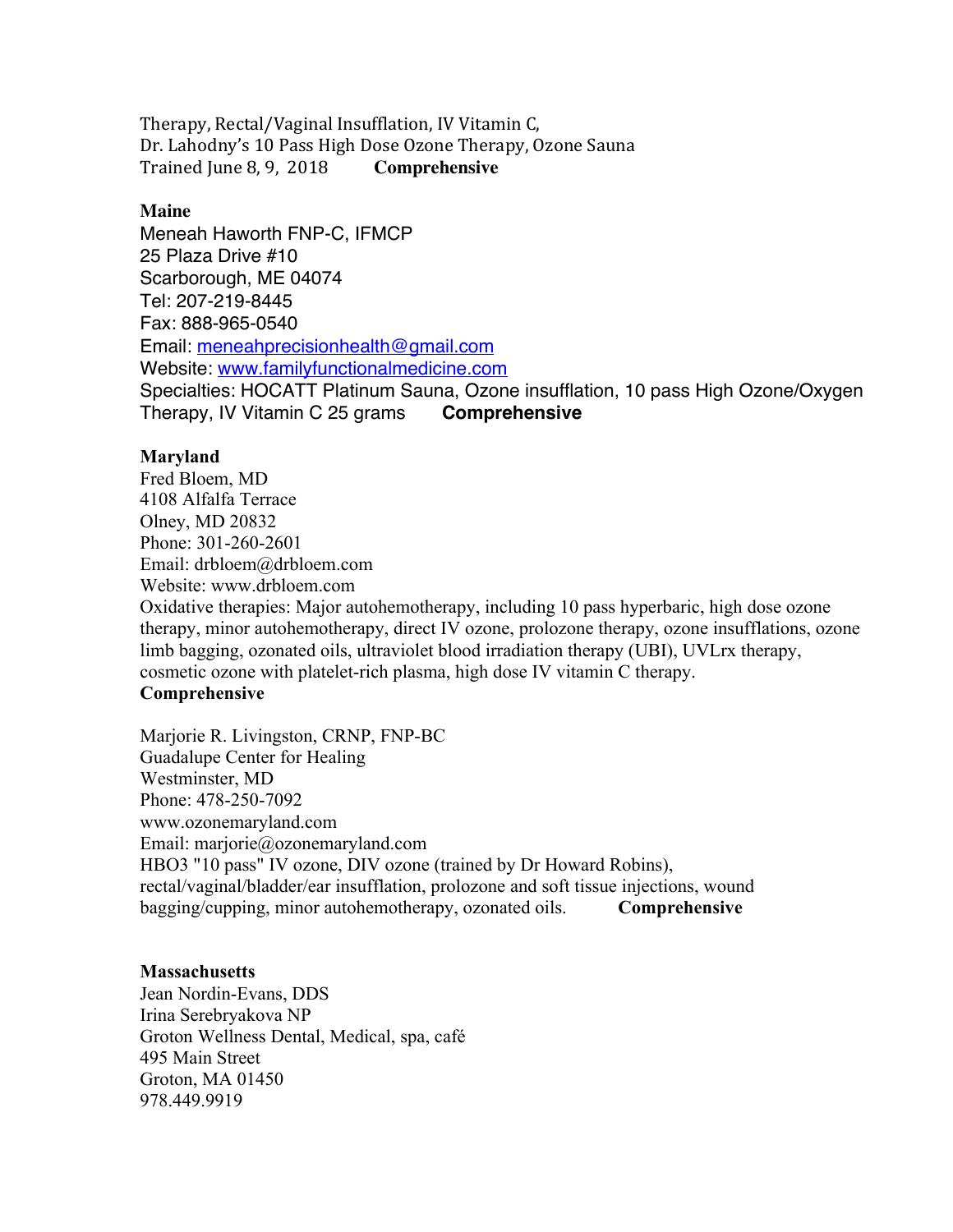www.grotonwellness.com

Major autohemotherapy, Ozone therapy for decay, gum infection, jaw bone infection (cavitation), root canal infection. Possible prevention of root canal by treating with ozone therapy, Prolozone treatment of head and neck. Ozone information consults, Vaginal, rectal insufflations, Ear/nose insufflations, Prolozone injections, HBO3 Training: August 2015 **Comprehensive**

Mark Hyman MD The UltraWellness Center 55 Pittsfield Road, Suite 9 Lenox, MA 01240 (413) 637-9991 www.ultrawellnesscenter.com multi-Pass ozone, prolo-ozone, IV nutrition therapy, NAD, etc. **Comprehensive**

# **Michigan**

Diane Culik MD ABC Wellness 37300 Dequindre Rd Suite 102 Sterling Heights, MI 48310 855-669-9355 toll free or 855-NOW-WELL Fax 586-722-7820 www.drculik.com Prolozone injections, bagging, rectal and vaginal insufflation, ozonated water, ozone to ear canal. Trained with Dr Rowen February 2013 **Comprehensive**

Suzan Syed M.D. 2300 Haggerty Rd. Suite 2140 West Bloomfield, MI. 48323 248-669-5050

## www.iphca.net

Specialties: Hyperbaric ozone treatments (including 10 pass), major and minor autohemotherapy (ozone), ultraviolet blood irradiation (UBI), high dose IV vitamin C and other nutrients, DIV ozone, prolozone, trigger point injections, ozone injections, rectal and nasal insufflation, limb bagging, and hocatt sauna.

# **Comprehensive**

#### **Minnesota**

Alyce M. Hamilton, MD Advanced Health and Vitality Center 6600 France avenue south, Suite 145 Edina, MN 55435 952-922-8005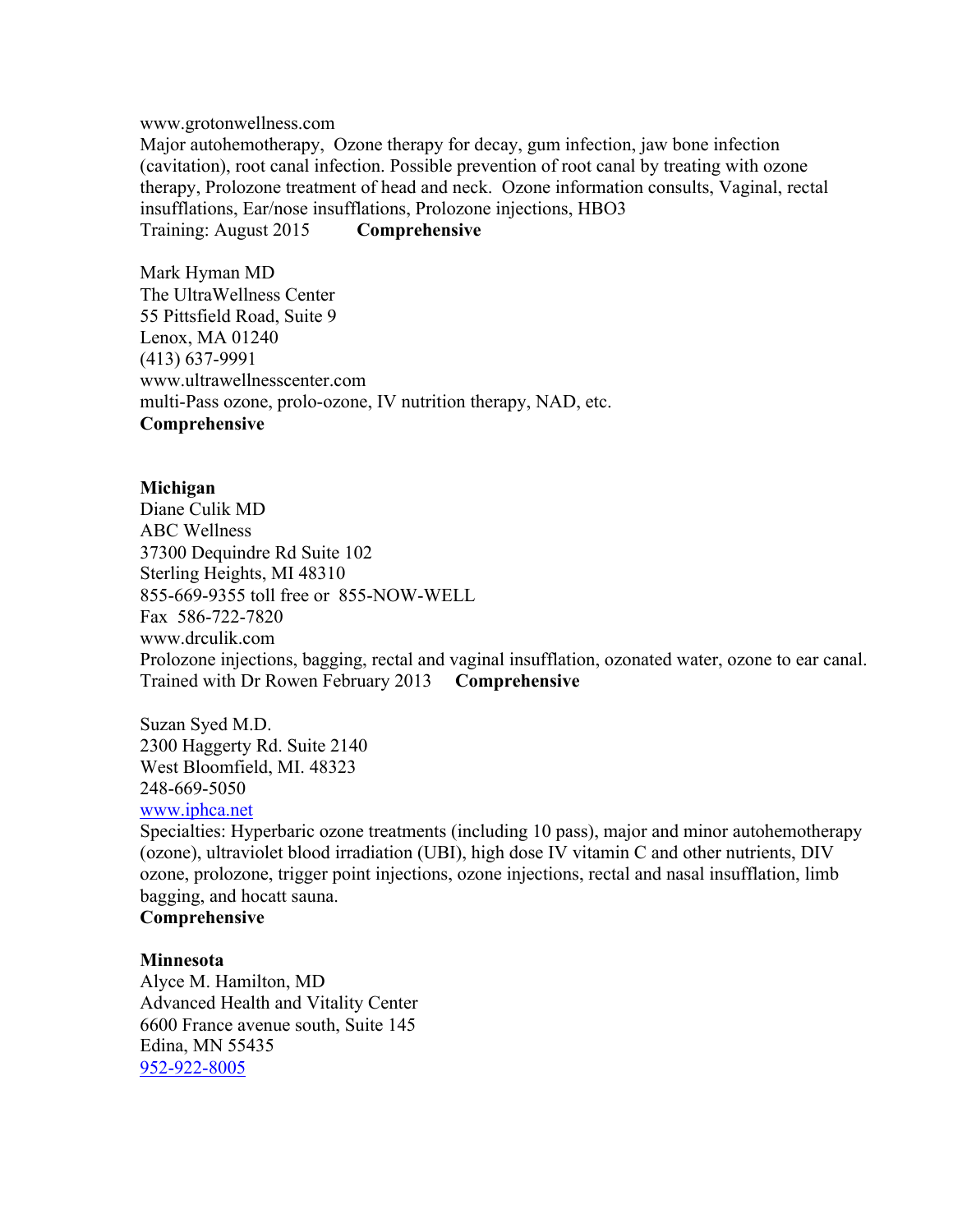#### Email: alyse@ahvhealth.com

www.advancedhealthandvitality.com

Specialties: Hyperbaric ozone 10 pass treatments, major and minor ozone autohemotherapy, High dose Vitamin C (Riordan Protocol and trained), IV Alpha Lipoic Acid, and recent training completed in DIV, limb bagging, ear, and rectal insufflation. **Comprehensive**

## **Missouri**

Patricia Bauer, NP-C Adult Nurse Practicioner Wildwood Integrative Medicine 16111 Manchester Rd. Ste 202 Ellisville, MO 63011 Phone 636-489-2000 Fax 314-779-2131 Website: wildwoodintegrativehealthcare.com Phone: 636-489-2000 Therapies offered: Integrative/Functional Testing, IV Vitamin C, IV Nutrition, Ozone, Prolozone, Ultraviolet Blood Irradiation, HOCATT, PEMF **Comprehensive**

Bonnie S. Friehling MD 1511 Chapel hill Road, #101 Columbia MO 65203 USA Tel: 573-446-1200 Fax: 866-384-6483 Email: bfriehling@hotmail.com Web Site: www.drbfriehling.com Specialty: Prolozone, DIV Ozone, Minor Autohemotherapy, Major Autohemotherapy, Ozone Nasal/Sinus Insufflation, Ozone Limb Bagging, Rectal Insufflation, Ozone Ear Insufflation, Carey K. Wennerstrom, DO, ABFM, ABIHM; ABOIM Board Eligible McDonagh Medical Center 2800 NE Kendallwood Pkwy Ste A Gladstone, MO 64119 (816) 453 5940 (office) (816) 453 1140 (fax) Website: www.mcdonaghmed.com Specialties: prolozone, prolotherapy, IV vitamin C, HBOT **Comprehensive**

# **Montana**

Julie Barter ND Northwest Functional Medicine At Bridge Medical 5938 US Highway 93 S Whitefish, MT 59937 Tel: (406) 863-9300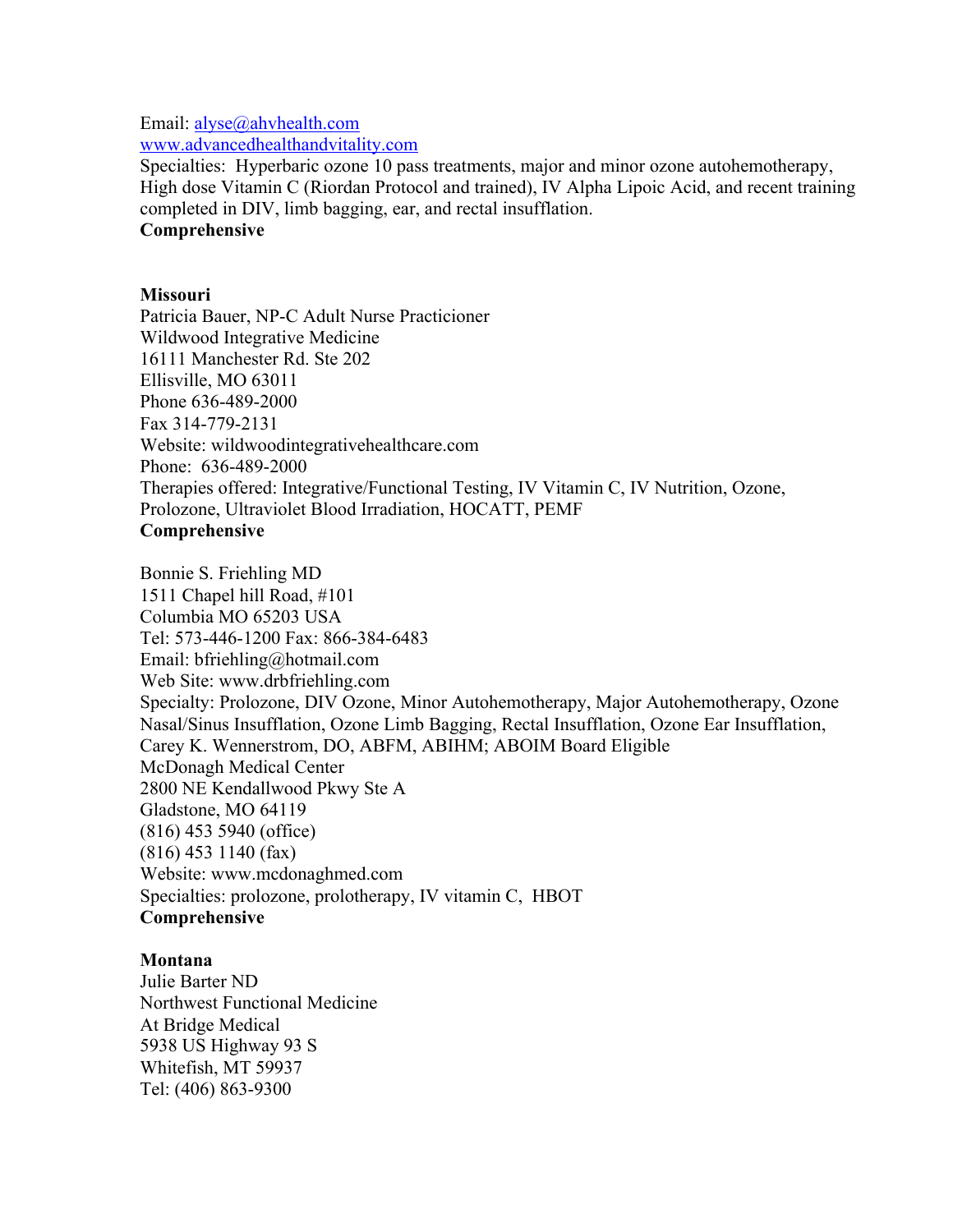Fax: (406) 863-9301 Email: getwell@nfmedicine.com Website: www.nfmedicine.com

Specialties: Prolozone injections all joints and most body areas, Major and minor autohemotherapy (ozone), High dose IV Vitamin C, IV Hydrogen peroxide, Nebulized hydrogen peroxide, limb ozone bagging, ozone insufflations.

# **Comprehensive**

Paul Raish, ND The Natural Path Kalispell, MT 59901 (406) 890-2265 thenatural-path.com thenaturalpath@protonmail.com

Ozone Dialysis, Hyperbaric IV ozone (10 pass), Major and minor autohemotherapy (ozone), Ultraviolet Blood Irradiation (UBI), O3UV, DIV ozone, Advanced Prolozone injections, High dose IV vitamin C and other nutrients, Nebulized hydrogen peroxide, Limb bagging, Ozone ear, nasal, bladder, rectal, vaginal insufflation.

# **Comprehensive**

# **Nebraska**

James Murphy D.O. Cornerstone Progressive Health 8031 West Center Rd #221 Omaha, NE 68124 402-343-7963 cornerstoneprogressivehealth.com **Comprehensive**

Loretta Baca MD FACP 302 So Jeffers St North Platte, NE 69101 308-534-6687 www.yourcenterfor health.com thecenterforhealth@gmail.com Ozone, major autohemotherapy, Minor autohemotherapy, Ultraviolet blood therapy, UBI, Hydrogen peroxide, IV Hydrogen peroxide, prolozone, vaginal and rectal insufflation, ozone and bagging, IV vitamin C, Ozonated oils, Exercise with oxygen **Comprehensive**

# **Nevada**

Quan Haduong, MD 1701 W Charleston blvd #600 Las Vegas, NV 89102 Phone: 702-469-3938 Fax: 702-545-0478 www.healthyhappycells.com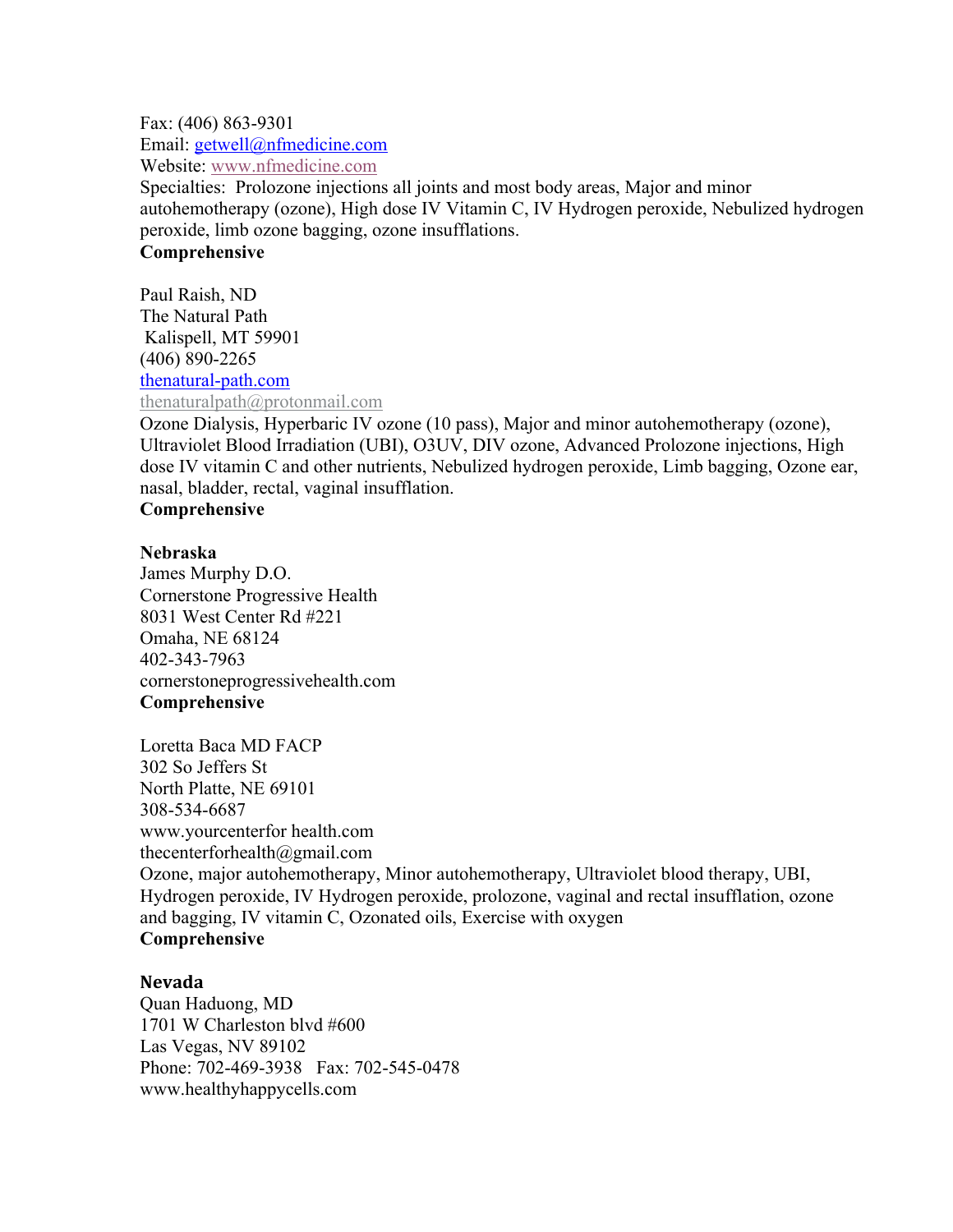email:contact@heatlhyhappycells.com IV Ozone, Prolozone **Comprehensive**

Terry Pfau DO, HMD Renaissance Health Centre 2820 W Charleston Blvd #6 Las Vegas NV 89102 Tel:702-258-7860 Fax: 702-258-5487 Email: iwholehealth@yahoo.com Website: www.iwholehealth.com Ozone, major autohemotherapy, Minor autohemotherapy, Ultraviolet blood therapy, UBI, Hydrogen peroxide, IV Hydrogen peroxide, prolozone, vaginal and rectal insufflation, ozone and bagging, IV vitamin C. **Comprehensive**

#### **New Hampshire**

Ashley M. Pinkham, CNL, APRN, FNP-C The AIM Clinic 1 Hampton Road, Suite 301 Exeter, NH 03833 TEL: (603)-583-4603 FAX: (603)-583-4469 Email: info@theaimclinic.com Website: https://www.theaimclinic.com/ Oxidative Therapies: Prolozone, Major Auto-Hemotherapy (MAH), IV Ozone Multi-Pass, Minor Ozone Auto-Hemotherapy (mAH), Rectal Ozone, Vaginal Ozone, Ear Insufflation, Limb Ozone Bagging, IV Vitamin C, UV Blood Irradiation Therapy, IV H202, IV Laser, Ozonated Oils, LiveO2 Adaptive Contrast, NovoTHOR **Comprehensive**

#### **New Jersey**

Jay E. Bowen, DO New Jersey Sports Medicine, LLC 197 Ridgedale Ave., Suite 210 Cedar Knolls, NJ 07927 P: 973.998.8301 F: 973.998.8302 www.newjerseysportsmedicine.com Training: September 2012. Major/minor autohemo therapy, Prolozone, local ozone injection, ear/nasal and rectal insufflation, UBI **Comprehensive**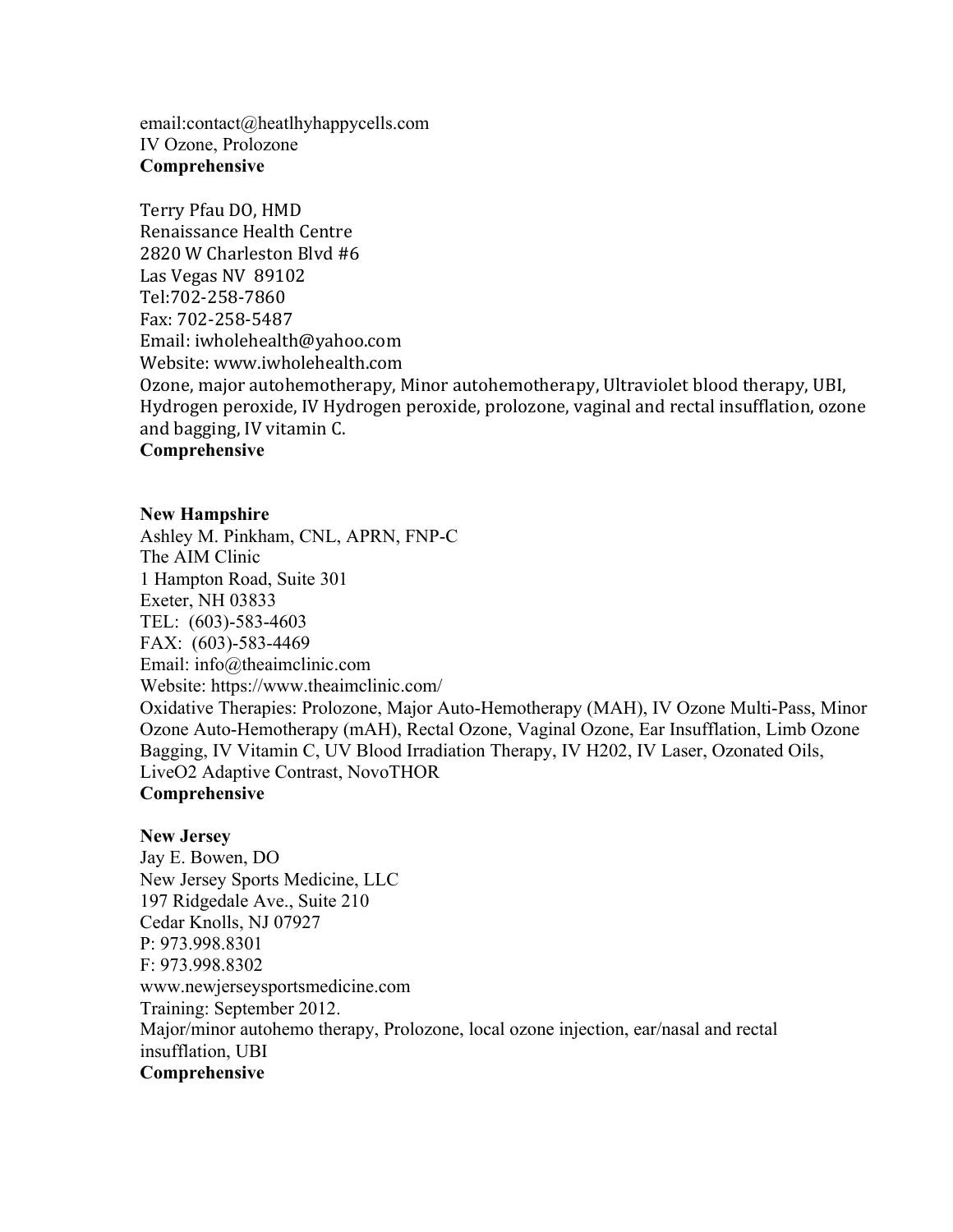Mark James Bartiss, MD Institute for Complementary and Alternative Medicine 24 Nautilus Drive, Suite 3 Manahawin, NJ 08050, **and** 504 Hamburg Tpk, Suite 205, Wayne, NJ 07470 Contacts for both offices: PHONE: 609-978-9002 Fax: 609-597-7528 www.hormonemd.org Training: fall of 2011 Major/minor autohemotherapy, Prolozone, local ozone injection, ear/nasal/vaginal and rectal insufflation, UBI, hydrogen peroxide, ozone cupping and bagging **Comprehensive**

Stuart H Freedenfeld, MD Stockton Family Practice 56 South Main Street, Suites A & B Stockton, NJ 08559 Office # 609-397-8585 www.stocktonfp.com Services include: MAH, UVBI, Peroxide, prolozone, Chezone, HBOT **Comprehensive**

## **New Hampshire**

Julia Greenspan, ND Greenhouse Natural Medicine 109 Ponemah Road, Suite 9 Amherst, NH 03031 603-249-6783 Fax: 603-249-5924 email: Greenhousemed1@gmail.com Website: http://www.greenhousemedicine.com IV therapy. Prolozone, Minor Ozone Autohemotherapy, Major Ozone Autohemotherapy, OHT (10-pass), DIV ozone. **Comprehensive**

**New Mexico** Dr. Robyn Benson, DOM www.robynbenson.com www.SantaFeSoul.com www.JoinTheSelfCareRevolution.com Santa Fe Soul Health & Healing Center 2905 Rodeo Park Drive E Building 3, SF, NM Phone: 505-986-1089 robyn@robynbenson.com **Comprehensive**

Dr. Russell Canfield MD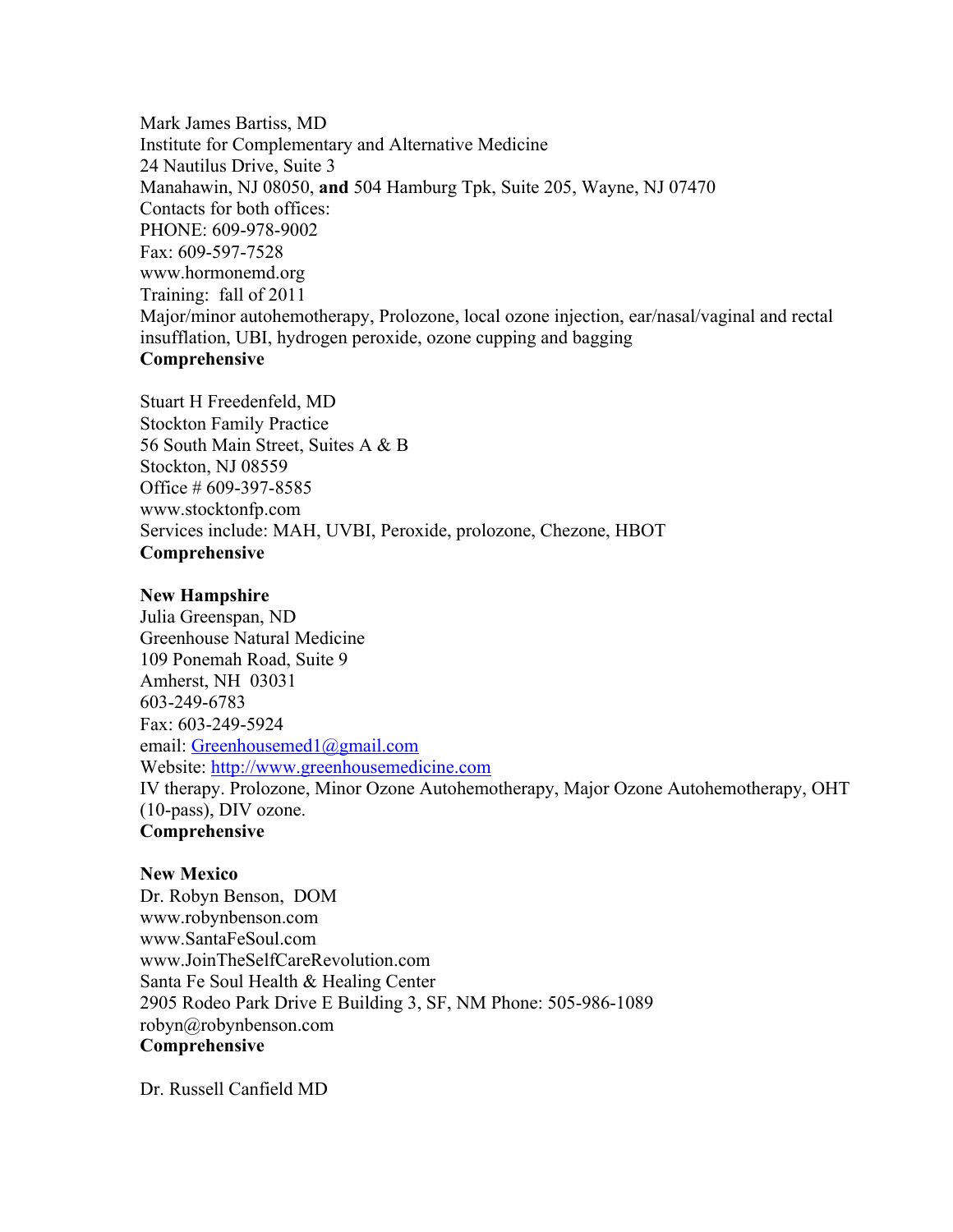360 Medicine 66 Avenida Aldea, Santa Fe, NM 87507 505-795-7111 360medicine.com info@360medicine.com IV ozone dialysis, IV 1-10 pass Hyperbaric ozone, UVBI, IV peroxide, advanced prolozone, ozone sauna, ozone colonics, ozone ear insufflation, ozonated water, ozone limb bagging, ozonated oils.

# **Comprehensive**

Brad Haire D.O. Heartsong Healing 99 Fotis Rd. Silver City, NM 88061 575-388-2341 email: dochaire@yahoo.com Hyperbaric IV ozone Therapy, DIV ozone Therapy, High dose IV vitamin C Therapy **Comprehensive**

Justin Hoffman DOM, NMD Light & Love Naturopathic Center 308 N. Guadalupe St, Santa Fe, NM 87505. 505-955-9919 www.LightAndLove.info Oxidative therapies: Major/Minor Autohemotherapy, including 10-pass hyperbaric high dose ozone therapy, direct IV ozone, Prolozone therapy, ozone insufflations, ozone limb bagging, ozonated oils, EWOT (MAXX O2 Exercise with Oxygen and Altitude Contrast) **Comprehensive**

Dr. Glenn Wilcox, DOM 5353 Wyoming Blvd NE Albuquerque, NM 87109 505-235-0101 **Comprehensive**

# **New York**

Zhicheng Lu, M.D., D.O. ABAARM, FAARFM, ICT, AOBEM Maximum Life Wellness 287 Northern BLVD, Suit 106, Great Neck, NY 11021 Phone: (516) 487-6888, (516) 487-3888 Fax: (516) 487-3880 e-mail: vincentlu@verizon.net Major and minor ozone autohemotherapy, prolozone joint and soft tissue therapy, ultraviolet blood irradiation therapy, rectal/vaginal insufflation, bladder insufflation, ozone bagging,ozone ENT, HBOT, high dose IV vitamin C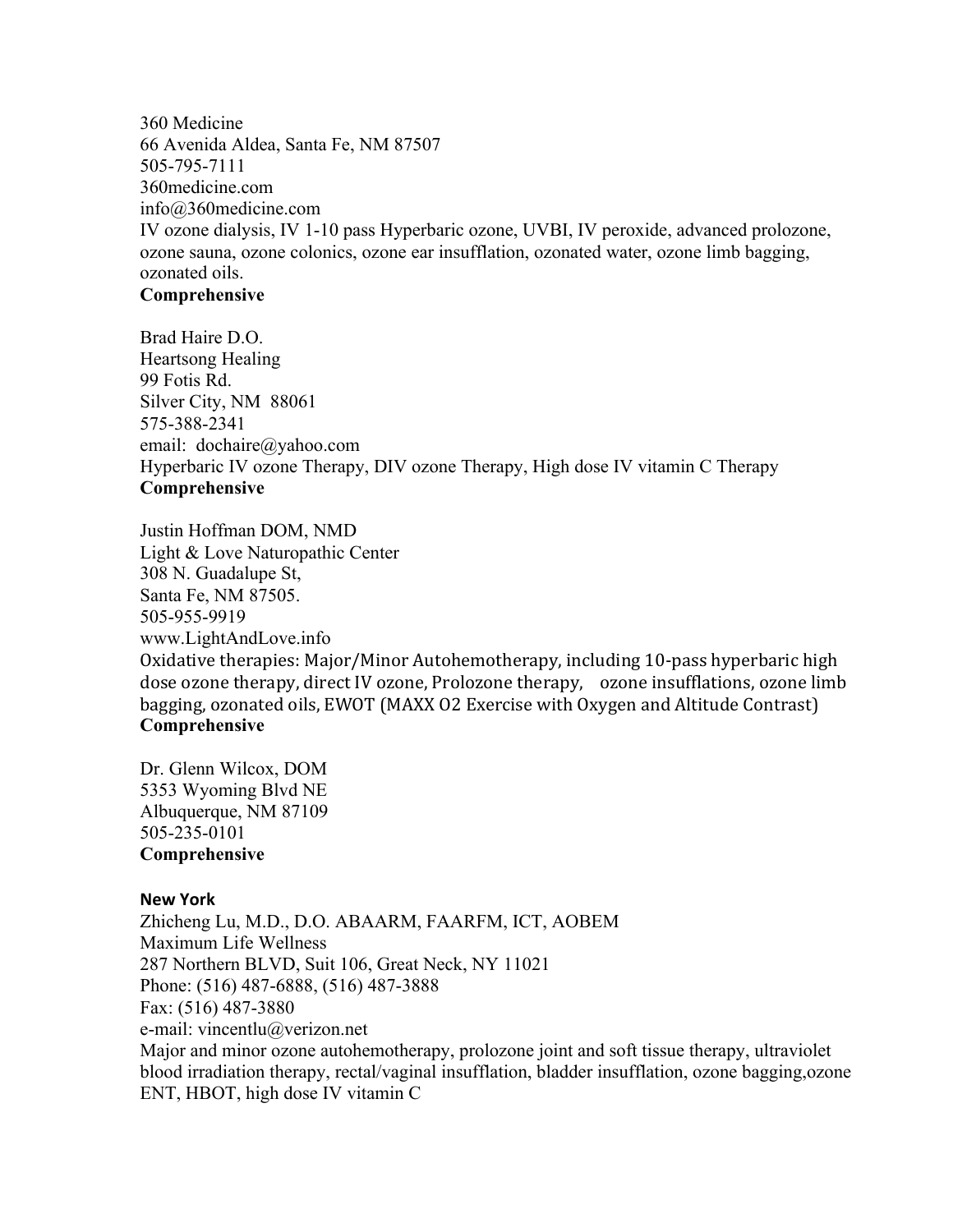# **Comprehensive**

David Manganaro, M.D. Manhattan Advanced Medicine www.mamnyc.com email: manhattanam@aol.com 161 Madison Ave, Suite 10 SW NY NY 10016 212-421-0440 Training: May 21, 2011 major and minor ozone, prolozone, UBI, hydrogen peroxide, IV vitamin C **Comprehensive**

Dr Howard Robins 200 West 57th Street Suite 807 New York,NY 10019 (O) 212-581-0101 (C) 526-967-1009 www.ozonedoctor.net **Comprehensive**

Joshua Rosenthal, MD 775 Park Avenue, Suite 225 Huntington, NY 11743 http://www.joshuarosenthalmd.com (631) 923-1900 **Comprehensive**

Yao,TseHwa MPA, MS, CNS Agless Medical 139 Centre street , suite 502 New York, NY 10013 212-274-1705 516-487-3888 services : Hyperbaric ozone treatments (including 10 pass), major and minor autohemotherapy (ozone), ultraviolet blood irradiation, high dose IV Vitamin C, IV hydrogen peroxide, prolozone injection , ozone rectal, ozone insufflation, ozone sauna , Hyperbaric oxygen chamber Training 3-16 and additional workshops **Comprehensive**

## **North Carolina** Samuel I. Wahl, MD Triangle Health and Wellness 55219 Broughton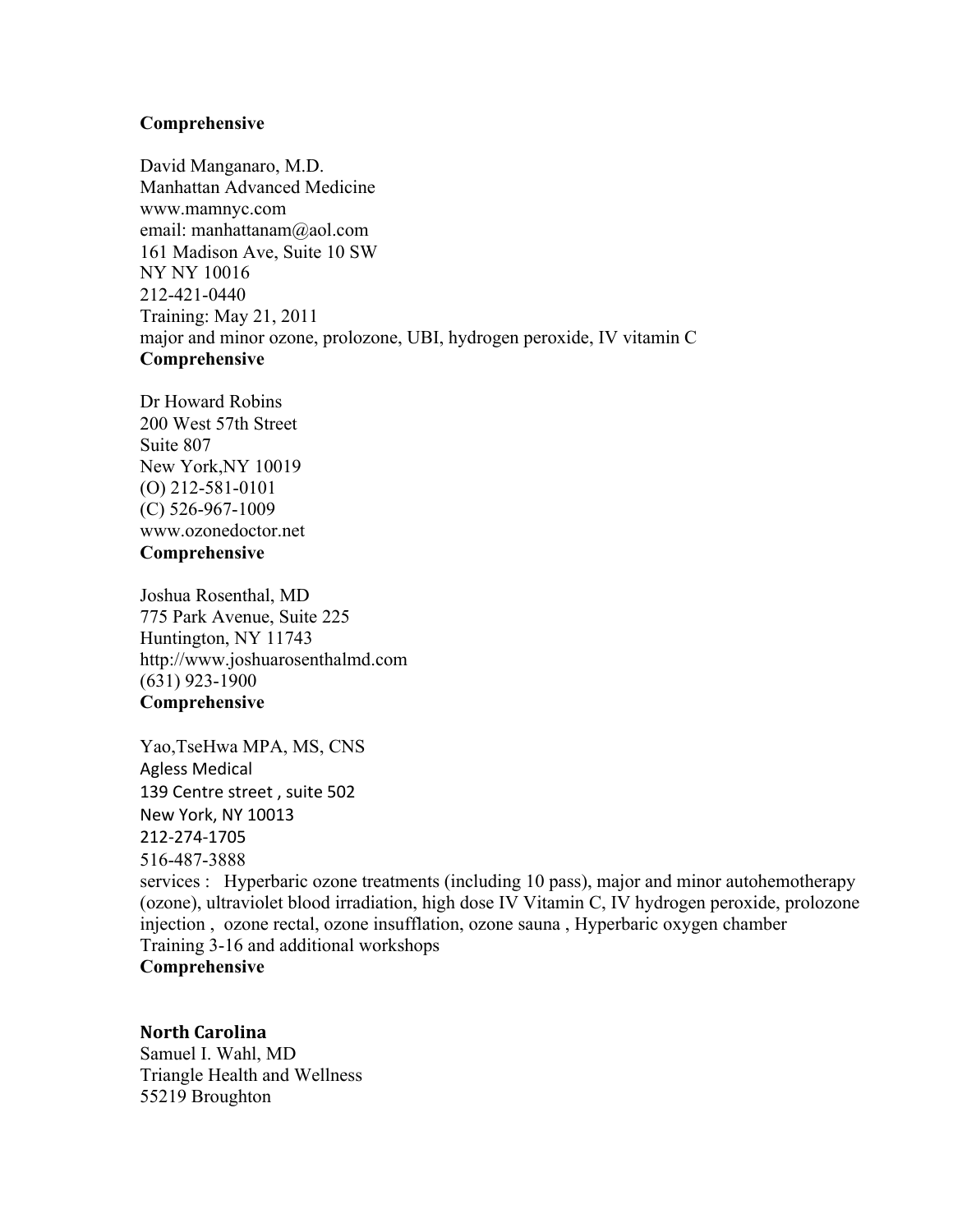Chapel Hill, NC 27517 PHONE: 914-393-7542 FAX: 919-904-7139 Training : June 2018 Oxidative Therapies: Hyperbaric high dose ozone therapy (10 pass), major and minor ozone autohemotherapy, Prolozone injections, Ultraviolet Blood Irradiation, Rectal ozone insufflation, Hydrogen peroxide IV and high dose IV Vitamin C therapy. **Comprehensive**

# **Ohio**

Heather Edmonds MSN, APRN FNP-C Hyperbaric Therapy of Pickerington 417 Hill Rd North Suite 201 Pickerington, OH 43147 Tel: 614-733-4268 Fax: 614-828-8693 Email: hbotpickerington@gmail.com Website: www.oxygenairtherapy.com

Specialties: Hyperbaric oxygen therapy, 1-10 pass Major hyperbaric ozone/oxygen autohemotherapy, Ozone minor autohemotherapy, Ozone insufflations, Prolozone, Ozone trigger point injections, IV vitamin & mineral infusions, chelation therapy, & Nanovi oxygen therapy.

# **Comprehensive**

Jessica Gross MSN, APRN, FNP-C Hyperbaric Therapy of Brookpark 15900 Snow Rd Suite 600 Brookpark, Ohio 44142 440-467-2266 Email: Info@oxygenairtherapy.com

Website: <u>oxygenairtherapy.com</u>

Specialties: Hyperbaric Oxygen Therapy, Hyperbaric Ozone Treatments (including 10 pass), Major and Minor Autohemotherapy (ozone), Ozone Insufflation, Prolozone (joint & trigger point injections), IV Vitamin C **Comprehensive**

Kimberly Hyatt MSN, APRN, FNP-C Hyperbaric Therapy of Dublin 6750 Avery Road Suite 1-A Dublin, OH 43017 Tel: 614-407-4268 Fax: 614-793-8431 Email: DublinHBOT@gmail.com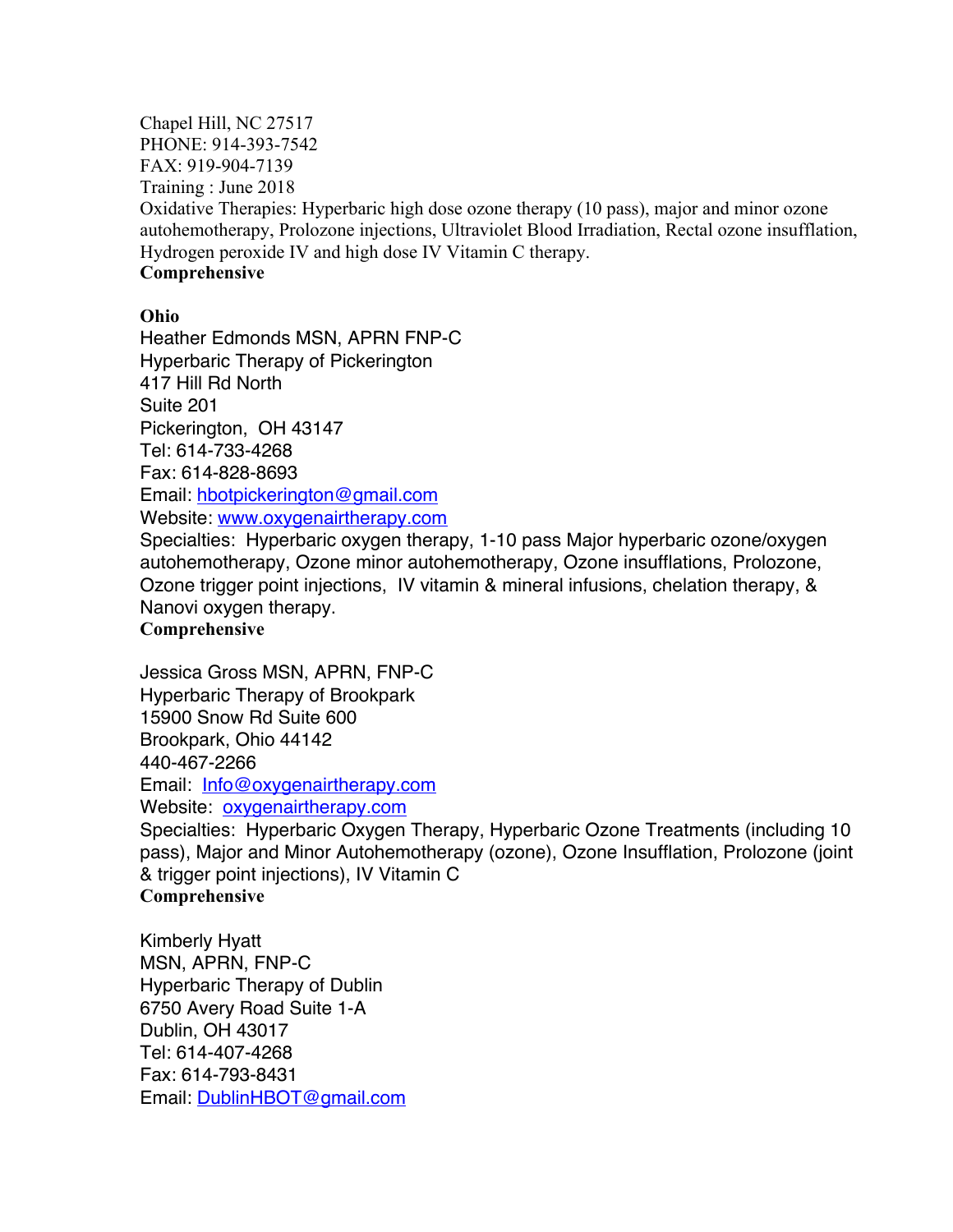Specialties: Hyperbaric oxygen therapy, 1-10 pass major hyperbaric ozone/oxygen autohemotherapy, Ozone minor autohemotherapy, Ozone insufflations, Prolozone, Ozone trigger point injections, Vitamin-C and mineral therapies, Chelation therapy, and Nanovi.

# **Comprehensive**

Jody Mitchell MSN, APRN, FNP-C Hyperbaric Therapy of Dublin 6750 Avery Muirfield Dr Suite A1 Dublin, OH 43017 Tel: 614-407-4268 Email: Oxygenairtherapy.com

Specialties: Hyperbaric Oxygen Therapy, Hyperbaric Ozone Major Autohemotherapy (1- 10 pass), Ozone Minor Autohemotherapy, Ozone insufflation, Prolozone Injections (joint and trigger point), Chelation Therapy, NanoVi, and Vitamin-C Infusion.

# **Comprehensive**

# **Oklahoma**

Daniel Cullum, D.C., C.C.P.K, FAAO, APT Natural Health Center Turpin, Ok 73950 580-778-3310 **10 pass only**

Gordon P. Laird DO Pawnee Health and Wellness 534 Illinois Pawnee Okla 74058 918-7623602 10pass ozone/o2 therapy, Ozone major and minor, Prolotherapy, Ozone insufflations, Vit C IV,Hydrogen Peroxide therapy, UV Blood irridiation,, Hyperbaric iv therapy **Comprehensive**

# **Oregon**

Shalini Kapoor, ND, MPH 1650 NE Cornell Road Hillsboro, OR 97124 Phone: (503) 951 8008 Fax: (503) 389 1416 Website: http://www.omintegrativemedicine.com/ All procedures offered in clinic listed on the website **Comprehensive**

Dr. Bridghid McMonagle Lake Oswego Health Center, PC 470 6th Street Suite C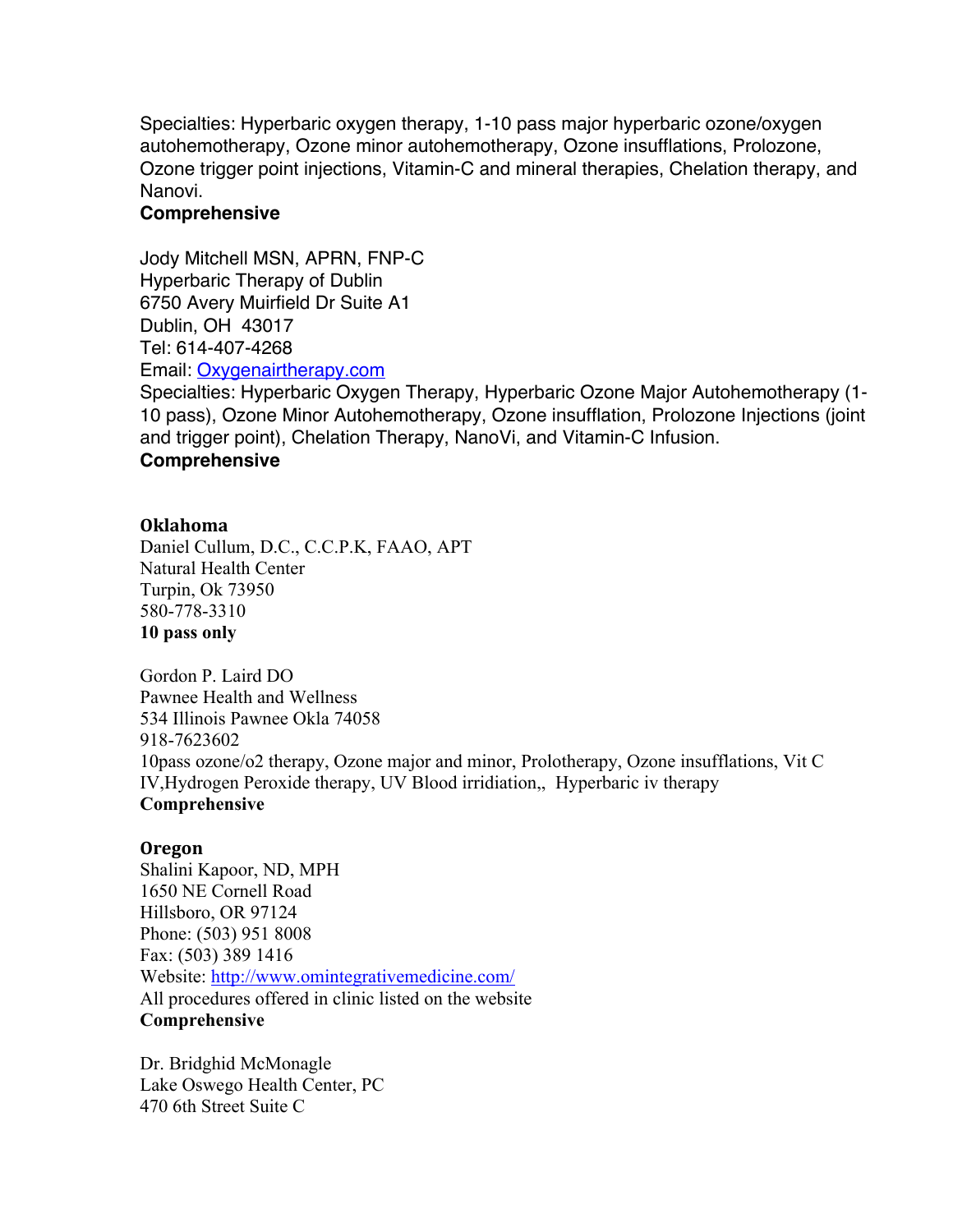Lake Oswego, OR 97034 Ph: 503-505-9806 www.lakeoswegohealth.com Prolozone, Major Autohemotherapy (MAH), Minor Autohemotherapy, Bladder, Vaginal and Rectal Insufflation, Limb bagging for would healing, Scar Therapy, PRP with ozone, Hair loss treatment with ozone, Ozonated oils, Ozonated water and saline, Ozonated ice cubes, High dose Vitamin C IV's, Hydrogen Peroxide IV's, Ultraviolet Blood Therapy (UBI), Cosmetic Ozone, OHT. **Comprehensive**

Dr. Tom Messinger, ND, RN Portland Natural Medicine 516 SE Morrison St Suite 207 Portland, OR 97214 (P): 503-239-1022 (F): 503-512-5850 www.portlandnaturalmedicine.org Specialty: Ozone Major Autohemotherapy, Rectal Ozone Insufflation, Prolozone, Limb Ozone Bagging, Ozonated oils Training January 2017 **Comprehensive**

Ambrose Su, DPM Cascade Foot Clinic 2408 NE Division Bend, OR 97703 also, Cascade Medical Care 1228 NW Canal Blvd Redmond, OR 97756 **Comprehensive**

Esther Tak, ND Salem Naturopathic Clinic, PC 1305 Broadway St NE Salem, Oregon 97301 Ph: 503-364-1441 www.salemnaturopathic.com www.dresthertak.com Training: August 2020 Specialties: Prolozone, Major Autohemotherapy (MAH, 10 pass ozone), Minor Autohemotherapy, Limb bagging, PRP with ozone, Micronutrient IV's including High Dose IV Vitamin C, Ozone insufflation **Comprehensive**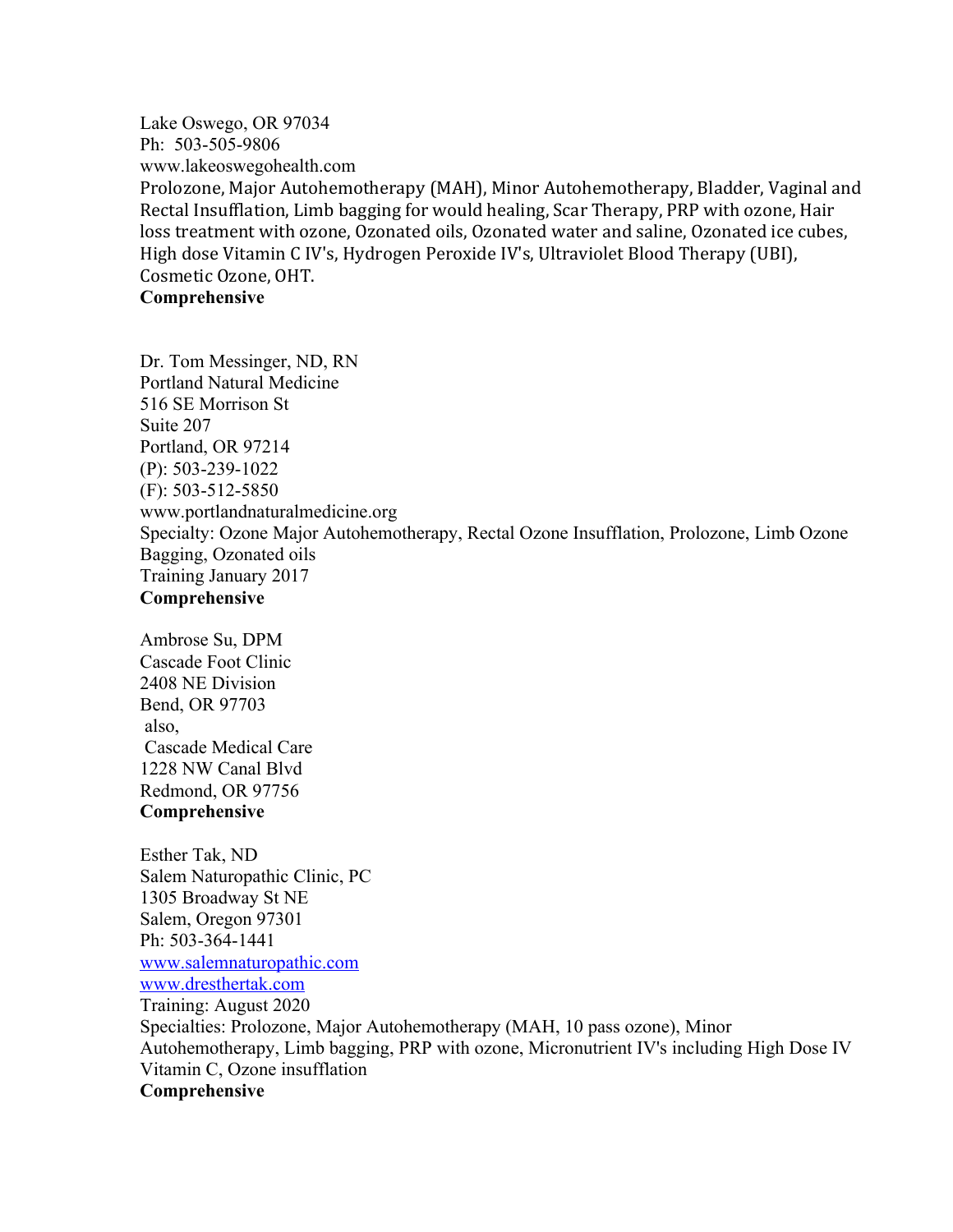#### **Pennsylvania**

Mikhail Artamonov, MD, Licensed Physician-Acupuncturist www.MJAHealthCare.com www.RegenerativeMedicineOfAmerica.com 391 East Brown Street, East Stroudsburg, Pennsylvania 18301 High dose Ozone (Hyperbaric O2 with 10 pass ozone.); Standard IV Ozone (MAHT), UV blood Irradiation; High dose IV vitamin C ozone insufflation: nasal/sinus, ear, rectal, vaginal, prostate, bladder; Prolozone of ALL areas under GUIDANCE, PRP Ozone Aesthetics, specializing in INTRADISCAL OZONE under guidance and other alternatives to SPINE and JOINT surgeries. **Comprehensive**

Martin Gallagher, M.D., D.C. Board Certified Family Medicine, Medical Acupuncturist Medical Wellness Associates 6402 State Route 30 Jeannette, Pa. 15644 724-523-5505 www.vitamincoach.com Oxidative services: IV Hydrogen Peroxide, Hi Dose IV-C, HBOT, Chelation Trained in 2011 **Comprehensive**

Sudhakar Mannam MD 205 Easy St. Suite 204 Uniontown PA 15401 Phone: 724 812 5580 Training March 2016 **Comprehensive**

Joseph Marra CRNP, DNP Interstellar Wellness Center 266 Aviation Way Martinsburg, PA 16662 TEL: (814) 614-4687 Email: dr.marra@interstellarwellnesscenter.com Website: https://www.interstellarwellnesscenter.com/contact Major and minor autohemotherapy, local ozone injection. Sinus, ear, nasal, vaginal, bladder, and rectal, insufflation. Ozone cupping and bagging for skin treatments. Training – June 2019 **Comprehensive**

Nori Onishi D.O.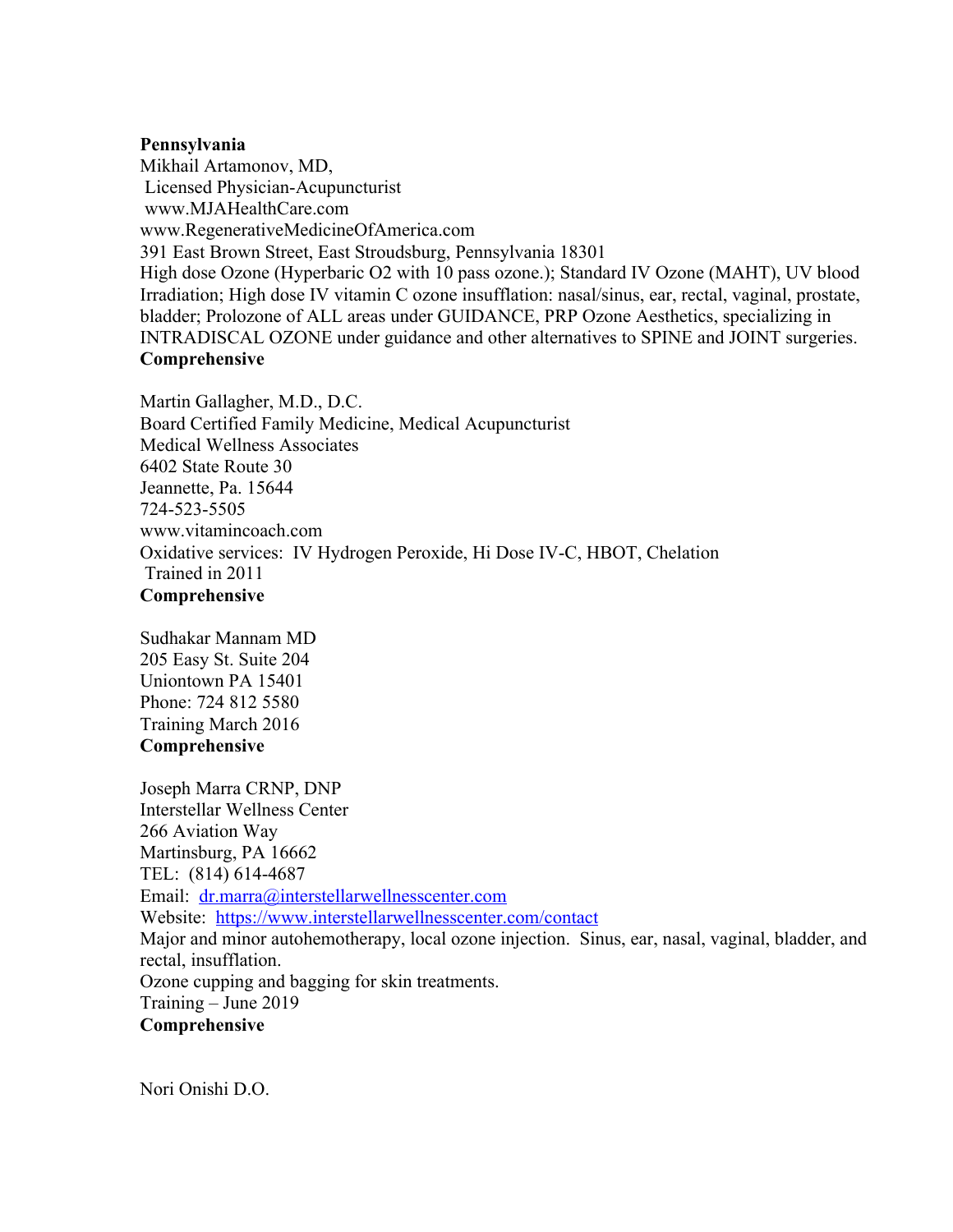186 Locust Ave Mt Morris PA, 15349 304-598-1177 UBI, ozone, Hydrogen peroxide, Major ozone autohemotherapy, Prolozone Training January 2012 **Comprehensive**

Martin Mulders MD 485 Devon Park drive, Suite 112 Wayne, PA 19087 610-688-4777 www.drmulders.com Training: September 2012 MAH, Prolozone, Hocatt Sauna, 10-pass hyperbaric Ozone therapy, UVLRx, UV blood irradiation, Rectal Ozone insufflation **Comprehensive**

## **South Carolina**

Connie Casebolt, MD GFM Wellness 301 Halton Rd Suite A Greenville, SC 29607 (864) 558-0200 www.gfmwellness.com Offering 10-pass High Ozone Therapy IV, rectal/vaginal/bladder/ear/nasal insufflation, UBI, Major Autohemotherapy, High Dose Vitamin C IV, Prolozone **Comprehensive**

#### **Tennessee**

Sommer White, MD Vitality Medical Wellness Center 125 Belle Forest Circle, Suite 100 Nashville, TN 37221 615-891-7500

www.sommerwhitemd.com

Therapies offered: High dose hyperbaric ozone IV, ozone minor, rectal/vaginal/ear insufflations, prolozone injections, high dose Vitamin C Comprehensive

#### **Texas**

Patricia A.D. Braun, M.D. Nutritional and Preventative Medicine 109 Prosperity Emory, Texas 75440 903-474-6065 http://pbraunmd.org/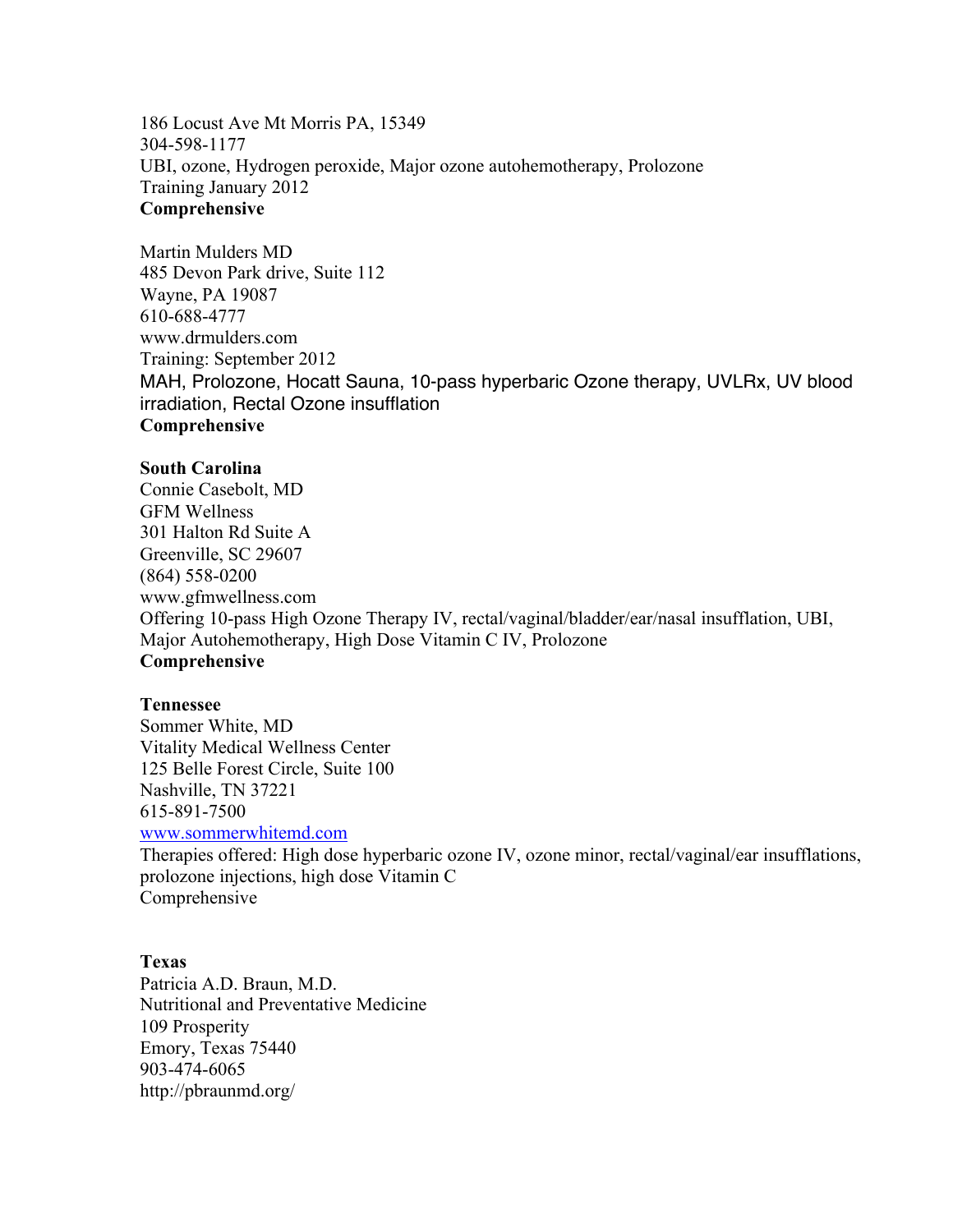Ted L Edwards Jr ,MD 4201 Bee Caves Rd., B112 West Lake Hills, TX 78746 (Suburb of Austin, Texas) www.hillsmedical.com Info@poweraging.com 512 327-4886 512-327-4958 fax Trained with Dr. Rowen winter of 2013 **Comprehensive**

Gordana Gligoric MD: Asthma, Allergy, Anti-Aging-Regenerative Medicine, QHHT hypnosis… 4242 Medical Dr, Suite 6100, San Antonio, Texas 78229 (Medical Center) Tel: 210 807 3889 Fax: 210 888 5851 Website:https://asthmaallergysinuscenter.com/ and https://agelesslasermedspa.com/ Ozone High dose (OHT) Ten Pass, Prolozone, (different joints/back/pelvis injections) Major Autohemotherapy, Ultra-violet therapy, Ozone facial Rejuvenation, Ozone sinus/nasal/TMJ/ear/rectal/vaginal/skin **Comprehensive**

Smart Idemudia, MD Grace Medical Association 200 W. Southwest Parkway, Lewisville, TX 75067 Phone: 972-420-6777 Fax: 972-420-0656 www.gracemedicalassociation.com Trained 2014 and 2018 by Dr. Rowen Ozone therapies - all aspects including MAH; prolozone; rectal; sinuses; ear insufflation; DIV; UBI; High dose Vitamin C; Chelation therapy **Comprehensive**

Constantine A. Kotsanis, MD Kotsanis Institute 2260 Pool Road Grapevine, Texas 76051 817-481-6342 - Phone 817-416-7475 - Fax www.kotsanisinstitute.com **Comprehensive**

Ken Lawrence DVM, C.O.T. 5005 N. Heritage Parkway Sherman, TX 75092 903-868-9434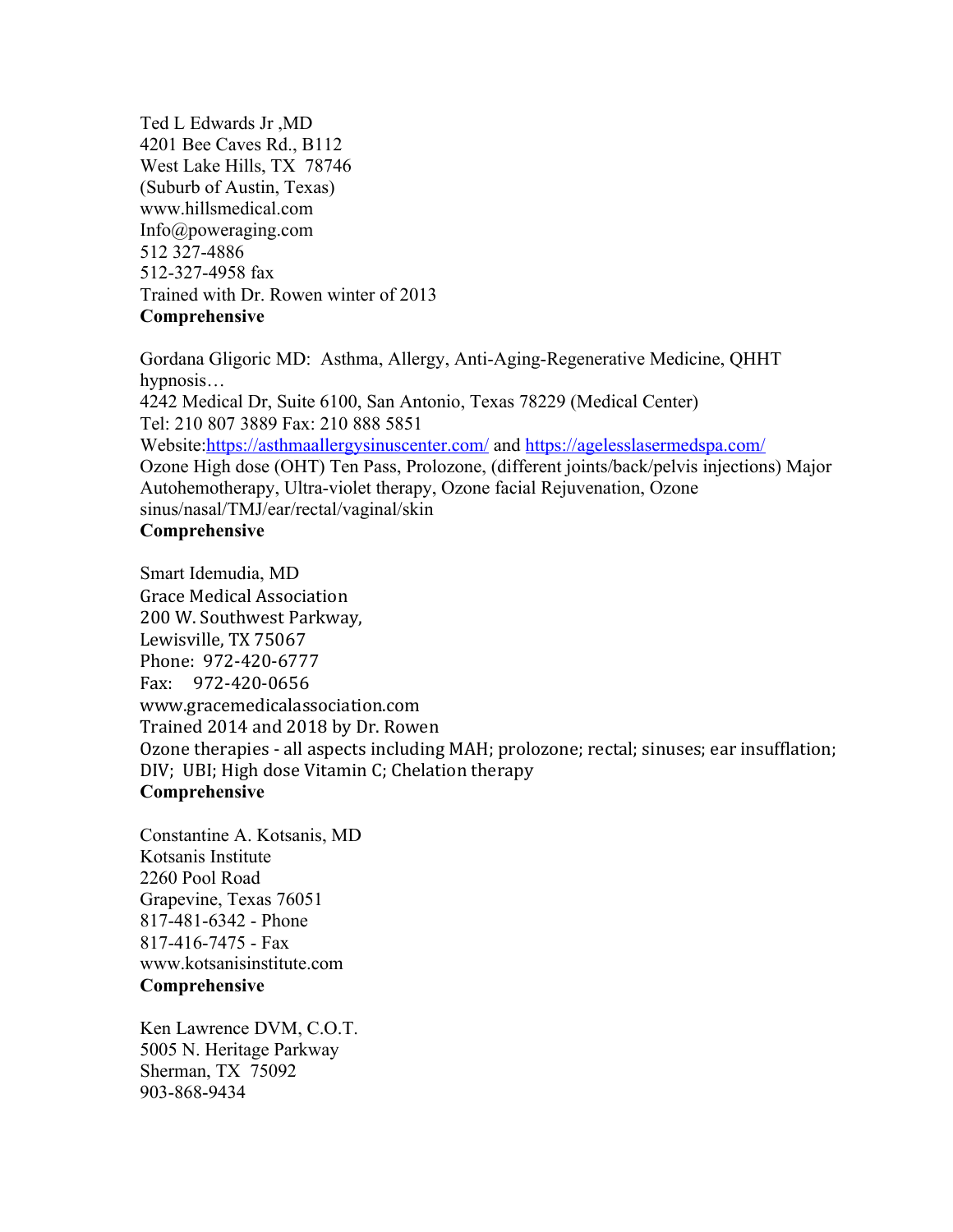www.texomapetvet.com kenlawrencedvm@cableone.net Ozone therapy, Prolozone, Hi Dose IV Vit C Trained with Dr. Rowen May 2013 **Comprehensive**

Francis W. Mueller, MD Kimberly Engelman, MSN, RNC-OB, FNP-BC O3 Plus, LLC 12001 Network, #314 San Antonio, Tx 78249 Office 210-558-7778 Fax 210-641-1712 www.O3plusTx.com Therapies offered: Ozone High dose (OHT) Ten Pass, Major AutoHemotherapy, Minor AutoHemotherapy, Prolozone, Limb Bagging, Ozone Sauna, High dose Vit C, IV glutathione, Nasal/Rectal/Vaginal/Intralesional ozone, IV silver, Myers and other IV vitamins, UVB ultraviolet blood irradiation, ozonated oils, chelation. Trained with Dr Rowen in 2013 and 2016. **Comprehensive**

Amy Offutt, M.D. 707 3rd Street Marble Falls, Texas 78654 (830)693-9355 www.AmyOffuttMD.com (website currently being updated) **Comprehensive**

A.G. Patel MD Anti-Aging and Regenerative Medicine 500 North Highway 67 Cedar Hill (Dallas suburb) Texas 75104 Tel: 972-291-4289 Fax: 972-291-5429 Website: http://www.agpatelmd.com/ Therapies offered: Prolozone, Major Autohemotherapy, Ultra-violet therapy, high dose Vitamin C, IV Glutathione, OHT **Comprehensive**

Anthony Rector, D.O. Southlake Integrative Wellness Center 1170 North Carroll Ave. Southlake, TX 76092 O: 817-329-6263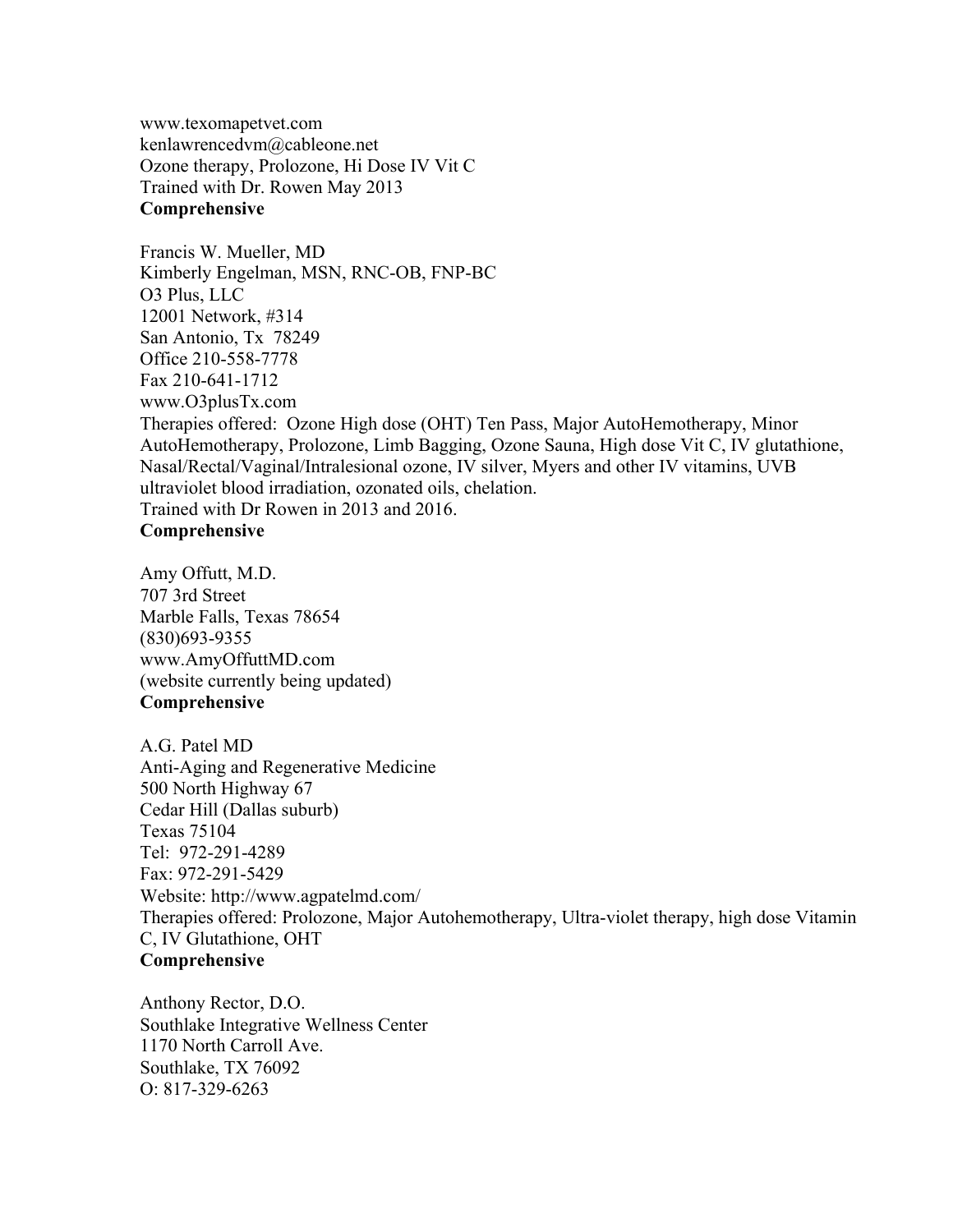F: 817-488-2410

Email:office@slwellness.net

Website: southlakewellnesscenter.com

Specialty: Major autohemotherapy ( ozone), minor autohemotherapy, rectal ozone, prostate ozone, IV hydrogen peroxide, high dose IV vitamin C, ultraviolet blood irradiation, prolozone injections

John Parks Trowbridge M. D., FACAM Marquis Who'sWho Top Doctor in Advanced Medicine Life Celebrating Health Association 9816 Memorial Blvd - Suite 205 Humble (Houston), Texas 77338 1-800-FIX-PAIN - 281-540-2329 - Fax 281-540-4329 info@healthCHOICESnow.com www.healthCHOICESnow.com

Prolozone joint/neck/back and soft tissue injections; direct IV ozone; minor autohemotherapy ozone; insufflation ozone: rectal, vaginal, bladder, ears, sinuses; limb bagging ozone; scalp hairpreservation ozone injections; hydrogen peroxide IVs, high-dose ascorbic acid IVs, nutritional and chelation IVs; training in home water and rectal ozone use; **Comprehensive**

Julia Ward, MD Balanced Body Functional Medicine http://balancedbodyfunctionalmed.com 3533 Town Center Blvd South, #200 Sugar Land, TX 77479 281-710-3380 drjuliaward@balancedbodyfunctionalmed.com Ozone therapies - all aspects **Comprehensive**

Aldon B. Williams, MD Advanced Spinal Pain Management Center for Wellness & Regenerative Medicine 1677 River Road, Suite 103 Boerne, Texas 78006 (830)331-7417

# www.aspmdoctor.com

Specialty: Dual Board Certified Anesthesiologist and Interventional Pain Physician Treatments: Intradiscal and Transforaminal Ozone injections for painful herniated disc, image guided cervical and lumbar facet, all joint injection with Ozone including Stem Cell/Regenerative Medicine Therapy. Robert Rowen Method of Ozone High dose (OHT) Ten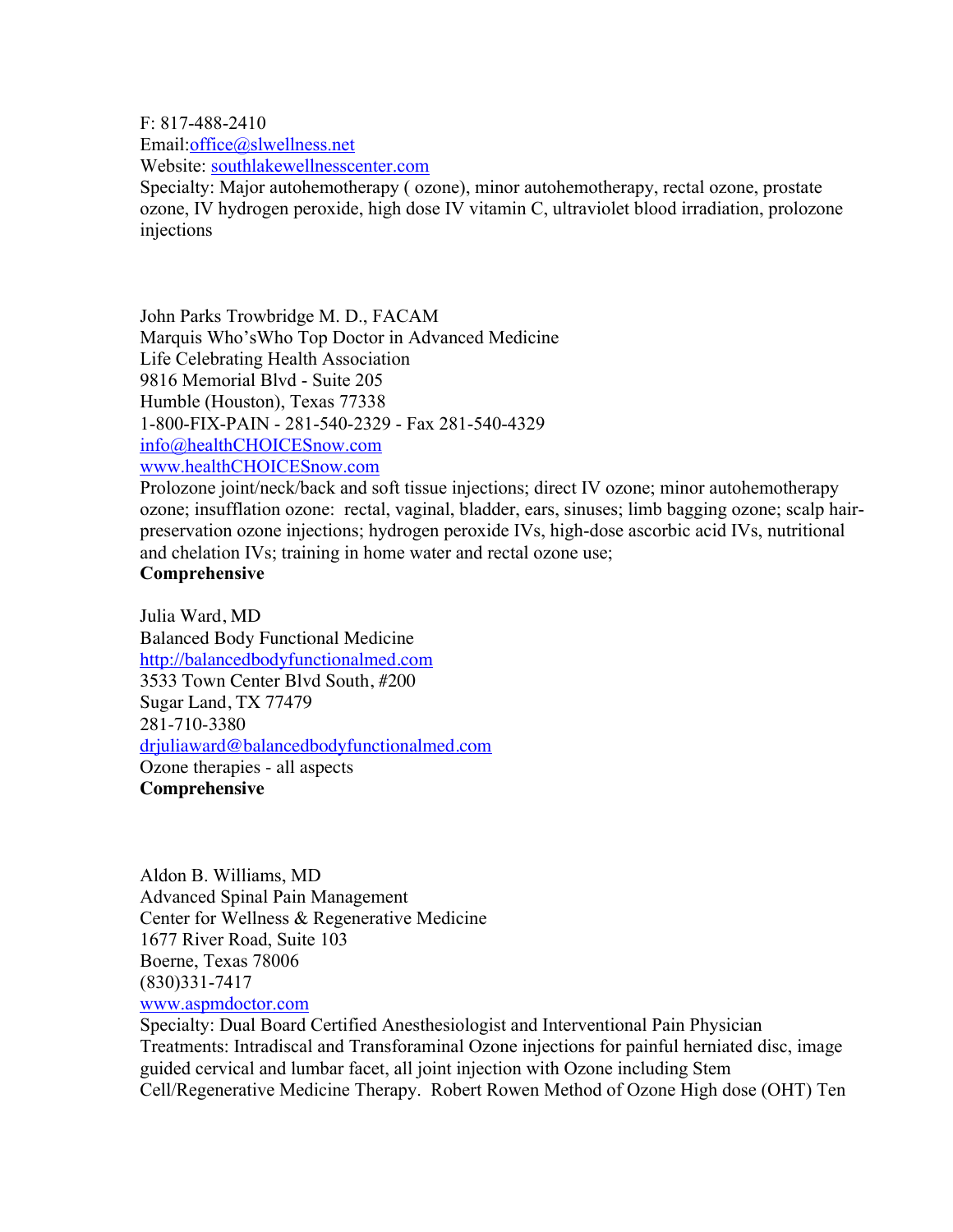Pass, Minor AutoHemotherapy, Prolozone, Limb Bagging, HOCATT, High dose Vit C, Oral glutathione, IV MesoSilver, Myers and other IV vitamins, UVB ultraviolet blood irradiation, ozonated oils. Howard Robins Method of Direct Intravenous Ozone (DIV) (2017) **Comprehensive**

# **Utah**

Dr. Kathy Backus DVM Universally Holistic Veterinary Services 450 E Burton Lane Kaysville, UT 84037 435-899-0577 kathy.backus.kent@gmail.com www.doctorbackus.com Prolozone, UVLRx with ozonated sodium chloride, Major and Minor Autohemotherapy, Ozone sauna, SQ ozonated fluids, Ozone injections and therapy for wounds, ear infections, cystitis and rectal ozone rental machine options. Veterinary ozone coaching services Training 2016 **Comprehensive**

Brian N. Hardy, D.C., L.Ac., CCN 75 South 100 East St. George, Utah 84770 (435) 688-8830 **Comprehensive**

Dr. Alexander Haskell, ND Clear Health Centers 3350 Highland Drive Salt Lake City, UT 84106 (801) 875-9292 AdvancingCare@gmail.com www.ClearHealthCenters.com Hyperbaric Ozone, Prolozone, UVLRx with Ozonated Sodium Chloride Major & Minor Autohemotherapy, Ozone Saunas, Colon Hydrotherapy with Ozone PRP with Ozone Aesthetics Training: February 2016 **Comprehensive**

Steven L. Jones, NP-C, FAAOT Dianne Farley-Jones, MD Alpine Clinic 1175 E 3200 N Lehi, Utah 84043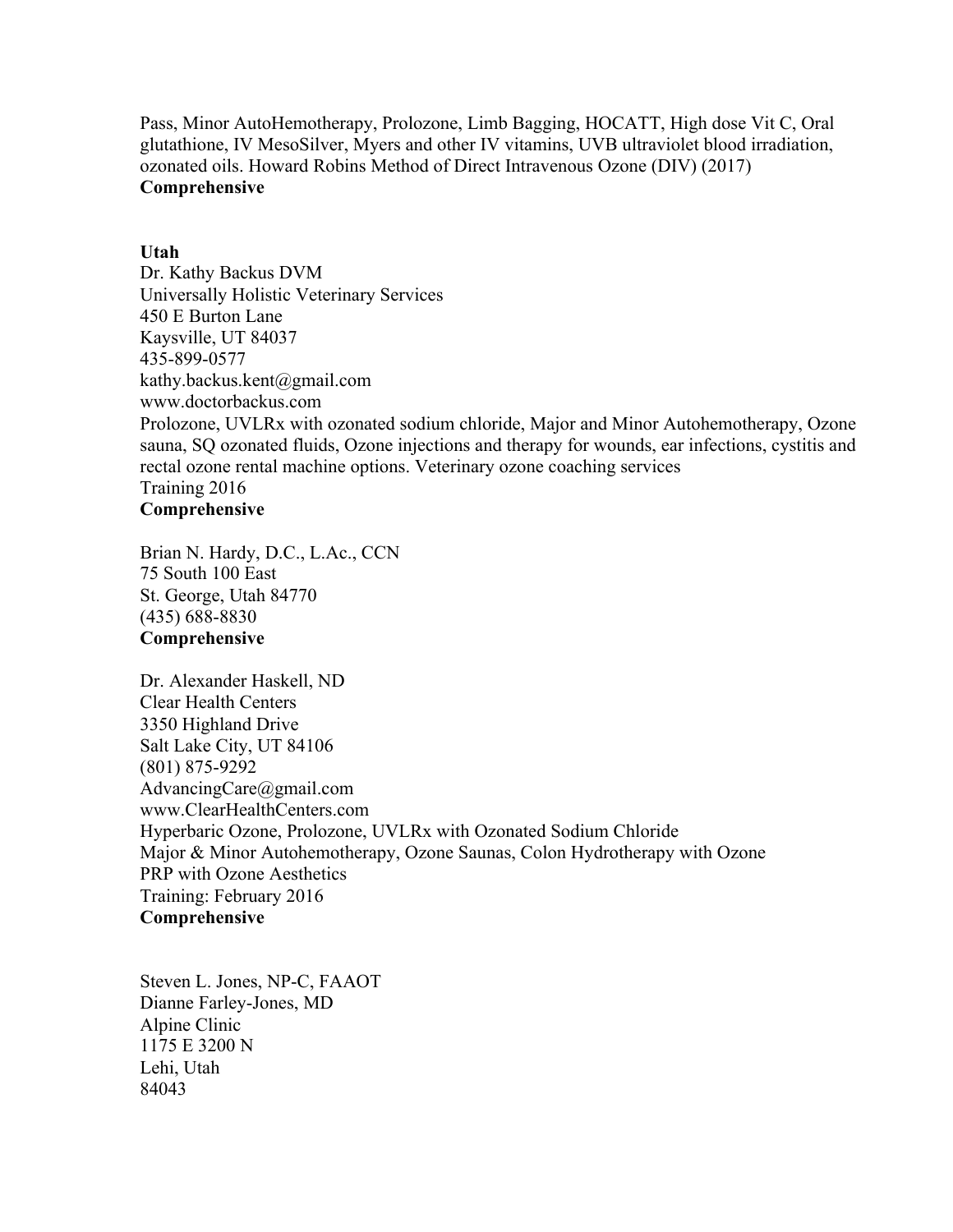801-407-3000 www.alpineclinic.net Prolozone Therapy, Vaginal and Rectal Insufflation, Ozone Cupping and Bagging, IV Vitamin C **Comprehensive**

Judith Moore, D.O. Diamond Springs Wellness Center 210 E. Main St., Ste. 101 Midway, UT 84049 435-657-1777 info@diamondspringswellness.com www.diamondspringswellness.com Prolozone therapy, Ozone major autohemotherapy Minor autohemotherapy, Ultraviolet blood therapy **Comprehensive**

Bryan Turner American Wellness and Rehab Center 677 West 5300 South Murray, UT 84123 801-327-8700 fax 801-290-2847 10 pass/ MAH, Live O2 enhanced rehab/therapy, 03 injections and insufflations **Comprehensive**

Jeffrey Wright, ND Utah Valley Health Clinic 3311 N University Ave, Ste. 100 Provo, UT 84604 P (801) 374-5677 F (801) 374-5675 info@utahvalleyhealthclinic.com www.utahvalleyhealthclinic.com Hyperbaric major auto hemotherapy, Prolozone, IVC & Peroxide, Ozonated saline, dental ozone, Minor auto hemotherapy, & ozone activated PRP Trained October 2011. **Comprehensive**

#### **Vermont**

Dr. Emily Maiella 63 Western Avenue Brattleboro, Vermont 05301 www.windhorsenaturopathic.com 802.246.4282 Training December 2014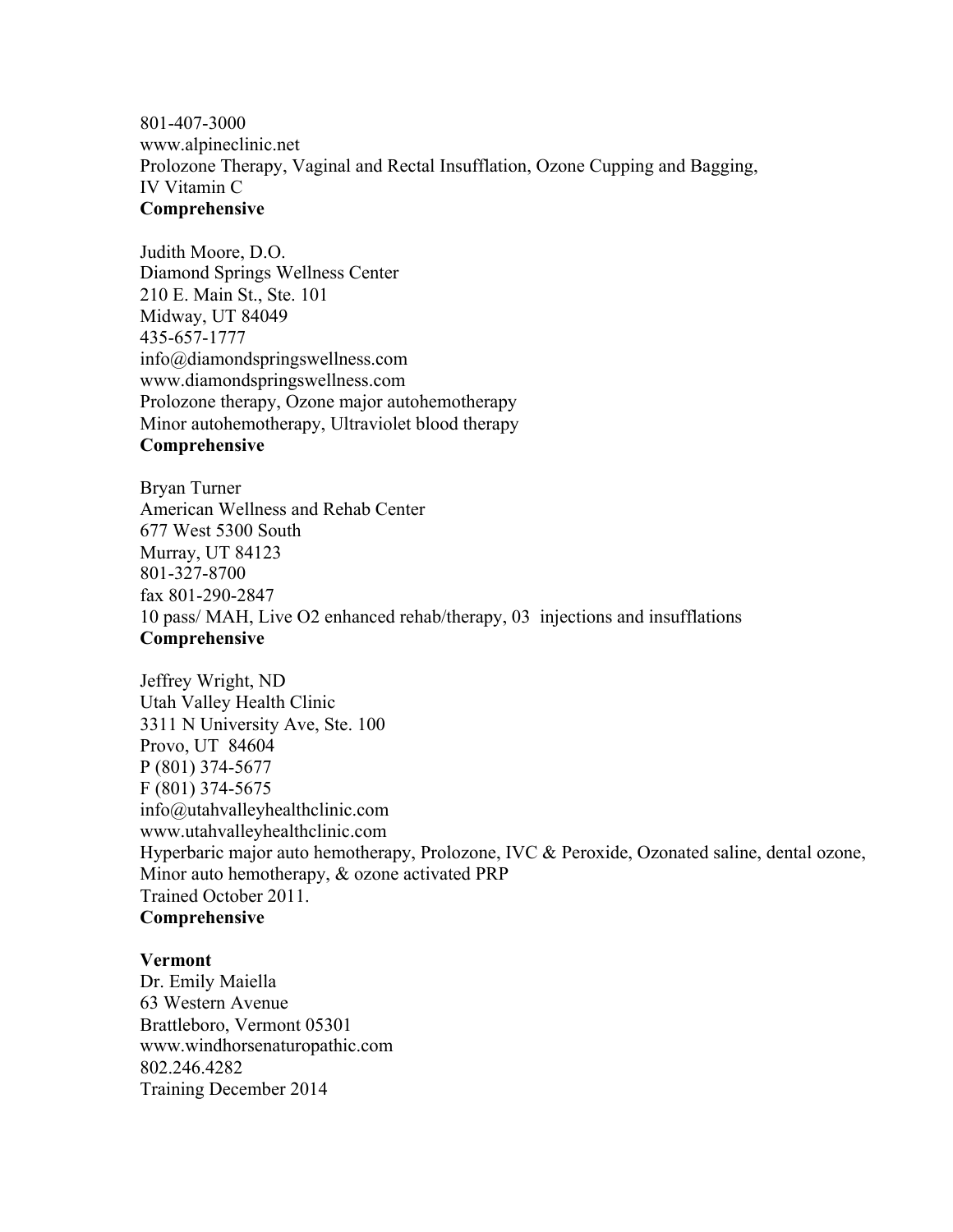# **Comprehensive**

**Virginia** Rebecca Fox MD FoxCare Integrative Pediatrics 21135 Whitefield Place Suite 107 Sterling, VA 20165 703-431-7000 foxcareintegrativepediatrics.com **Comprehensive**

#### **Washington**

Michael Conway ND 3600 Main Street Suite 102 Vancouver, WA 98663 (360) 695-7699 michaelconwaynd.com Ozone major and minor autohemotherapy, insufflation, limb bagging, ultraviolet/UBI

Nooshin K Darvish ND Holistique Medical Center 1899 116th Ave NE Bellevue, WA 98004 425-451-0404 www.drdarvish.com Prolozone therapy, Ozone, major autohemotherapy, Minor autohemotherapy, Ultraviolet blood therapy, UBI, ozone, Hydrogen peroxide, IV Hydrogen peroxide, vaginal and rectal insufflation, ozone cupping and bagging, IV vitamin C, Ozonated oils **Comprehensive**

Dr. Joni Mayer, ND Mayer Naturopathic Clinic 14751 N. Kelsey Street, #110 Monroe, WA 98272 Phone: 360-863-0762 Email: info@jonimayernd.com Website: www.jonimayernd.com

Hyperbaric Ozone therapy (10 pass), Major and minor ozone autohemotherapy, Prolozone joint and soft tissue injection therapy, Ear, nasal, bladder, vaginal and rectal insufflation, Ozone limb bagging, Ozonated water, Ultraviolet Blood Therapy (UBI), Chelation therapy. **Comprehensive**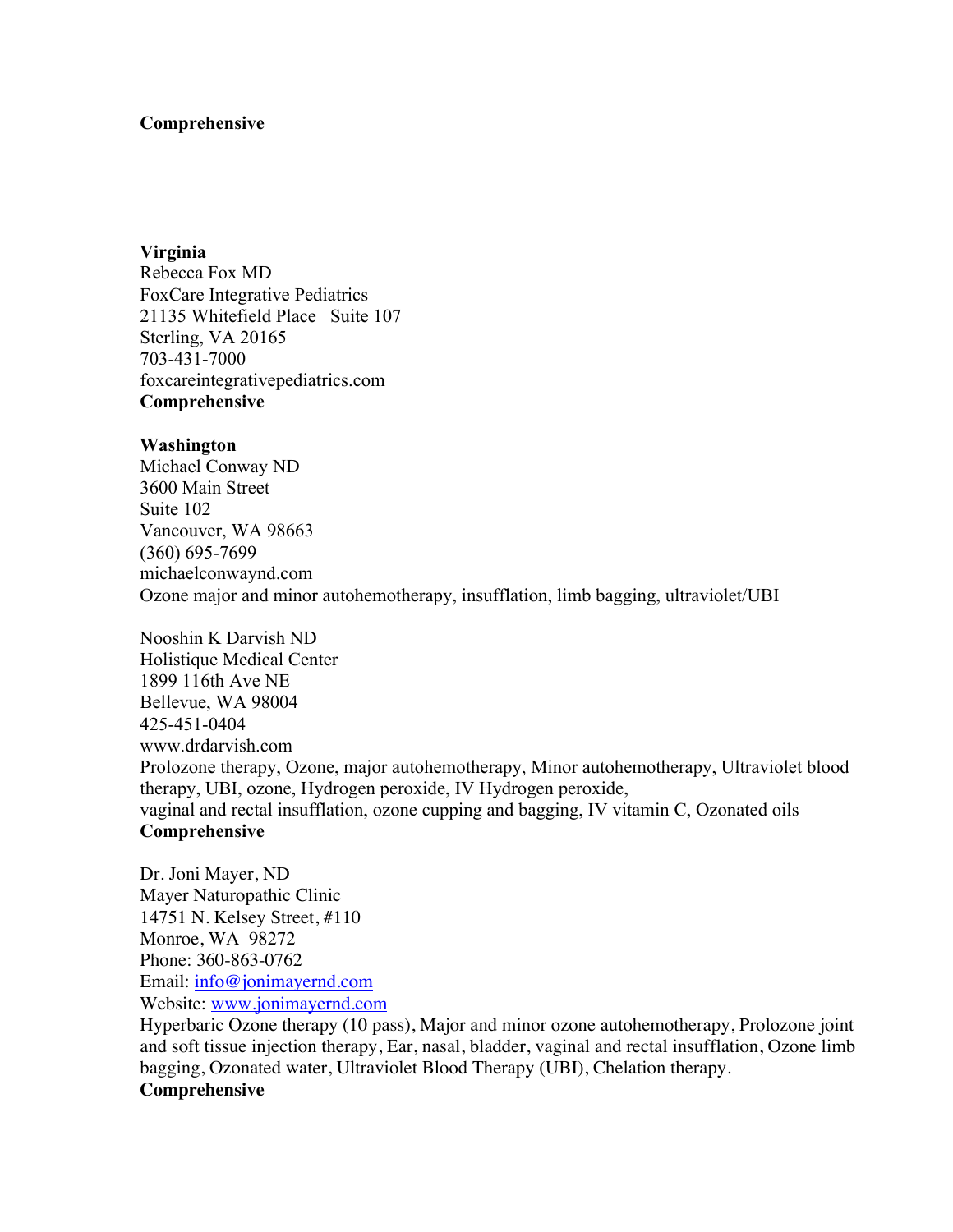Christine Schaffner, ND Sophia Health Institute 18106 140th Ave NE Woodinville, WA 98072 425-402-4401 www.sophiahealthinstitute.com info@sophiahealthinstitute.com training: 9/12 **Comprehensive**

John Sherman, ND Tahoma Clinic (Jonathan Wright, MD, Director) 6839 Fort Dent Way Tukwila, WA 98188 206-812-9988 www.tahomaclinic.com UBI, ozone, hyperbaric ozone therapy **Comprehensive**

**Wisconsin** Dagmara Beine PA-C Zuza's Way Integrative Care 136 N Main Street suite 101 Thiensville, WI 53092 262 236 9063 zuzasway.com zuzasway@gmail.com Prolozone therapy, IV Ozone Therapy.10 pass therapy,Vitamin C IV Therapy Training: spring 2019 **Comprehensive**

Jennifer Blahnik OMD Midwest Pain treatment center 3000 Emery dr. Wausau, WI. 54401 715-675-6771 www.paintreatmentcenter.net Ozone (in many forms) UBI, HBOT **Comprehensive**

Ryan Beine PA-C Zuza's Way Integrative Care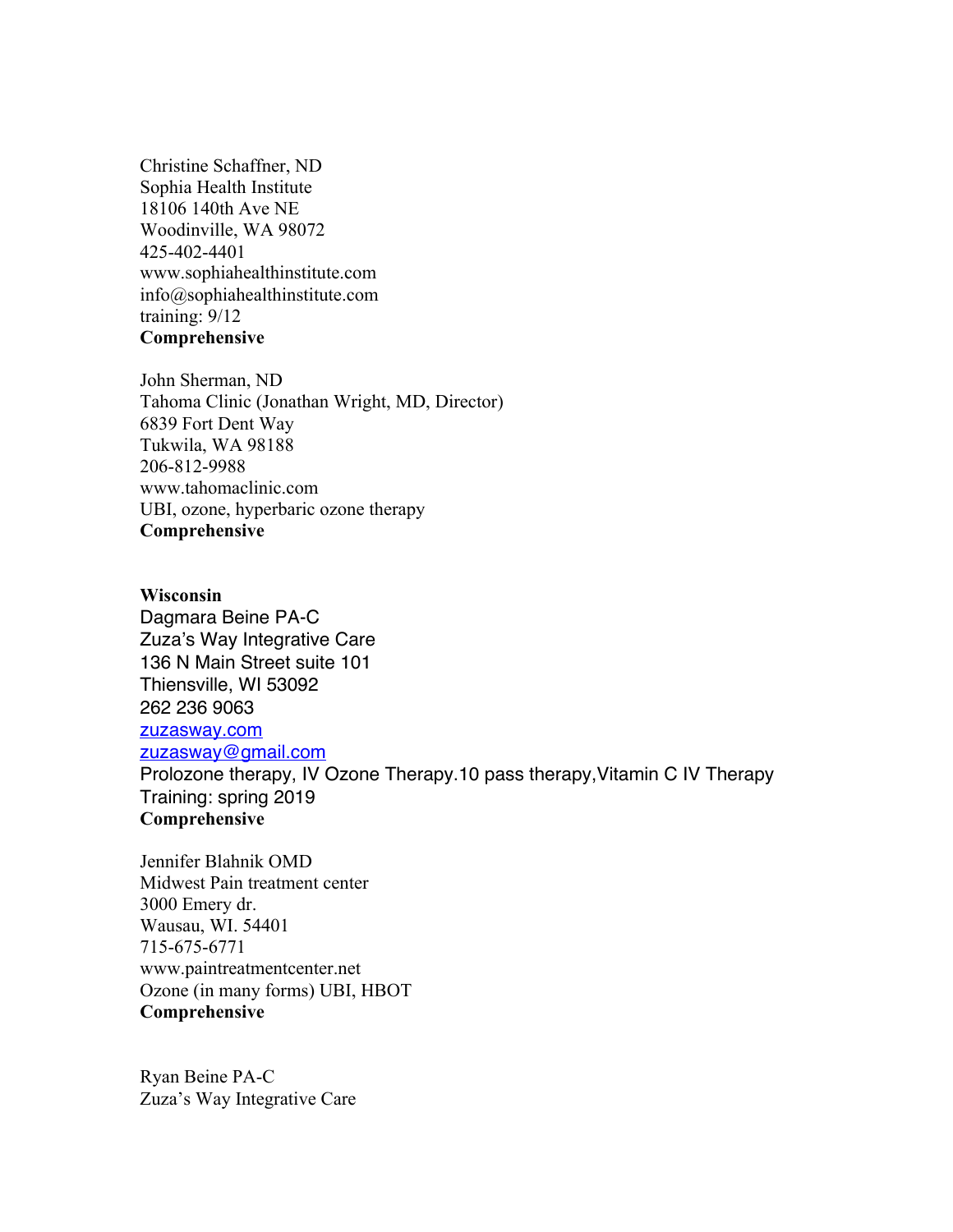136 N Main Street Thiensville, WI 53092 1 262 312 9098 www.zuzasway.com Training: Summer 2018 Minor autohemotherapy, Prolozone, local ozone injection, ear/nasal/vaginal and rectal insufflation, ozone cupping and bagging **Comprehensive**

Steven G. Meress MD FACP ABIHM President/Owner Fox Valley Wellness Center/Midwest Hyperbarics Midwest Nutraceuticals/Pure Reflections of Fox Valley 180 Knights Way Fond du Lac, WI 54935 920-922-5433 920-922-5422 Fax www.foxvalleywellness.com **Comprehensive**

William J. Twohig, DDS, NMD, AIAOMT, IBDM FAAO 417 East Ann Street / PO Box 579, Weyauwega, WI 54983 (920) 867-3101 info@drtwohig.com www.drtwohig.com Major Autohemotherapy, Ozone for decay, periodontal disease, gum infections, jaw bone infections (cavitations), Root Canal infections, Prolozone injections of head and neck, TMJ Ear and nose insufflation Ozone consultations Training: Jan 2016 **Comprehensive**

#### **Wyoming**

Jonathan Singer, D.O. 1401 Airport Pkwy, Suite 150 Cheyenne, WY 82001 (307) 635-4362 www.denverdoctor.com **Comprenehsive**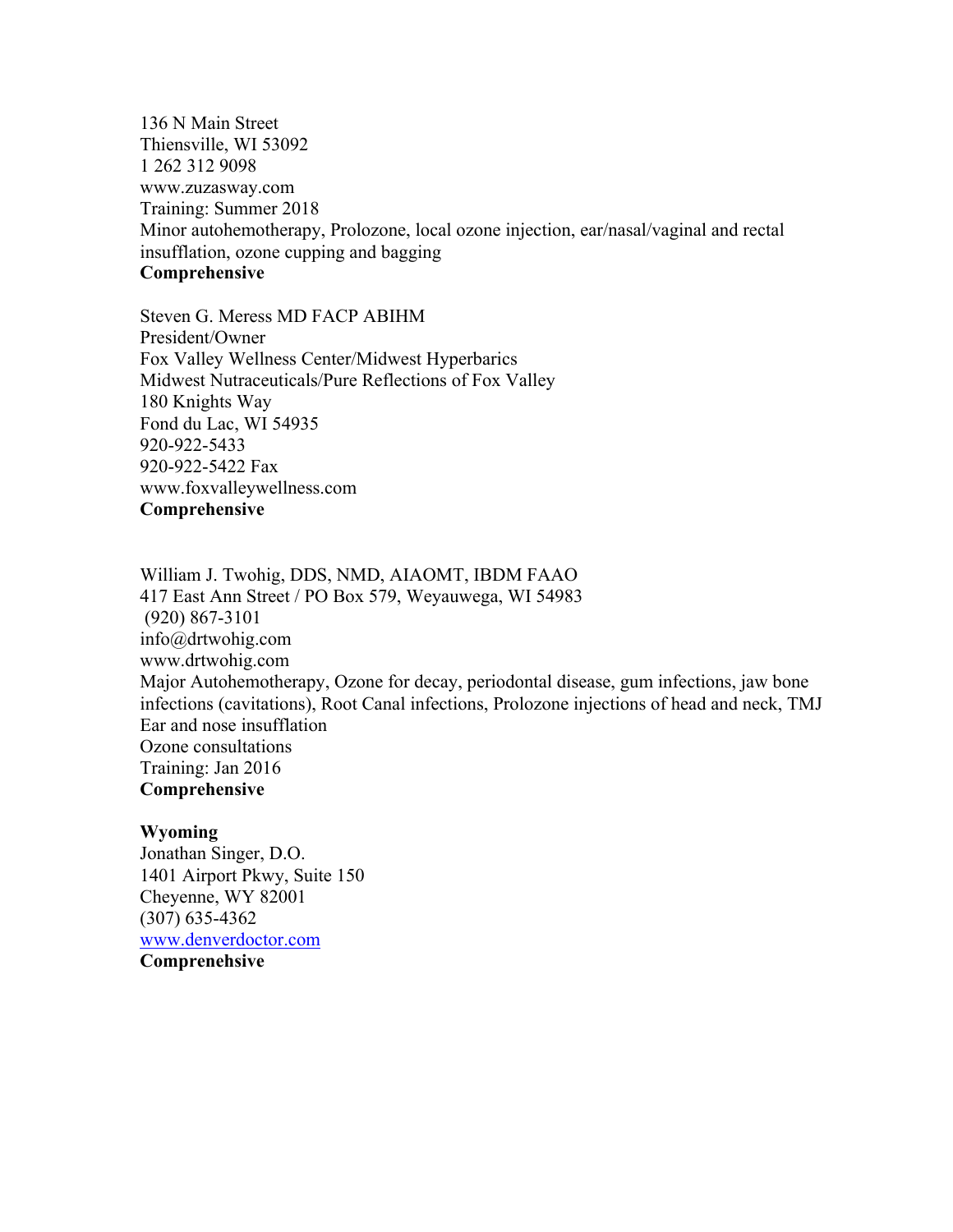# **INTERNATIONAL**

#### **Australia**

Queensland Dr Mark W Westaway MBBS; DCH; MLCOM;MACNEM;MSB 2/6 205 Leitchs Road Brendale. Qld 4500. ph 07 38899996 westawaymedical@gmail.com **Comprehensive**

Melbourne

Dr Margaret Jiin Ngu (MBBS, FACNEM, MAMAC, MSE(Psych) Transformational Medicine Australia 305 Warrigal Rd Burwood 3125 03 98082188 Clinic email: drngusurgery@gmail.com www.transformationalmedicine.com Ozone Therapies:(major autohemotherapy, minor autohemotherapy, bladder and vaginal insufflation), UBI (Ultraviolet light Blood Irradiation), IV vitamin C, Prolozone **Comprehensive**

Dr Greg Emerson MD Treat the Cause Clinic 3/1 Mooney St Logan Central QLD 4114 Australia ph +61733397910 www.drgregemerson.com prolozone, major autohemotherapy, limb ozone bagging, rectal ozone insufflation, bladder ozone, IV vitamin C **Comprehensive**

**Canada Alberta** Meghan Haggarty, ND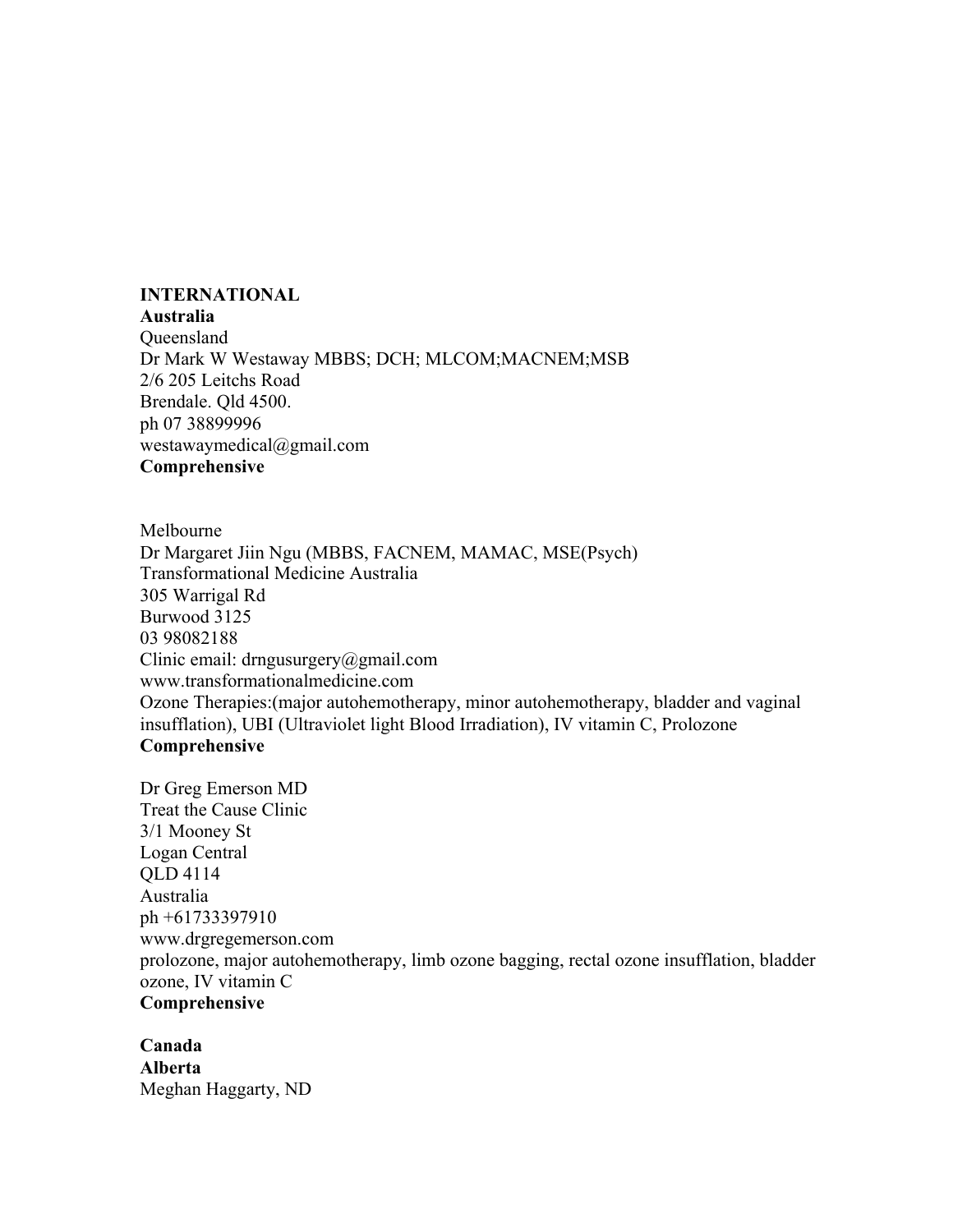Nardella Clinic 202-1910 20th Ave NW Calgary 403 282 4488 www.nardellaclinic.com Ozone (major autohemotherapy, minor autohemotherapy, rectal and vaginal insufflation), UVBI, IV hydrogen peroxide, IV vitamin C, Hyperbaric oxygen therapy **Comprehensive**

## **British Columbia**

Dr David Wikenheiser, ND 308, 1500 Hardy Street Kelowna, BC V1Y 8H2 Canada 250-762-8900 www.DrWik.com Trained with Dr. Rowen February 2013 **Comprehensive**

Dr. Rod Santos ND 3977 Kingsway Burnaby BC Canada 604-439-1230 Website: www.cpnaturopathic.com Email: drrodsantos@gmail.com **Comprehensive**

#### **Ontario:**

Dr. Leanne Astawan. MD. CCFP. FCFP. Fellow in ozone therapy and advanced prolozone therapy. Advanced fellow in anti aging, regenerative and functional medicine. Fellow in Integrative Cancer Therapy Address: 121 Charles Street West , suite 120 Kitchener, Ontario, Canada. N2G 1H6. Phone: 519-5784230 **Comprehensive**

Nick Baboulas, ND *Naturopathic Doctor* Eirini Healing Solutions, Founder Greater Toronto Area, Ontario Canada T: 647 951 9081 drbaboulas@eirinihealingsolutions.ca www.eirinihealingsolutions.ca **Comprehensive**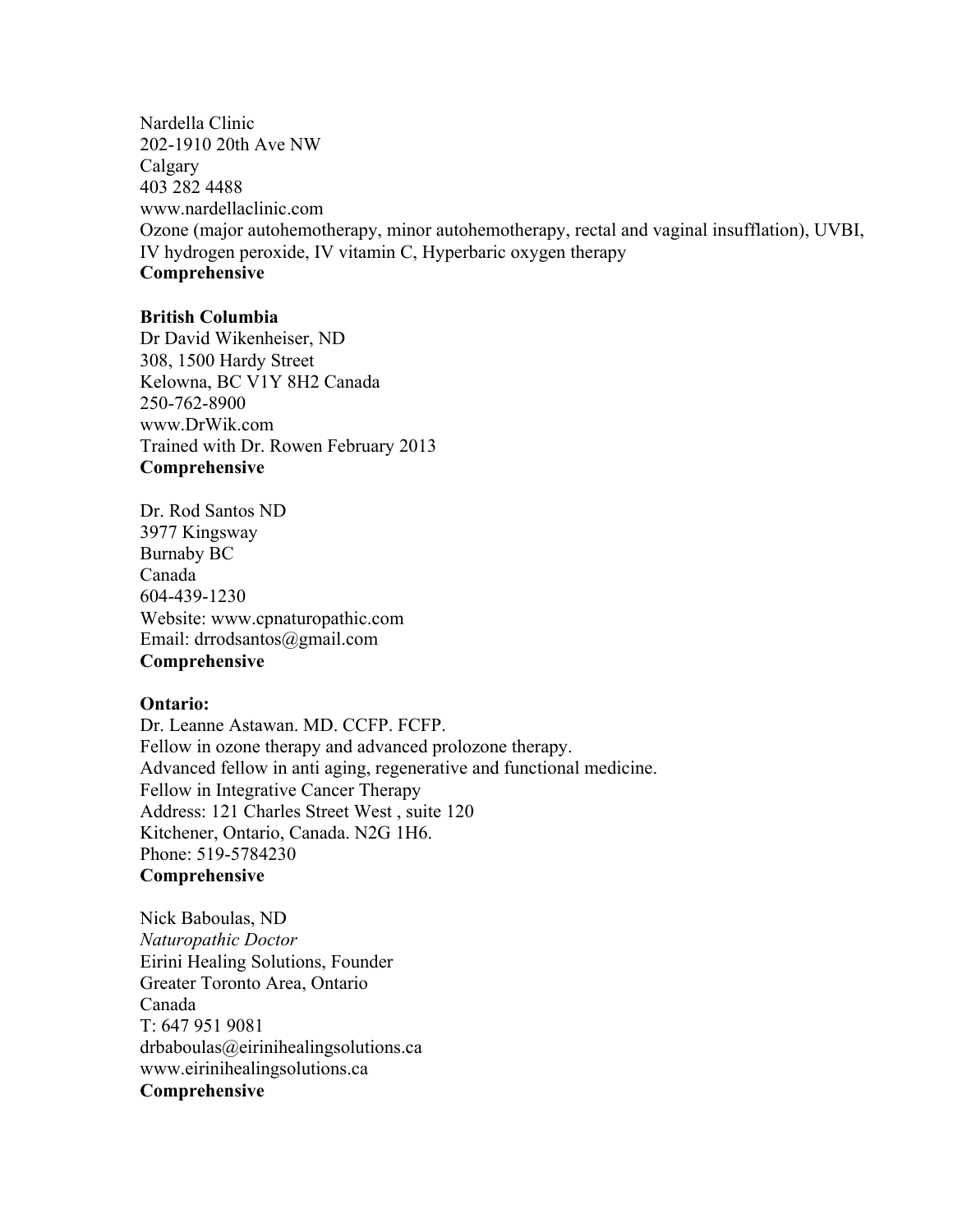Dr. Fred Hui M.D. 421 Bloor Street East, Suite 202 Toronto, Ontario, Canada M4W 3T1 Tel: 416-920-4200 Fax: 416-920-4204 Website: www.drhui.com Email: drhui@drhui.com Specialties: Prolozone, Major & Minor autohemotherapy, I.V. Hydrogen Peroxide, High Dose I.V. Vitamin C Therapy, OHT **Comprehensive**

Biljana Kostovic, MD, CCFP Upper Room Clinic 200 Spadina Av, Toronto ON M5T2C2 tel:( 647)521-8024 website: www.upperroomclinic.com Integrative Pain Management including ozone and proloozone injections, major ozone autohemotherapy, Hocatt Ozone Sauna and other modalities for treatment of pain. **Comprehensive**

Dr. Allan Price, Clinic Director Naturopathic Oncology Doctor of Naturopathic Medicine PURE Wellness Group 1596 Regent Street Sudbury, On P3E 3Z6 t. 705.586.(PURE)7873 f. 705.586.7874 www.purewellnessgroup.ca

#### **Comprehensive**

Dr. Anthony Yores ND, Urban Integrative IV and Detox Clinic 615 Yonge Street - 6th floor. Toronto, ON M4Y1Z5 t. 416.463.2911 email: info@urbaniv.com www.urbaniv.com

Specialties: Integrative medical applications of ozone including Ozone Dialysis, 10-pass Ozone, MAH, UVBI (ultraviolet blood irradiation), Prolotherapy, etc. **Comprehensive**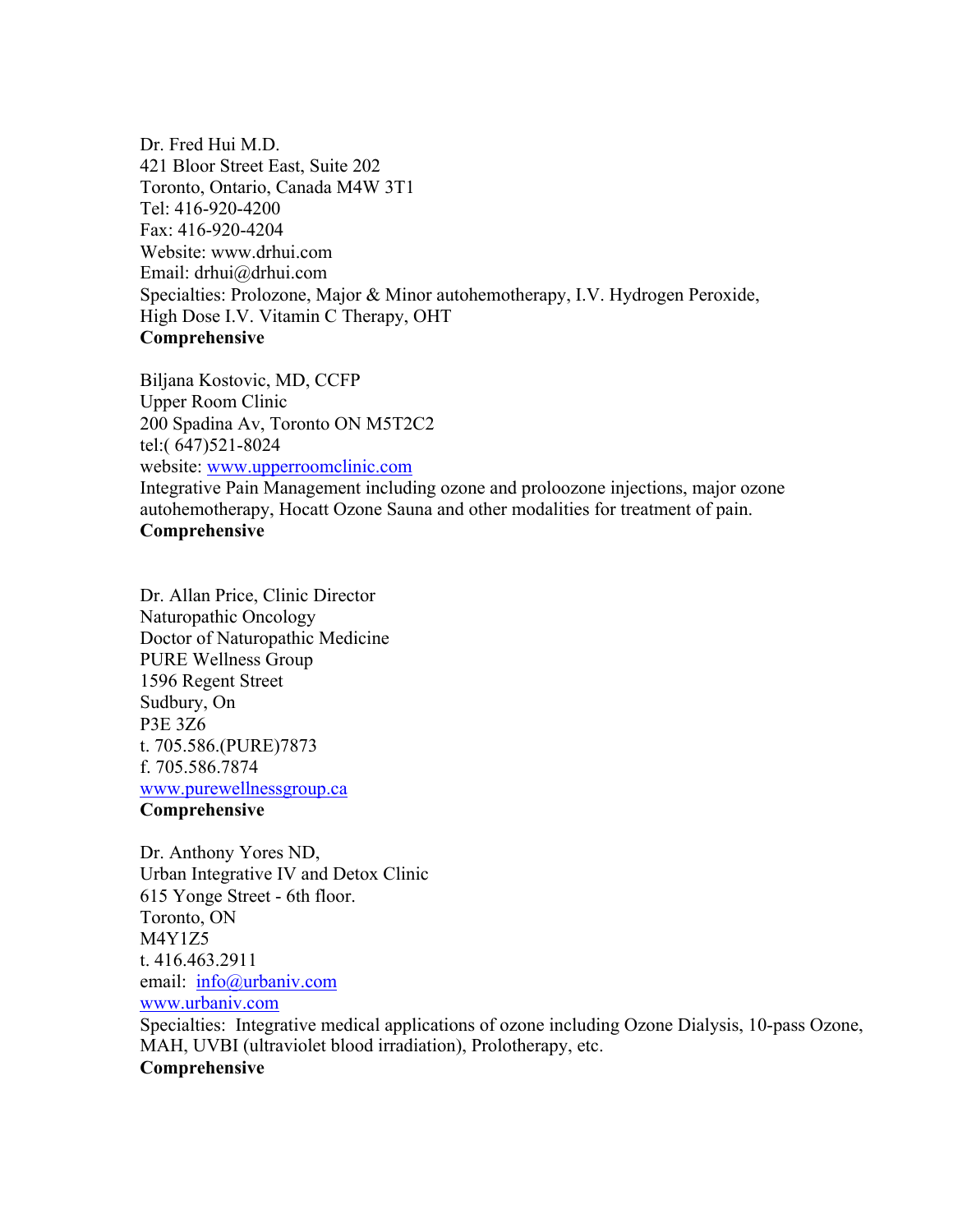#### **Bahamas**

Sy Pierre,M.D. E-mail: sy@sypierremd.com or info@sypierremd.com www.bahamasmedicalcenter.com I am doing mild hyperbarics (HBO), UBI and hydrogen peroxide therapies Ph# 242-424-5857 Training: August 2011 **Comprehensive**

# **Dominican Republic**

Iris Violeta Mota Rijo, MD. Centro Médico Central Romana. La Romana, Dominican Republic Phone: (1) 829-283-9305 Work: (1) 809 -523-3333 Oxidative Therapies Major and Minor Autohemotherapy (including 10-pass OHT). **Comprehensive**

# **Ecuador**

**(Quito)** Centro de Diagnostico Waldos Lance Grindle, Md Calle Atuntaqui 7A Sangolqui, Ecuador Office 011-5932-2-080501 Cellular 011-593-995-220436 WhatsApp +593-9-5-8888109 **lance@waldos.org.ec** or, prefered, **bafc\_conference2020@waldos.org.ec**. MAH, DIV, Ozone plus DMSO i.v. for Corona Virus treatment, Prolozone, Vit - C and high dosis i.v. C

# **Indonesia**

Dr Indra Politan, SpPD, Internist from Indonesia OMNI Hospital Alam Sutera Boulevard Kav 25 Alam Sutera Serpong Tangerang Banten-15325 Indonesia Phone : Mobile : +62811959775 +622170260025 All ozone autohemotherapy, Vaginal Ozone Training: September 2012 **Comprehensive**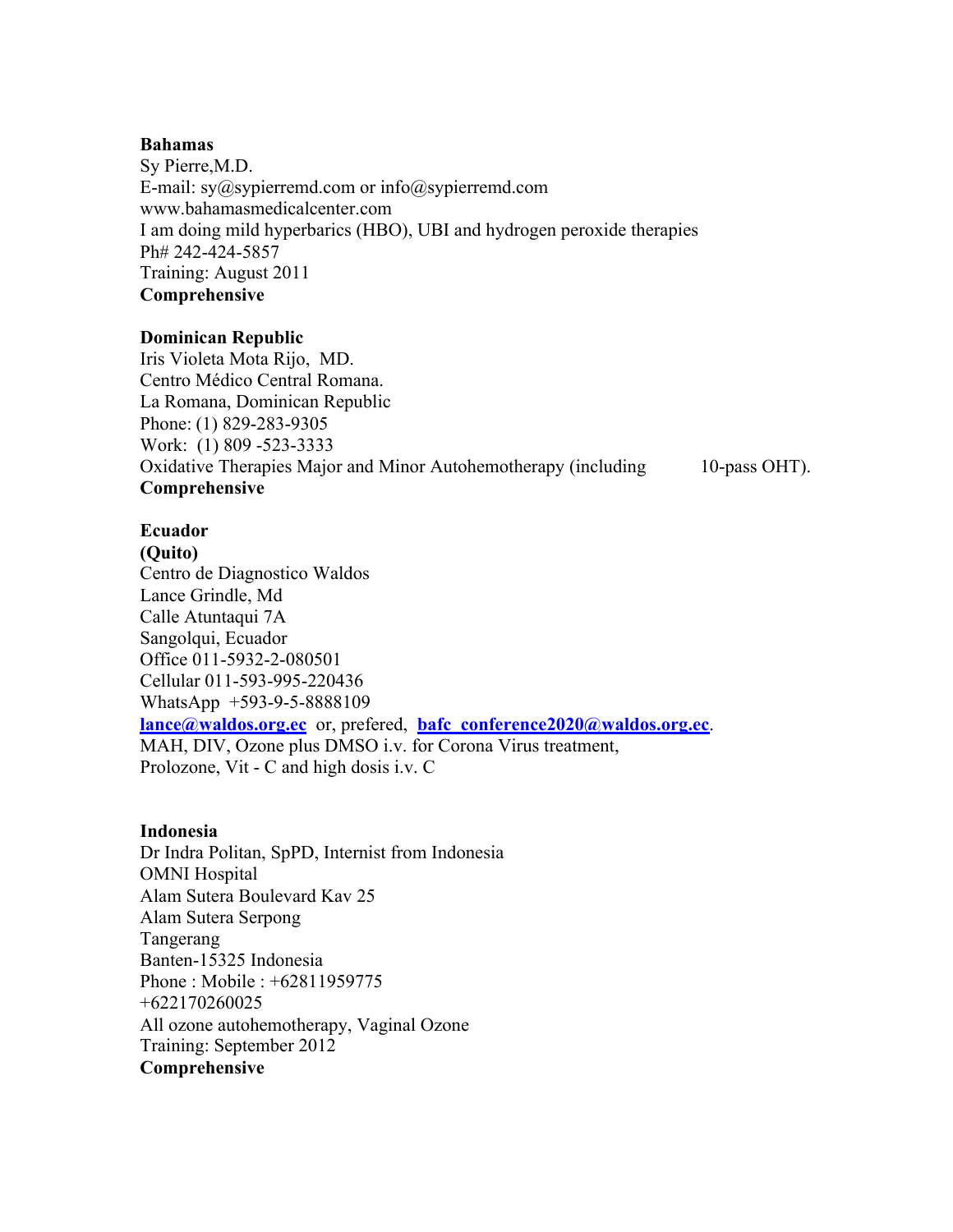## **Israel**

Colorado & Israel Hanania Cohen LAc CHt CPN . IM injection therapy . ozone therapy for brain related challenges{emotional and physical} and prolo-ozone therapy. TCM & functional medicine . www.kindnessmedicine.com Email: Info@kindnessmedicine.com Denver Co Northern region, Israel. Comprehensive. April 16 2021

#### **Japan**

Takeo Watarai M.D. Tokai Watarai Clinic ,Tokai3-2-1, Ota-ku, Tokyo, Japan Phone: +81354922711 Web: www.tokai-clinic.com www.jsom.jp Email: silversail2008@yahoo.co.jp President, Japanese Society of Oxidative Medicine Major Autohemotherapy, Ultraviolet Blood Irradiation therapy, Hydrogen Peroxide i.v.therapy, EBOO therapy, VitaminC i.v.therapy, Hydrogen water i.v.therapy. **Comprehensive**

# **New Zealand**

Dr Tessa Jones 116 Owen St Newtown Wellington ph +6443890800 www.karangahealth.co.nz email: tessabethjones@gmail.com Integrative medicine using ozone directly intravenously, hyperbaric MAH, intra-articular, sauna and other routes. Intravenous nutrient therapies such as vitamin C **Comprehensive**

Dr Daniel Quistorff, BSCogSci, BHB, MbCHB Millhouse Integrative Medical Centre 128 Millhouse Drive Howick, Auckland 2013 Specialties: Ozone, Prolo-ozone, Direct IV, Major Autohaemotherapy, Minor autohaemotherapy, Intra-articular ozone, ozone insufflation Ph: +64 9 537 4980 Website: www.millhousemedical.co.nz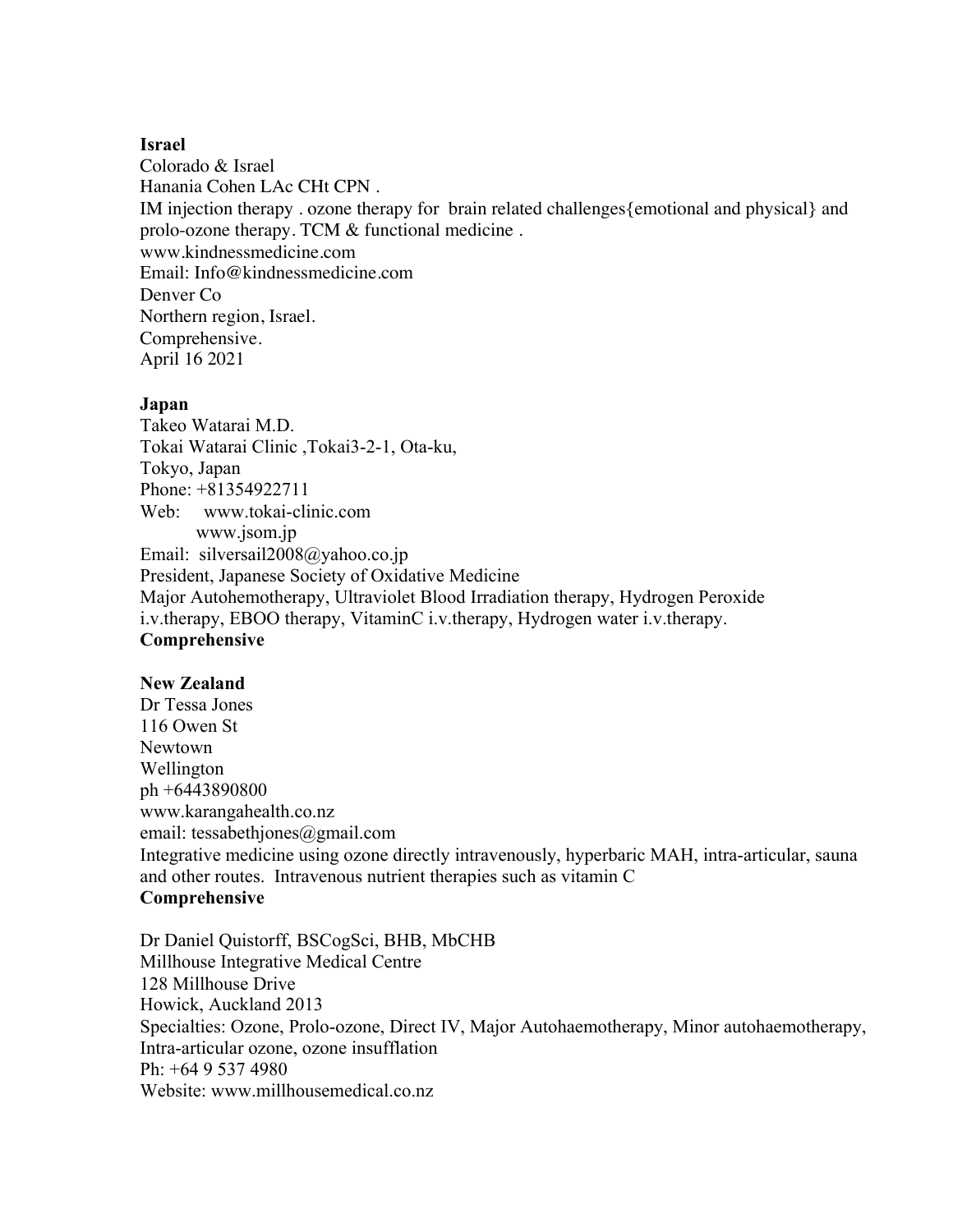Email: daniel.quistorff@gmail.com Training Feb 2017 **Comprehensive**

#### **Philippines**

Dr. Imelda S. Edodollon, GPI, NMD, MD, MT Gerson Practitioner Intern International Gerson Institute San Diego, California USA Medical Director Holistic Integrative Care Center Makati, Philippines meddie92@yahoo.com www.hiccph.com Gerson.org **Comprehensive**

#### **South Africa**

Dr A. M Haffejie / Dr Naeema Kazi 101 midrand city old pretoria Rd Midrand South Africa 0113153283 www.ohi.co.za **Comprehensive**

Dr Bernhard Nagel Chiropractor – Homoeopath – Naturopath General Practice including Ozone as taught by Dr Rowen (March 2016) 4 TREVORDEA Building 16 FRANK Street NEWTON PARK PORT ELIZABETH 6045 SOUTH AFRICA Tel: 041 364 3621 082 788 1533 Fax: 086 513 7502 Email; bpnagel@drnagel.co.za **Comprehensive**

#### **South Korea**

Wooryong Kim, MD Kim's Integrative Medicine Clinic 369-76 Sindang-dong, Seoul, Korea 100-450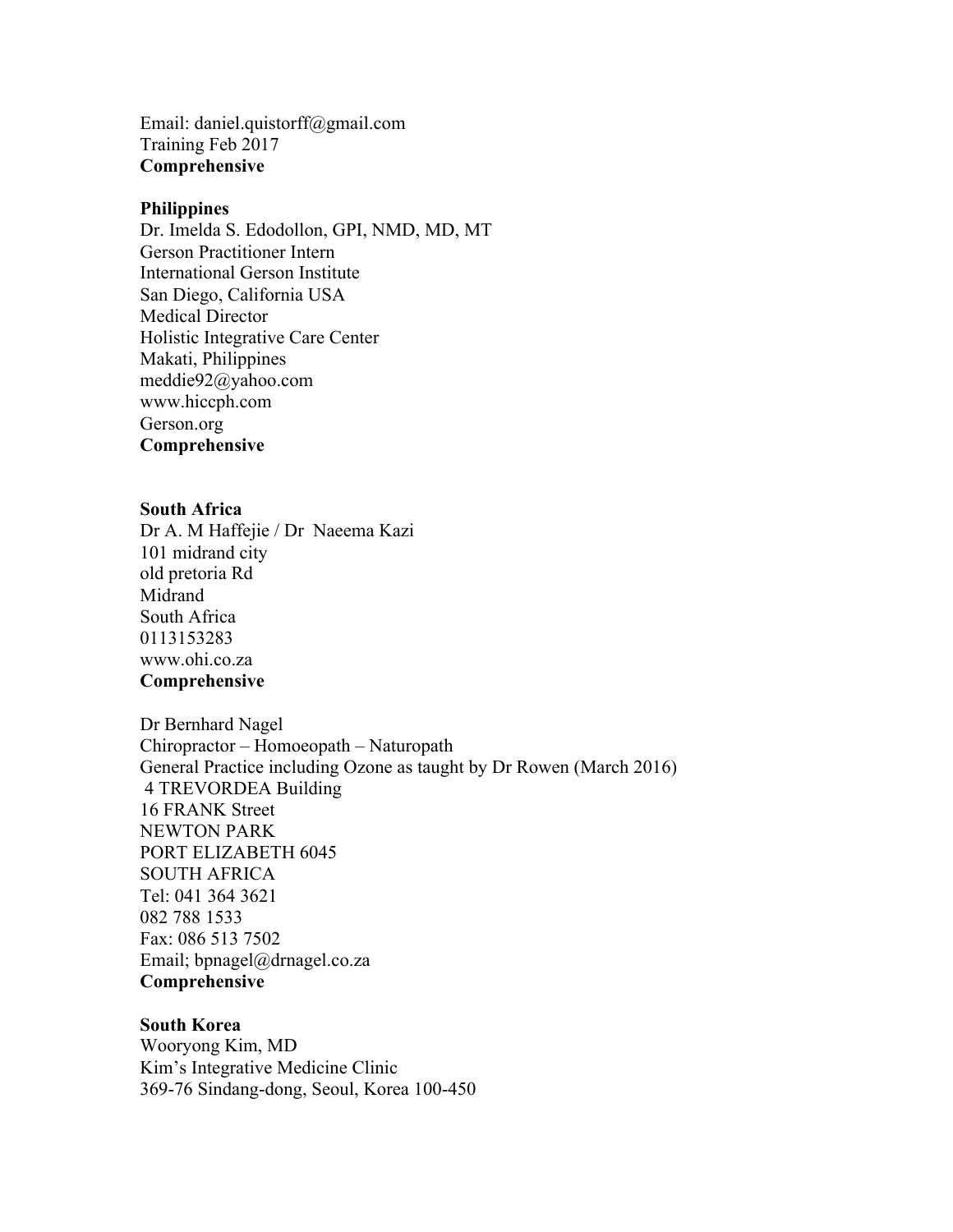www.doctor-kims.com dreamcml@hanmail.net Mobile +82 10 62893206 Fax +82 2 2256 9004 Trained Spring 2013 **Comprehensive**

Dr. Yoon Seop Jeong MD Yang Saeng Clinic 3rd Fl. Hanmaeum Bld. Uncheon-Ro 76 Osan, Kyonggi-Do 447-010 South Korea Tel: 82-372-7666 Fax: 82-372-7131 Email: stevejys@hotmail.com Website: www.yshealing.com Specialty: Prolozone, high dose ozone hyperbaric ozone therapy, Major Ozone Authohemotherapy. Minor Authohemotherapy, Limb Ozone Bagging, Rectal Ozone Insufflation, UV Blood Irradiation Therapy, ozonated oils. Training Date: Jan 20&21, 2017 **Comprehensive**

#### **Taiwan**

Dr. Hsieh, Bo-Hsin BO HSIN CLINIC Address: No.236, Yongji Rd., Xinyi Dist., Taipei City 11067, Taiwan Phone: +886-2-8787-4911 Website: http://www.doctorsteve.com.tw Email: detoxclinic.taipei@gmail.com Ozone therapy, high dose hyperbaric ozone therapy. Training 6-2017 **Comprehensive**

#### **United Kingdom**

Dr Yassine Bendiabdallah MPharm, PhD ABAAHP ZEN CLINIC 53 Beauchamp Place London SW3 1NY T 02072251660 M. 00447862284805 yassine@zenhealthcare.co.uk Current ozone Treatments: MAH, Ozone rectal insufflations, Ear insufflations, Minor

authoheamotherapy New treatments: 10 pass ozone, other multi pass pressurized ozone, Ozone dialysis **Comprehensive**